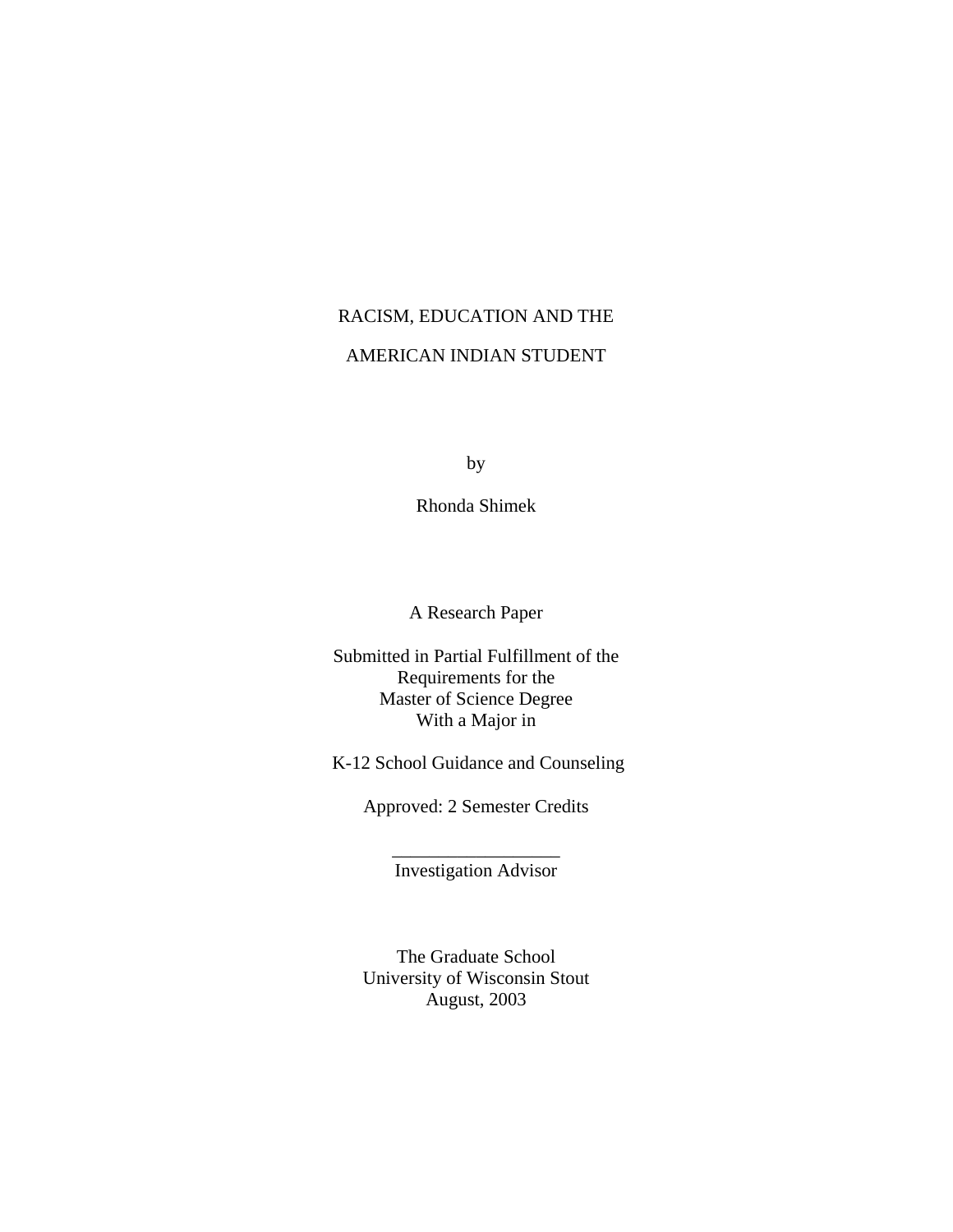# The Graduate School University of Wisconsin Stout Menomonie, WI 54751

# *ABSTRACT*

|                          | <b>Shimek</b>                                                       | Rhonda       |             |
|--------------------------|---------------------------------------------------------------------|--------------|-------------|
| (Writer)                 | (Last Name)                                                         | (First)      | (Initial)   |
|                          | RACISM, EDUCATION AND THE AMERICAN INDIAN STUDENT                   |              |             |
| (Title)                  |                                                                     |              |             |
| <b>School Counseling</b> | <b>Jill Stanton</b>                                                 | August/2003  |             |
| (Graduate Major)         | (Research Advisor)                                                  | (Month/Year) | (No. Pages) |
|                          | American Psychological Association Publication Manual Fifth Edition |              |             |
|                          | (Name of Style Manual Used in this Study)                           |              |             |

 Racism and Euro-American education have played huge roles in the destruction of identity in the American Indian population. This research paper explores research about racism toward the American Indians, past American Indian education and the present status of American Indian education to give educators a better understanding of their American Indian students.

 This research shows the torment that American Indian students go through in school. There is also a brief description of what many American Indian students went through in boarding schools. The discussion continues on to give background information on the progression of American Indian education during the past century. Also, the paper brings together what the present status of American Indian education looks like.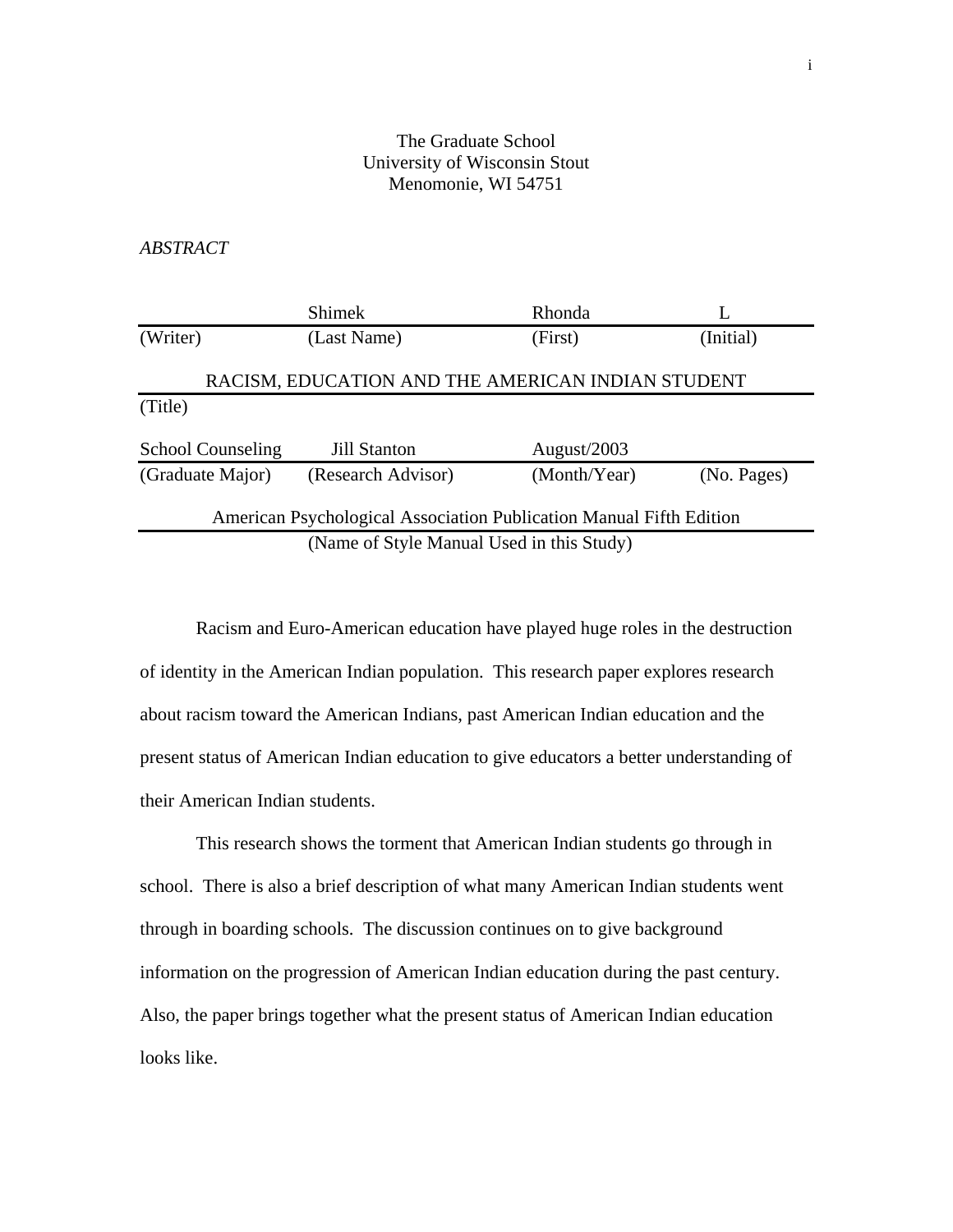In spite of continued dismal dropout rates, there are schools and programs that have nurtured successful students. These successes appear to be a result of respecting the American Indian student's culture, integrating American Indian culture into the curriculum, involving community members and parents in the education process, and teaching culturally relevant and appropriate material. Being able to bring all the pieces of the puzzle together in education equals meaningful and successful outcomes for many American Indian students.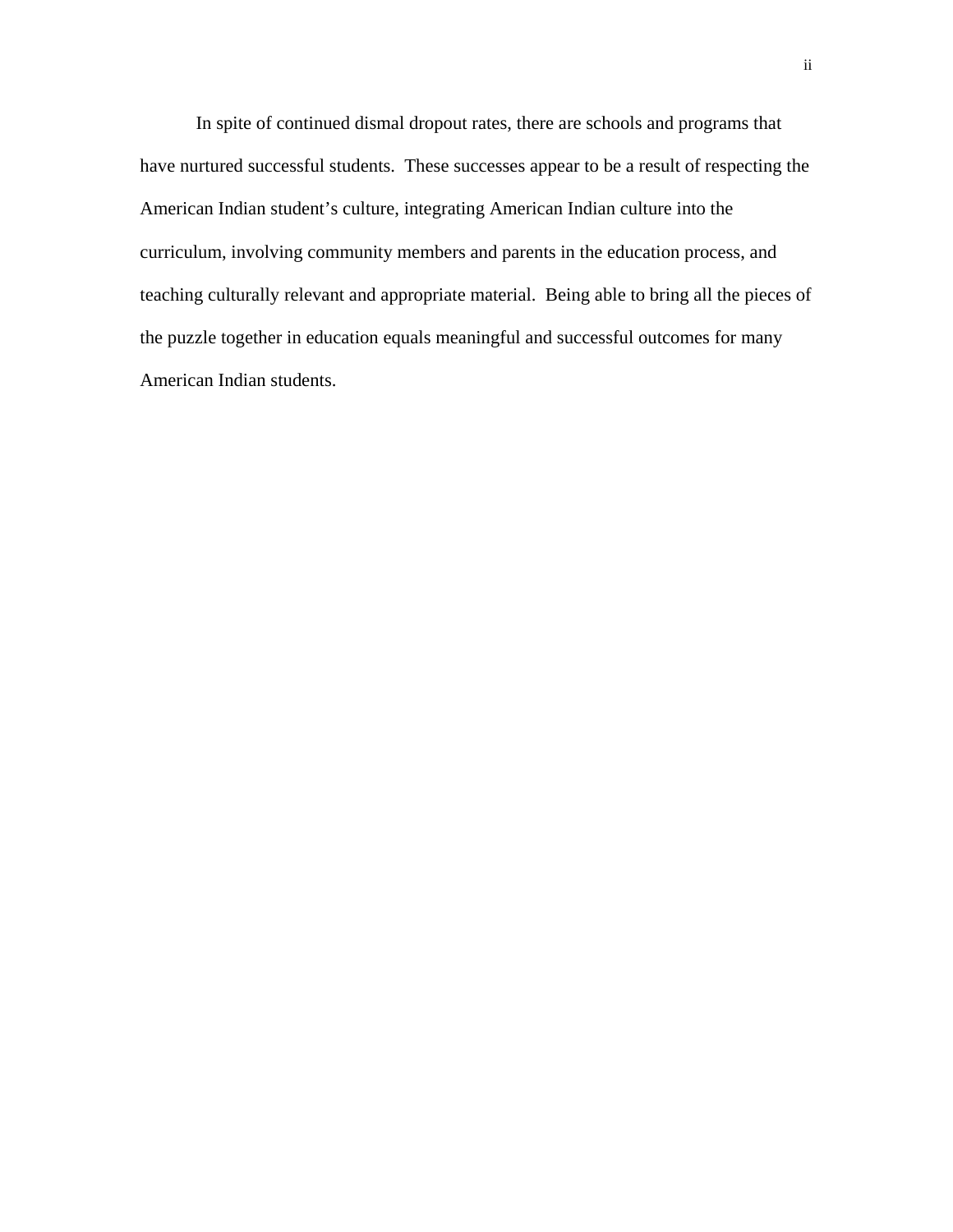#### AKNOWLEDGEMENTS

It is hard to truly express on paper my gratitude to all the people who have been influential in my life, but I feel it is necessary to recognize everyone who has supported me.

 First of all I would like to thank my dad who has allowed me to live my dream. I know many times my dream meant that you had to endure sacrifices and I am forever grateful and in your debt. I also know that being a single father with a daughter was not an easy feat, but I hope that I am half the parent you have been to me. You are a wonderful man whom I owe all of my success to.

 I would also like to thank Jennifer Novak, my best friend, my constant support and cheerleader when things got tough and I was ready to give up. Thank you for all the pep talks and visits that kept me going all my years in school. I am not sure where I would be without your support.

 To Troy and Todd, my brothers, whose love, support and silliness never failed to keep a smile on my face. The both of you have had a pretty tough hand dealt to you in life, but I am so proud of both of you for never giving up and becoming wonderful men.

 Also I would like to thank Jill Stanton, my thesis advisor, for the wonderful knowledge and resources that she has given me. I would also like to thank her for all the time she spent getting me on track when things were not working out as I had planned.

 Last, but certainly nowhere near the least important person on my list, James Hudson. Jim, you are a man who has given me great strength and inspiration in life. No one will ever be able to understand what you have given to me. Most importantly you inspired me to write this paper and find some meaning to my life. I have never before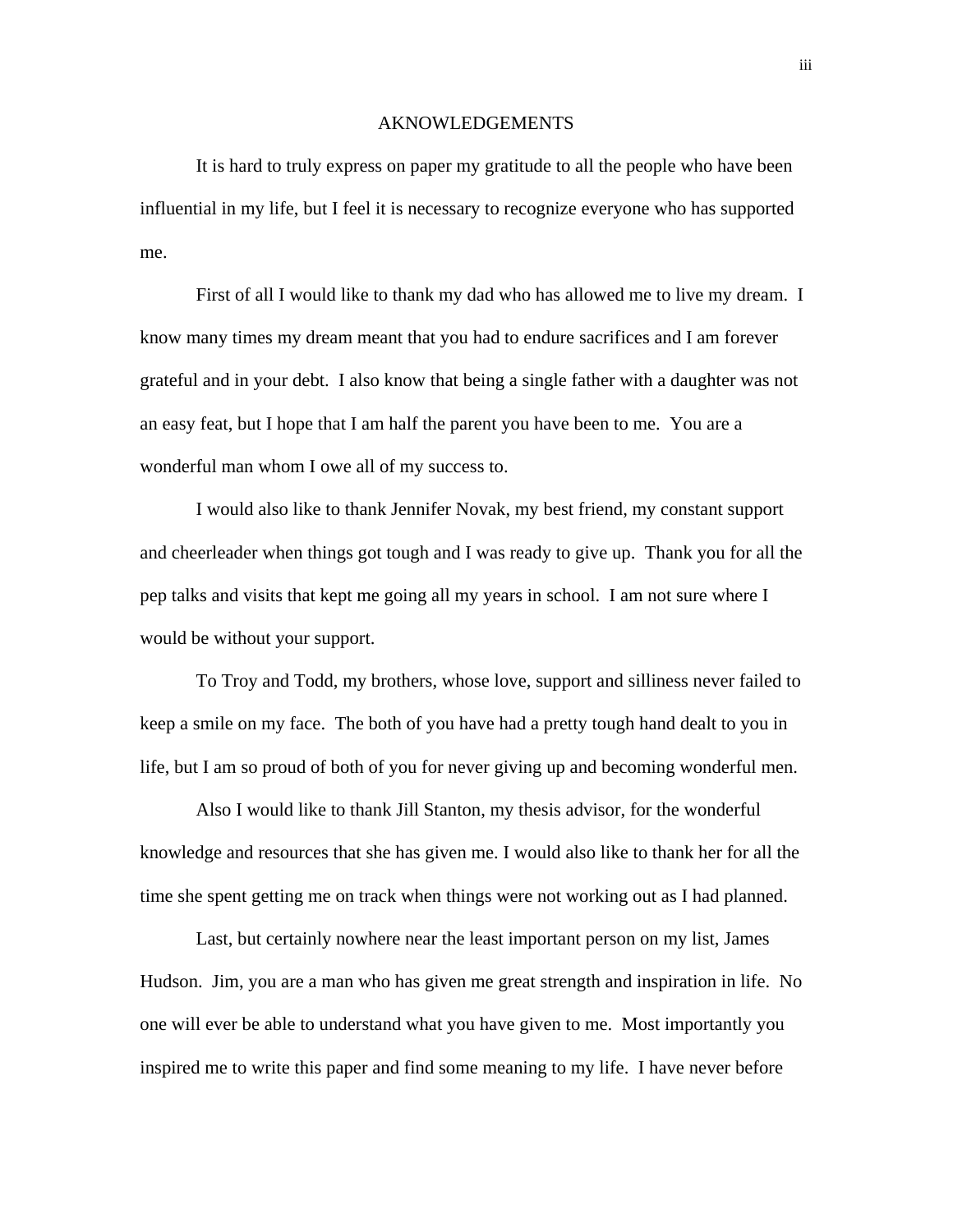felt so committed to a cause. Because of you and what you have shared with me about your culture, it has given me something to be passionate about. Thank you for this and everything you have given me. Constantly telling me things would be ok and I would make it through all of this. Especially, for sticking by me and having confidence in me when I had lost all of my own confidence.

Thank you all for your support and guidance. I would not be where I am without any of you and the many others in my life.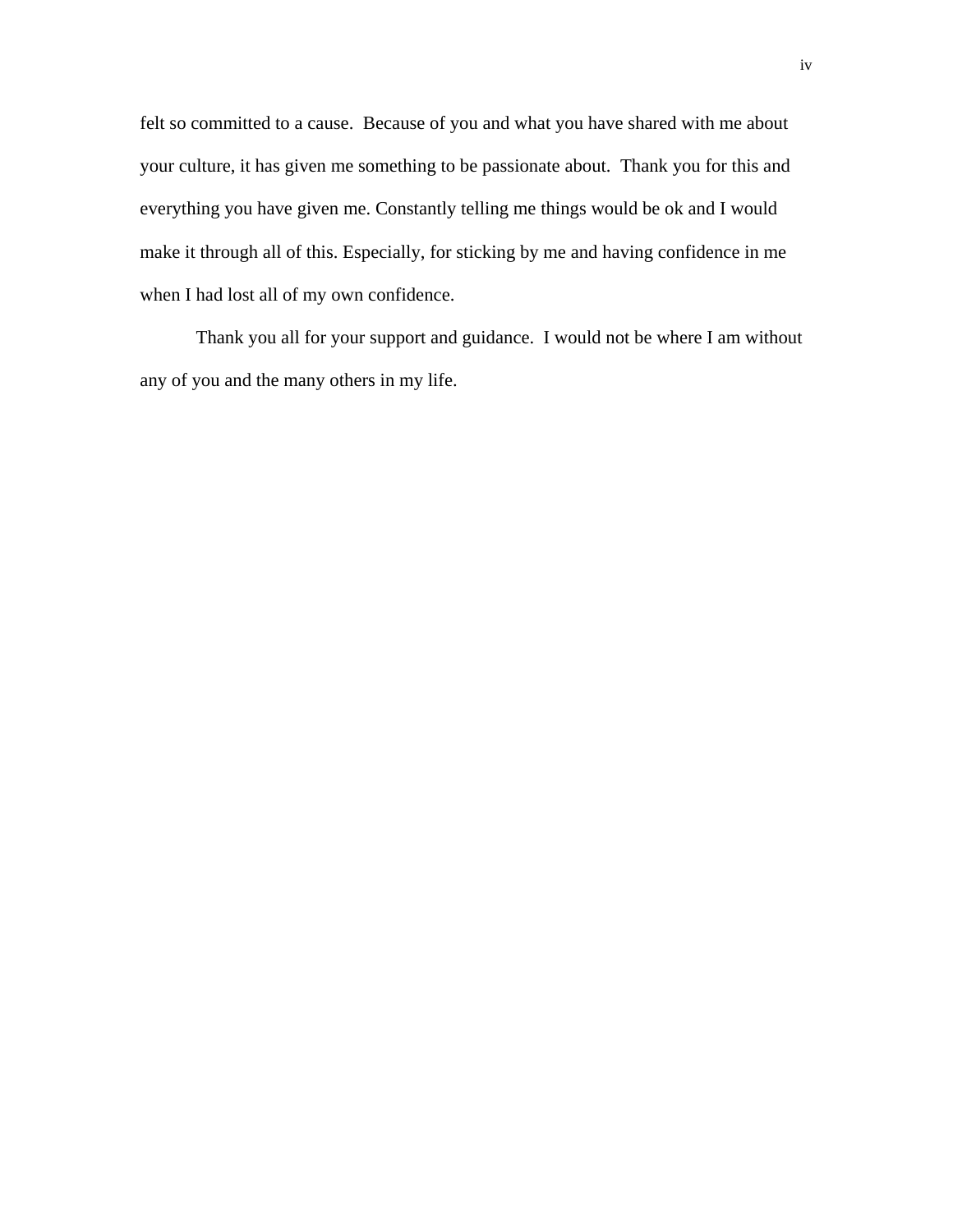| <b>Table of Contents</b>                                                |              |
|-------------------------------------------------------------------------|--------------|
| Abstract                                                                | $\mathbf{i}$ |
| <b>Chapter I: Introduction</b>                                          |              |
| Introduction                                                            | $\mathbf{1}$ |
| Statement of the Problem                                                | 6            |
| <b>Research Questions</b>                                               | 6            |
| <b>Definition of Terms</b>                                              | 6            |
| Assumptions                                                             |              |
| Limitations                                                             |              |
| <b>Chapter II: Literature Review</b>                                    |              |
| Racism Defined                                                          | 8            |
| <b>Types of Racism</b>                                                  |              |
| Forms of Racism in Education                                            |              |
| Past American Indian Education                                          |              |
| <b>Present American Indian Education</b>                                | 24           |
| Chapter III: Summary, Case Study, Critical Analysis and Recommendations |              |
| Summary                                                                 | 34           |
| Case Study                                                              | 38           |
| <b>Critical Analysis</b>                                                | 45           |
| Recommendations                                                         | 46           |
| References                                                              |              |
| <b>Other Readings</b>                                                   |              |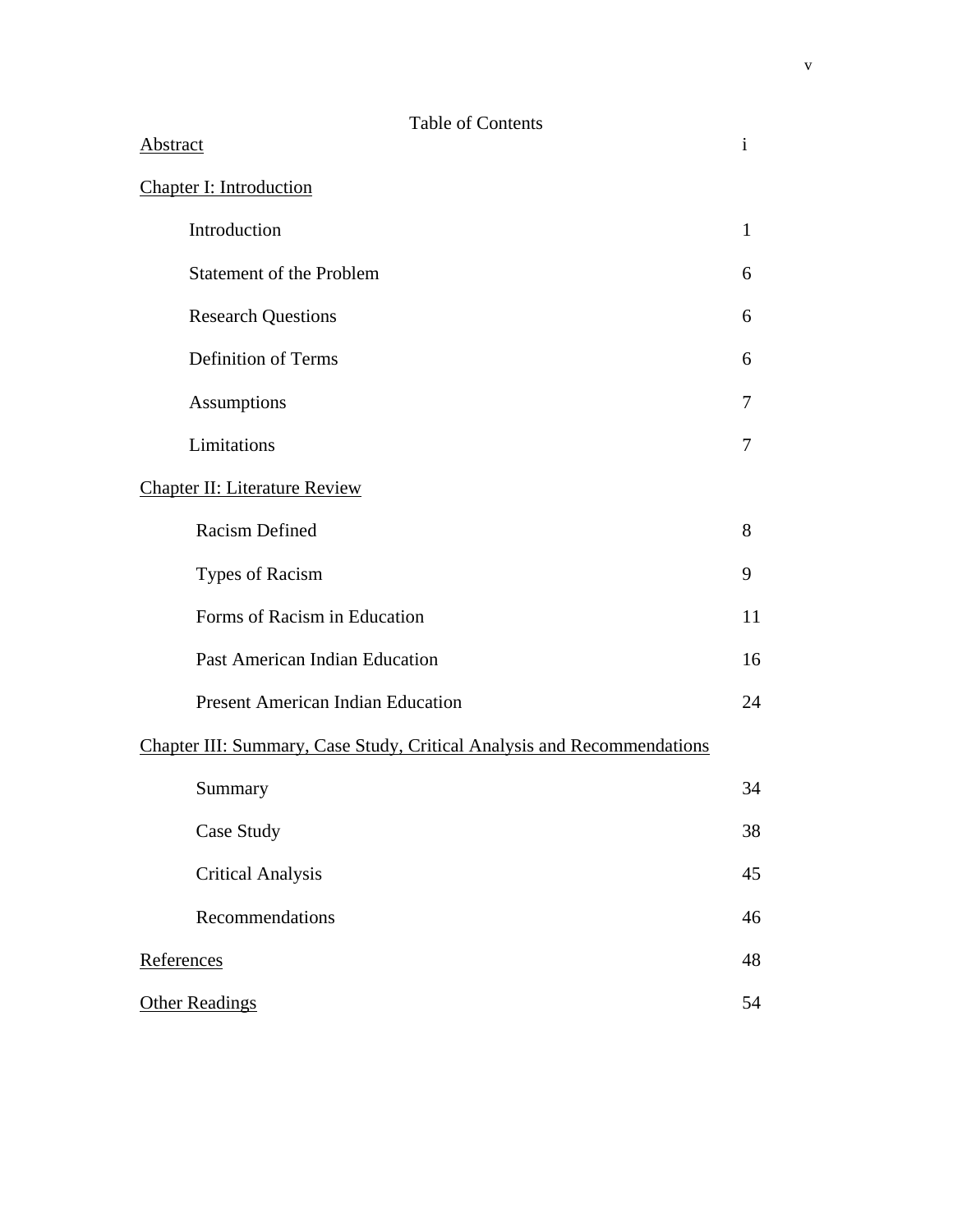#### **CHAPTER ONE**

#### **Introduction**

Racism has long been an issue in education. Many people do not want to address racism because it brings up too many emotions. When people do not talk about racism, they seem to forget that it happens or ignore that it happens. With the population prediction of American schools becoming 40% students of color and the teacher population at 80% of European decent, the conversation needs to begin in earnest (Delpit, 1995). This researcher feels that this discussion needs a new focus. In the past, much of the discourse has been about the black and white issue. However there are many other groups of people in our educational system who have also felt the effects of racism. This paper will focus on American Indian students and how they can succeed and have succeeded in school, in spite of racism and the many other roadblocks they have to encounter.

In general, racism is something that many people in our society experience; yet, to others, the idea of racism is very illusive. It is possible that the concept evades these "other" people (mostly immigrants from Europe), because there are many definitions for the term racism. As stated in Tatum (1999)," racism is a system of advantages based on race" (p. 7). In contrast, some people may view racism as the severe actions exhibited by white supremacist groups like the Ku Klux Klan. This researcher feels that the main reason these "other" people do not understand the reality of racism is because they have never experienced it. As Tatum discussed, many of today's children grew up in communities that were made up of a population of people who were similar to them. For children of European decent, this means they were afforded many privileges that children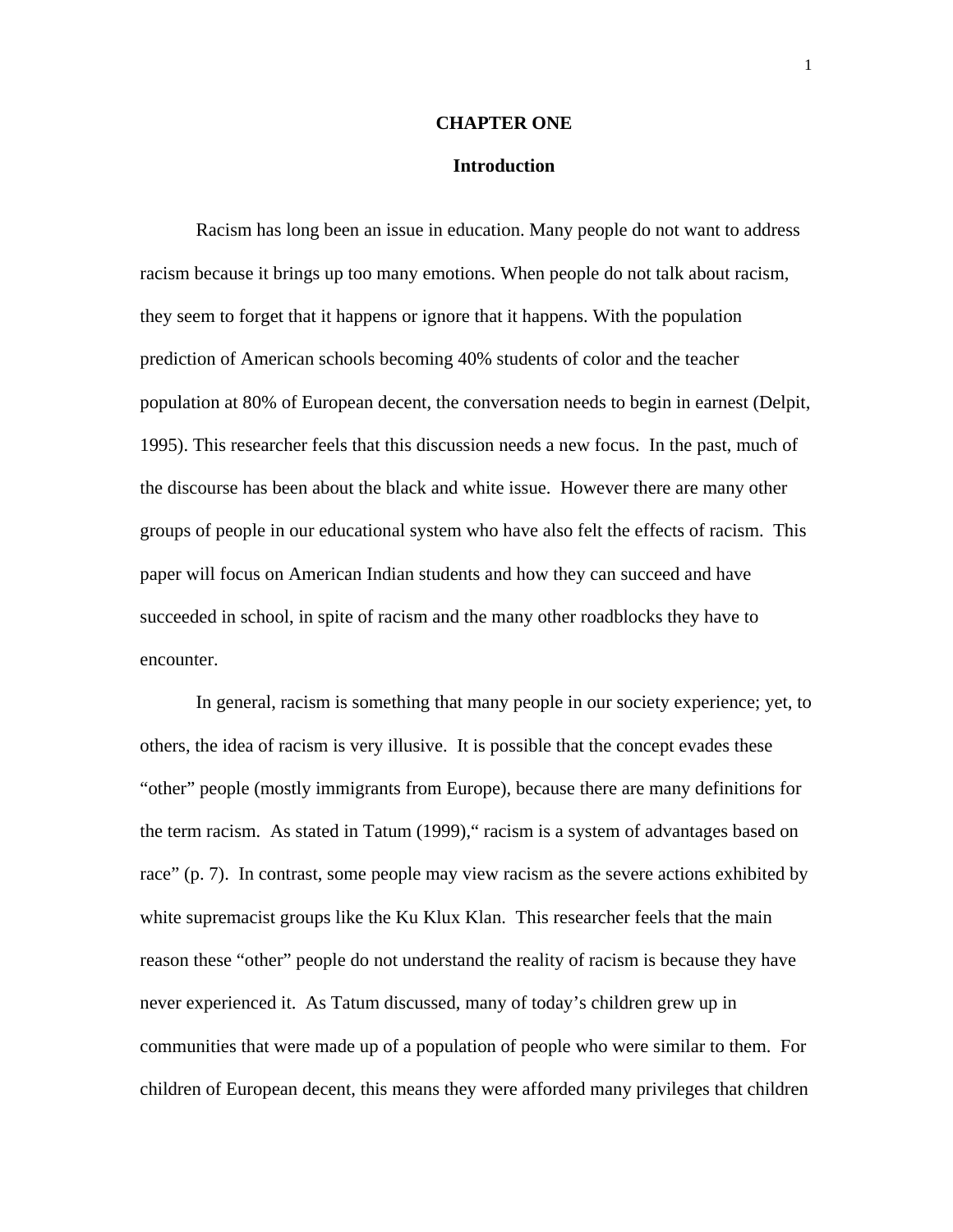in other communities can only dream about having in their possession. Also, these children may never have had contact with a person from a different cultural background until they left their community. At that time their perceptions start to show and the stereotypes that were built in their families, communities, and schools are challenged. Due to these random influences, racism exists to varying degrees in our public schools.

There are many ways that racism is perpetuated in our schools. Students are contributors when they exhibit racist behaviors towards other students. However, teachers, texts, teaching styles, and mascots are also contributors to racism. In a paper by Jones (2000), it was shown how a student teacher took on the "racist" attitude that her supervising teacher held towards a student in their classroom. Teachers are thought to be people who students can look up to for some guidance through school. One would hope students would not be afraid of teachers as a result of racial attitudes the teacher possesses.

A subtle example in which a teacher greeted a European American kindergartner more warmly and more welcoming than his African American classmate was addressed in Delpit (1995). The teacher was not aware of her action until the parent of the African American student brought it to her attention. Racism does not stop with teachers' own biases; it also arises in the lessons they teach to students. Discussing one aspect of slavery or one view of the "discovery" of America can skew children's perceptions of people who were affected by those events. The atmosphere of a school can also have a detrimental effect on all children. For example, school mascots depicting an American Indian and children running around performing "war chants" can confuse American Indian children as well as the children who interact with them.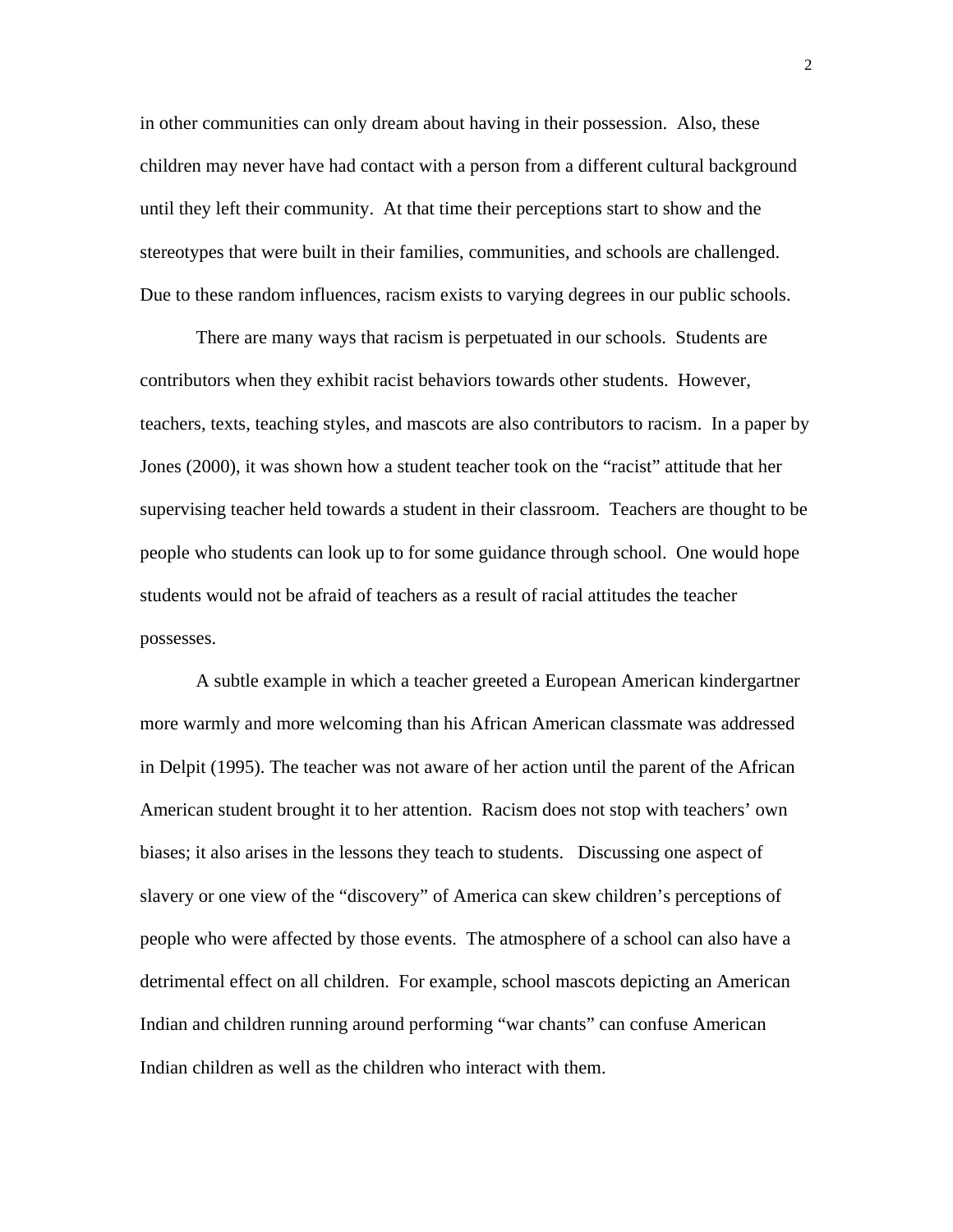Racism towards American Indians started as soon as Europeans set foot on the land now called America, "the land of the free." The European immigrants used a quote from Aristotle that "a portion of mankind was set aside by nature to be slaves for the service of others.... and that as slaves, this part of mankind did not have property rights" (cited in Duchene, 1990, p. 20), to strip away the land that belonged to the indigenous people. The other concept that contributed to racism was the anthropologists' invention of racial terms, which the European immigrants followed through with when naming the indigenous people the Indian race (Duchene, 1990). Of course, because the Indian "race" was not European, they *had* to be inferior, thus be treated like chattel. The Europeans also used this notion to "civilize" the indigenous people of this land.

 The way the European immigrants tried to "civilize" the indigenous people was through education. Their educational system was based on racism. The theory was to "kill the Indian and save the 'man'" (Howard, 1999, p. 42). One goal of the European immigrants was to convince the American Indians that they were trying to help them and make the American Indians' lives better. Many chiefs believed the immigrants and agreed to teach their children the way of the immigrants (Spring, 1996). Unfortunately, the immigrants did not feel they were succeeding in their civilization plan and took it one step further. Allowing the children of the tribes to be at home with their families still practicing tribal rituals seemed to be anti-productive to the civilization process (Spring, 1996). Therefore, in order to truly "transform" the Indians, the children were taken and put into boarding schools, often times hundreds of miles away from their families. There, they were forbidden to speak their language, play games from their culture, or practice their spirituality.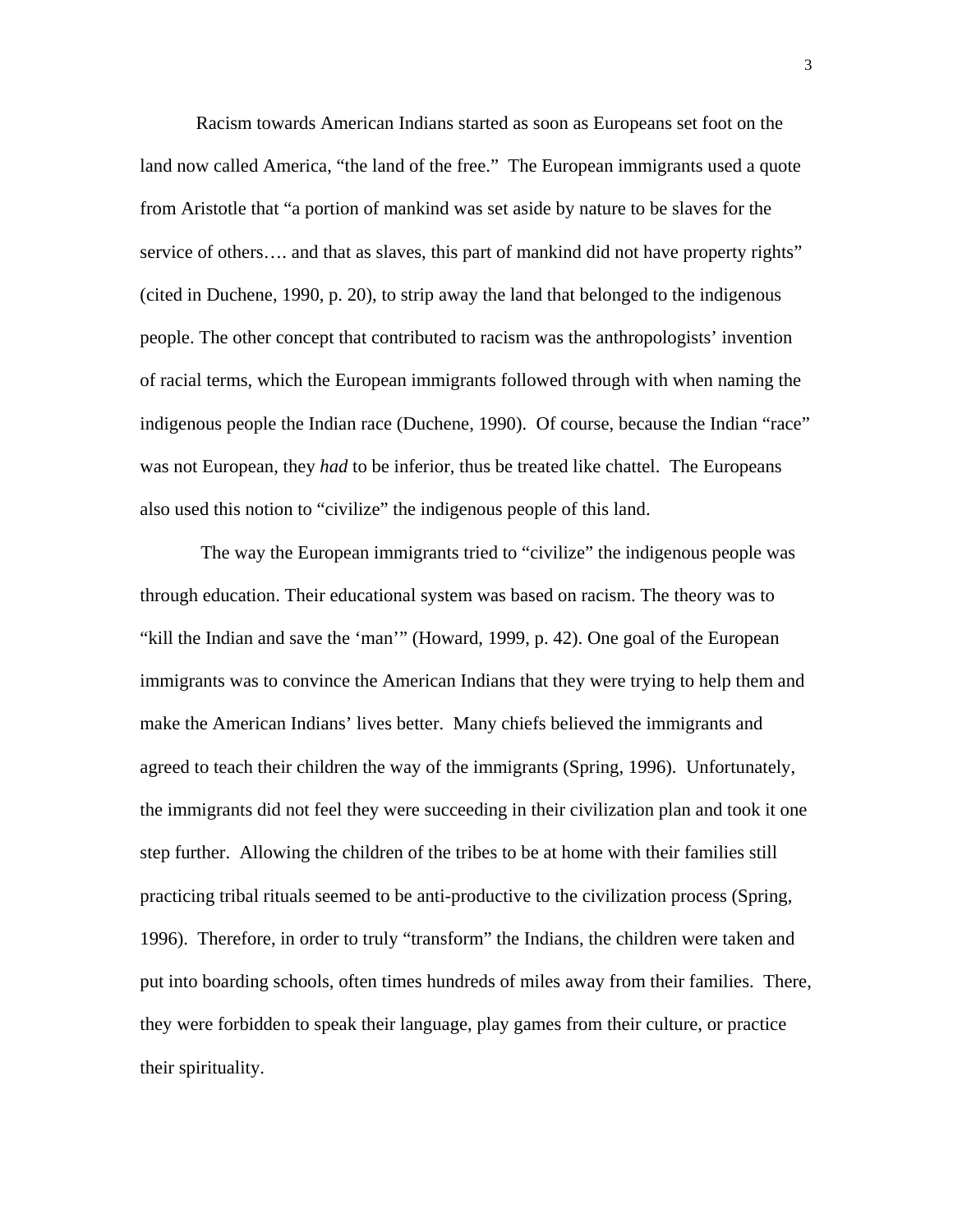In today's society, American Indian children are not swept away to boarding schools. However, they have their own challenges to deal with in school. According to Pagano, (2002a) American Indian graduation rates are lower now than they were twenty years ago. In 1992, Minnesota public schools enrolled 945 American Indian ninth graders in the class of 1996. Of these students 350 or 37% graduated from high school in 1996 (Pagano, 2002a). The classes of 1997 and 1998 followed similar trends with graduations of 41.4% and 43.4% respectively (2002a). With rates less than 50%, and only approximately 23% of these students going on to continue their education, there appears to be a strong need to have a focus on what has been happening to these students.

Much of the research has shown that the lack of knowledge about American Indian students has led to racism against them. The racism against American Indian students has occurred on many different levels in schools. American Indian children are confronted with teachers who lack training on educational issues related them. Furthermore, these students have to face a curriculum that can be biased against their culture. Albert and Peacock (2000), who are both professors at the University of Minnesota - Duluth, examined thirty-six Minnesota American Indian students' perceptions of why schools are not meeting their needs. One student commented, "In English I have never heard nothing about an American Indian author, nothing about American Indian language"(p. 13). This showed the school's curriculum was ignoring the fact that American Indians are a part of history. The American Indian students also come into contact with other students who lack the understanding of their American Indian culture. Another student in Albert and Peacock's research commented, "I would get teased everyday, 'Pocahontas' or 'Chief' or 'Warhawk' and all this other stuff. I was just so sick of it and I had to leave that school" (p. 14). Unfortunately, the daily trauma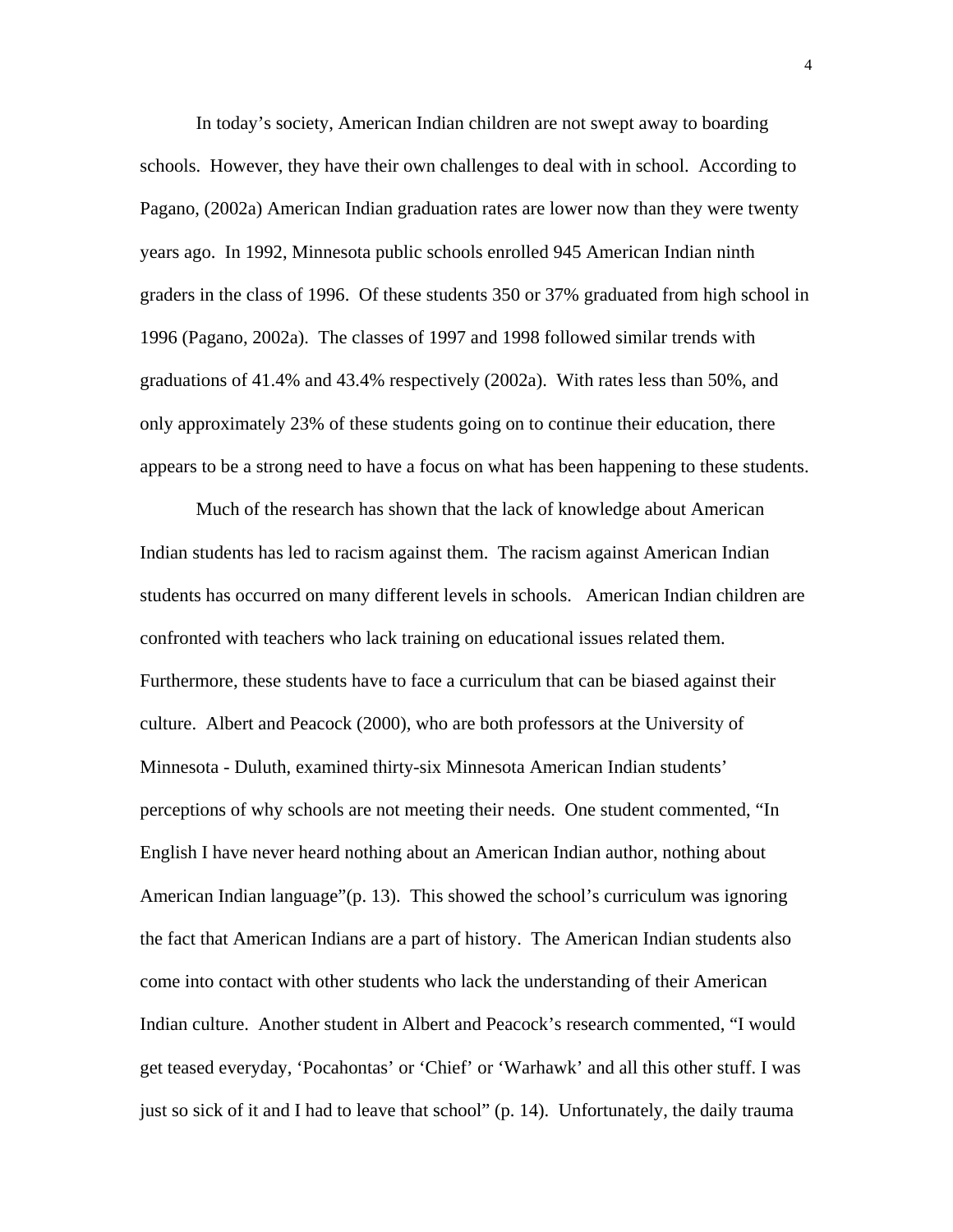has not ceased for many American Indian students, and schoolmates often continue to torment them.

Even with the tragedies that have occurred in education in relation to American Indian students, there are also positives that have taken place. American Indian Nations have taken on the responsibility of educating their students and in many cases have developed exemplary programs (Lipka, 2002). Many of these programs focus on some of the same themes that have been shown to improve American Indian students test scores. Some of the themes that have been identified are "teaching the indigenous culture, language, parent involvement, community involvement, and having more American Indian teachers"( $\P$  7.). Schools like the one in Rock Point, Arizona can be used as examples of things that have been working. Students there are taught in the Navajo language; therefore, they learn the culture as well as the language. The Navajo students attending this tribally controlled school went from the lowest standardized test scores in the Navajo Nation to consistently scoring higher than other Navajo reservation students' scores (Lipka, 2002). The students also showed considerably more confidence and pride in themselves.

This shows that even with the tremendous feats that the American Indian students have had to overcome in the past and present, there are many success stories that exist. Even though there is a long road to perfection in the education system, we need to focus on the positives so students have something to look forward to instead of perpetuating the pessimistic view of their lives.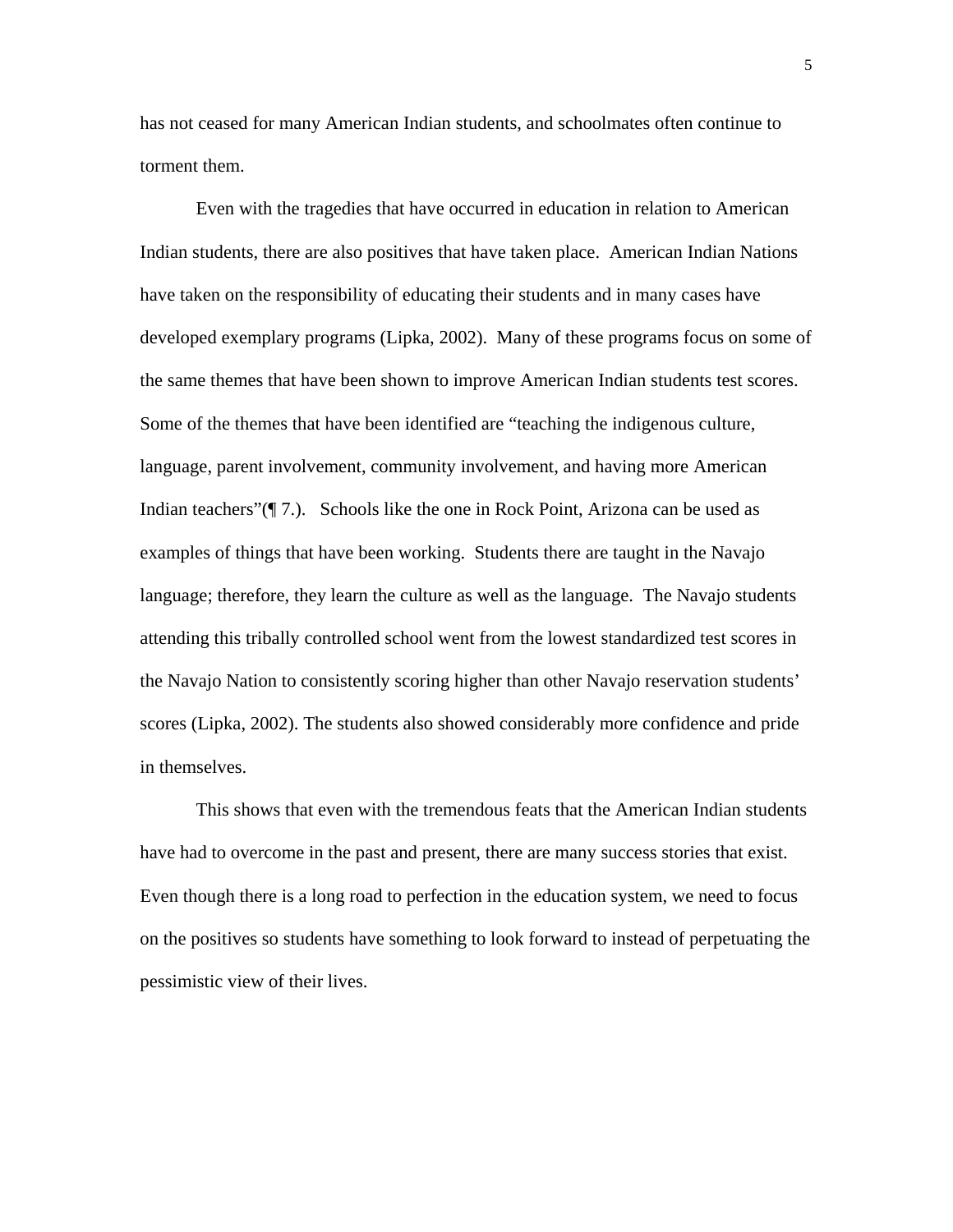## *Statement of the Problem*

The purpose of this study is to gather research about the education of American Indian students. There will then be a critical analysis made about the present status of American Indian education.

#### *Research Questions*

This study will try to answer the following questions:

- 1. What is the history of American Indian education?
- 2. What kind of changes has American Indian education gone through?
- 3. What is the present status of American Indian education?
- 4. What strategies are used in American Indian schools to make them successful?

# *Definition of Terms*

The following is a list of terms that will be utilized in this study.

*American Indian/ Natives/Native American/ Indian/Indigenous* - individuals who identify themselves as belonging to federally recognized tribes (Linton, 2002). American Indian will be used as the preferred designation in this paper unless specified in a different form such as in quotes.

*Europeans/European immigrant/Euro-American –* individuals who colonized America from various European countries or who have a European lineage. *Ojibwa/Ojibwe-* An American Indian Nation of people who today reside in Michigan, Wisconsin, Minnesota, North Dakota and southern Canada (Peacock and Wisuri, 2002).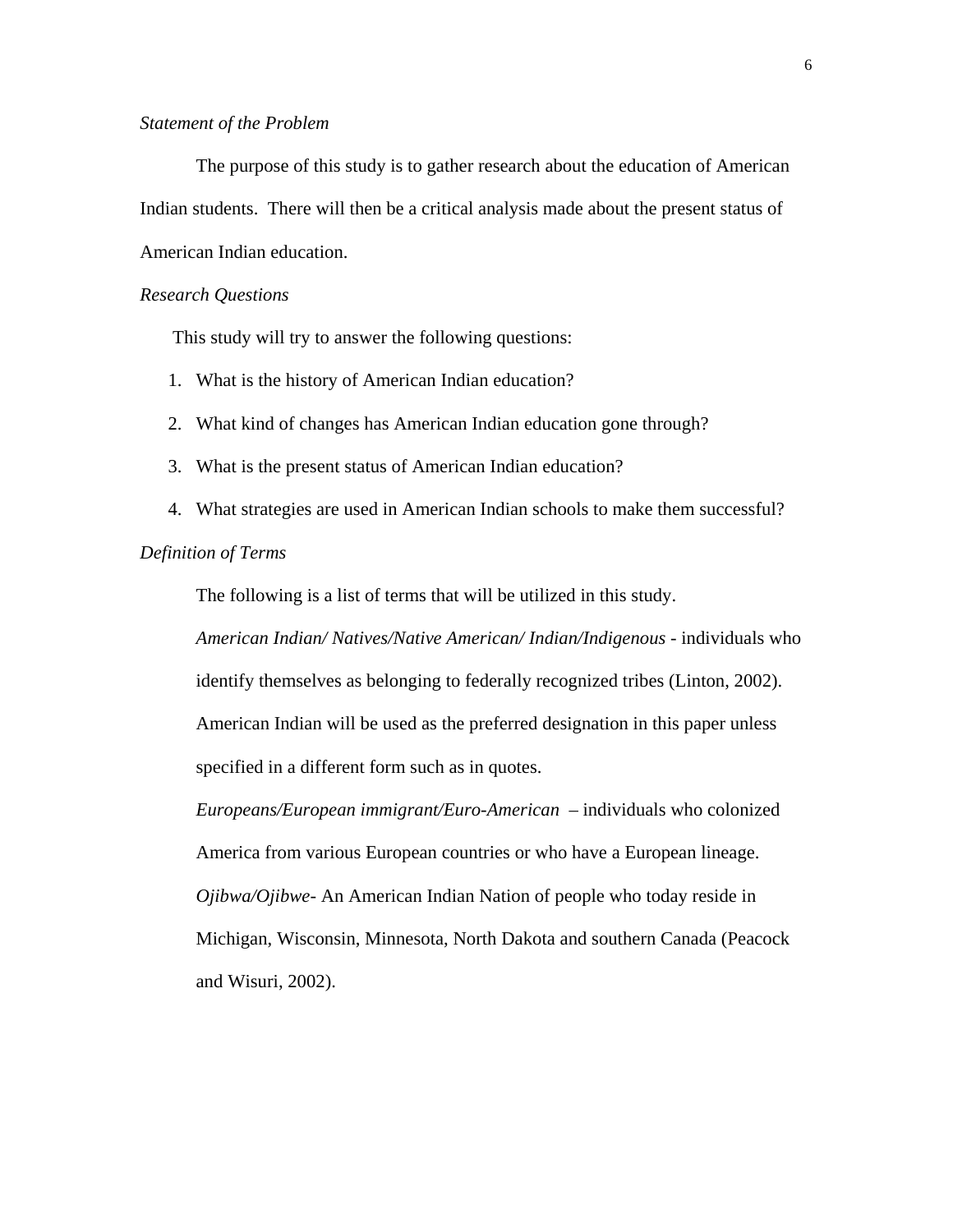# *Assumptions*

The researcher has the following assumptions about the study:

- 1. There will be sufficient research on American Indian education.
- 2. The research on American Indian education will be accurate and reputable.

# *Limitations*

The following are a list of limitations to the study.

- 1. Because American Indians make up approximately 1 ½% of the overall population, limited research exists.
- 2. The research on American Indian education is not current.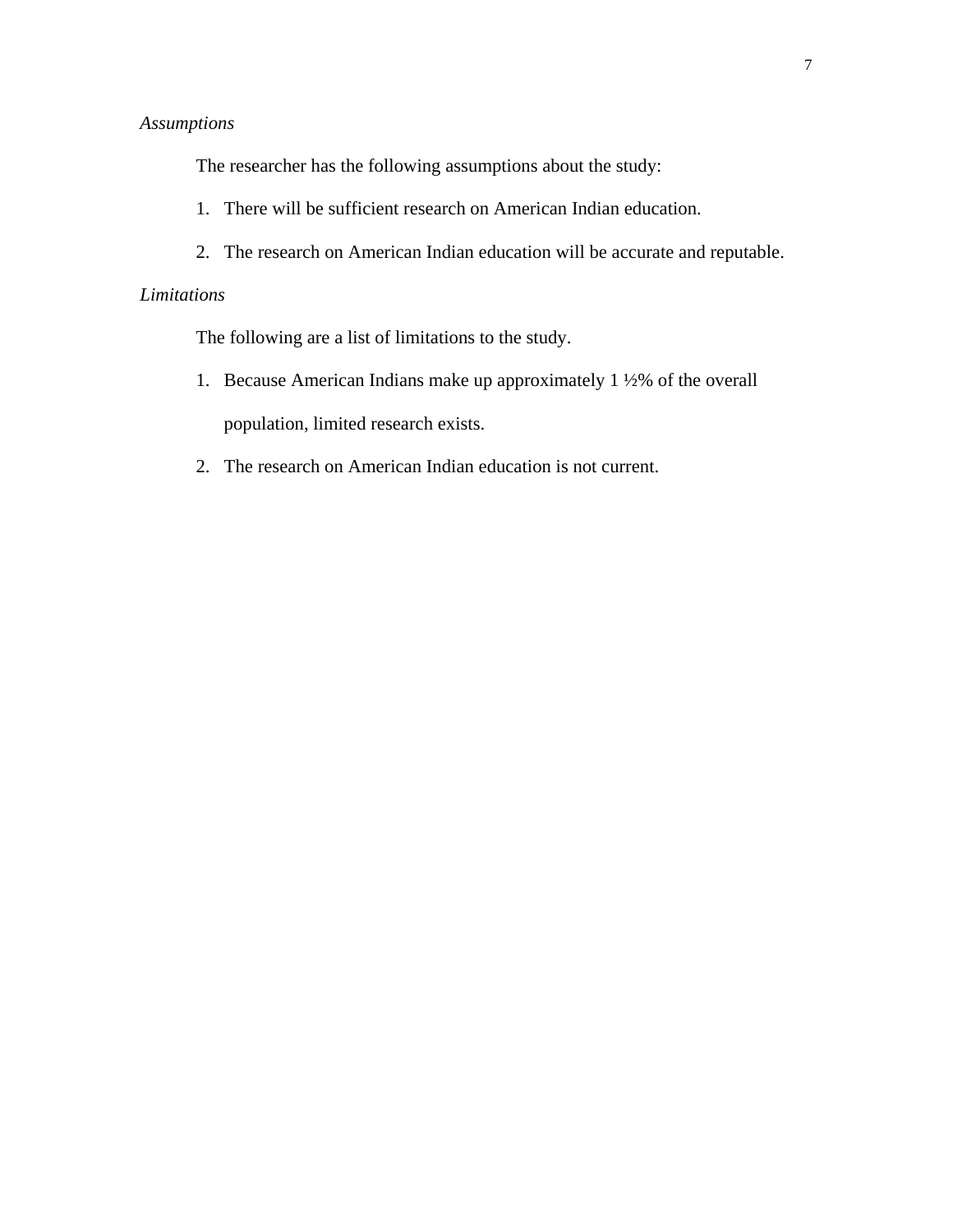#### **CHAPTER TWO**

#### **Literature Review**

This chapter will review the literature on the various definitions of racism. It will also discuss literature on the types of racism that exist. The forms of racism in education as it relates to American Indians in the United States will also be discussed. Lastly, this chapter will review literature on past and present experiences of American Indians in education.

#### *Racism Defined*

Racism has been a term that was popularized during the Civil Rights Movement of the late 1960's (Spencer, 1998). It is a term that has a variety of definitions all depending on the person defining racism. Banks and Banks (1989) defined racism as " the belief that one's own race is superior to another. This belief has been based on the erroneous assumption that physical attributes of a racial group determine their social behavior as well as their psychological and intellectual characteristics" (p. 45). Beswick (1999) stated that racism is a "set of attitudes that include antagonism based on the supposed superiority of one group or supposed inferiority of another group, premised solely on skin color or race" (¶ 4 ). Similarly, Dube (cited in Haynes-Duhon, Ross-Duhon, Sells, & Sells-Duhon, 1999) defined racism as a "psychological phenomenon rooted in the belief that a causal relationship exists between certain inherited physical traits and certain aspects of personality and intellect" (p. 14).

All of these definitions have a connection in the fact they address a belief that one group of people is somehow inferior to another, and that inferiority is base on biological predilection. The major downfall of these definitions is that many people assume that only white supremacy groups carry out racism. These uninformed people can be blind to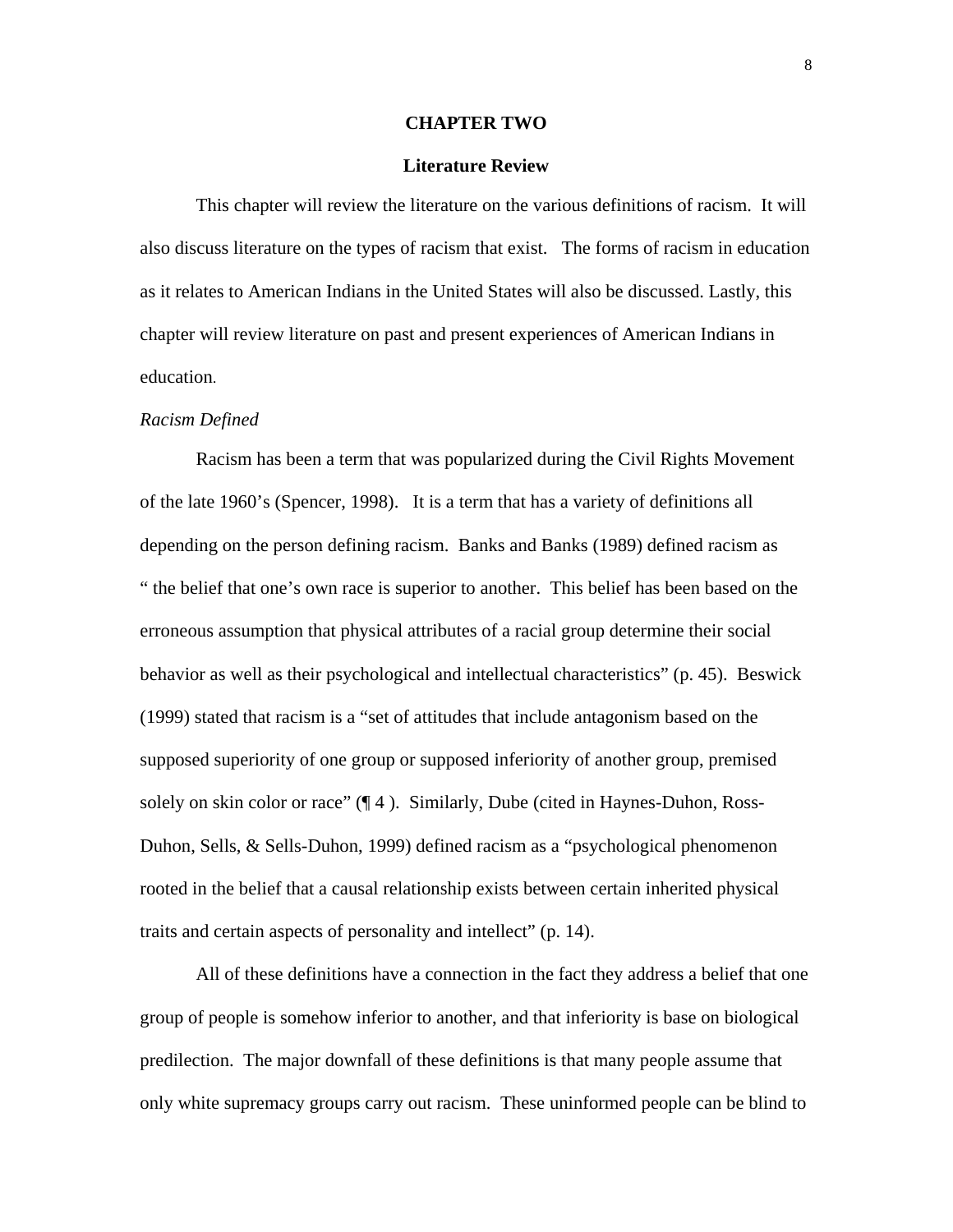the fact that racism could have perpetuated within the society they live. Carter and Thompson (1997) believed many people view racism as something that only a select few commit and is a piece of our history. Unfortunately, racism has not become extinct in our society and occurs on a daily basis in many environments. That people do not have an understanding of racism points to the fact that there needs to be a more coherent way to define it and a continuous discourse about it.

Tatum (1999) addressed the definition of racism from a different perspective. Unlike the above definitions that portray racism as a personal ideology, Tatum discussed it on a systems level. She quoted Wellman's definition of racism as a "system of advantages based on race" (p. 7). The United States functions by giving privileges to whites and denying many of the same privileges to people of color. This definition has also been related to another commonly used definition of racism, "prejudice plus power." Tatum defined "prejudice plus power" as specifically combining racial prejudice with social power, and can lead to institutionalization of racist polices and practices. Many people, specifically whites, do not feel they have power and also deny prejudices they may have, in turn rejecting the fact racism exists. As Tatum stated, people do not want to acknowledge the advantages in our society that are based on race, so the system of advantages and disadvantages perpetuates itself.

#### *Types of Racism*

There are many ways racism has been inflicted upon people in our society. The "old fashioned" racism is in many cases described as being overt racism (Fighting words, 1999). This type of racism is very visible to everyone, not only the person being subjected to the act. When people think of this type racism, they think of the "Archie Bunker" character who blatantly stated his negative view of people of color on American

9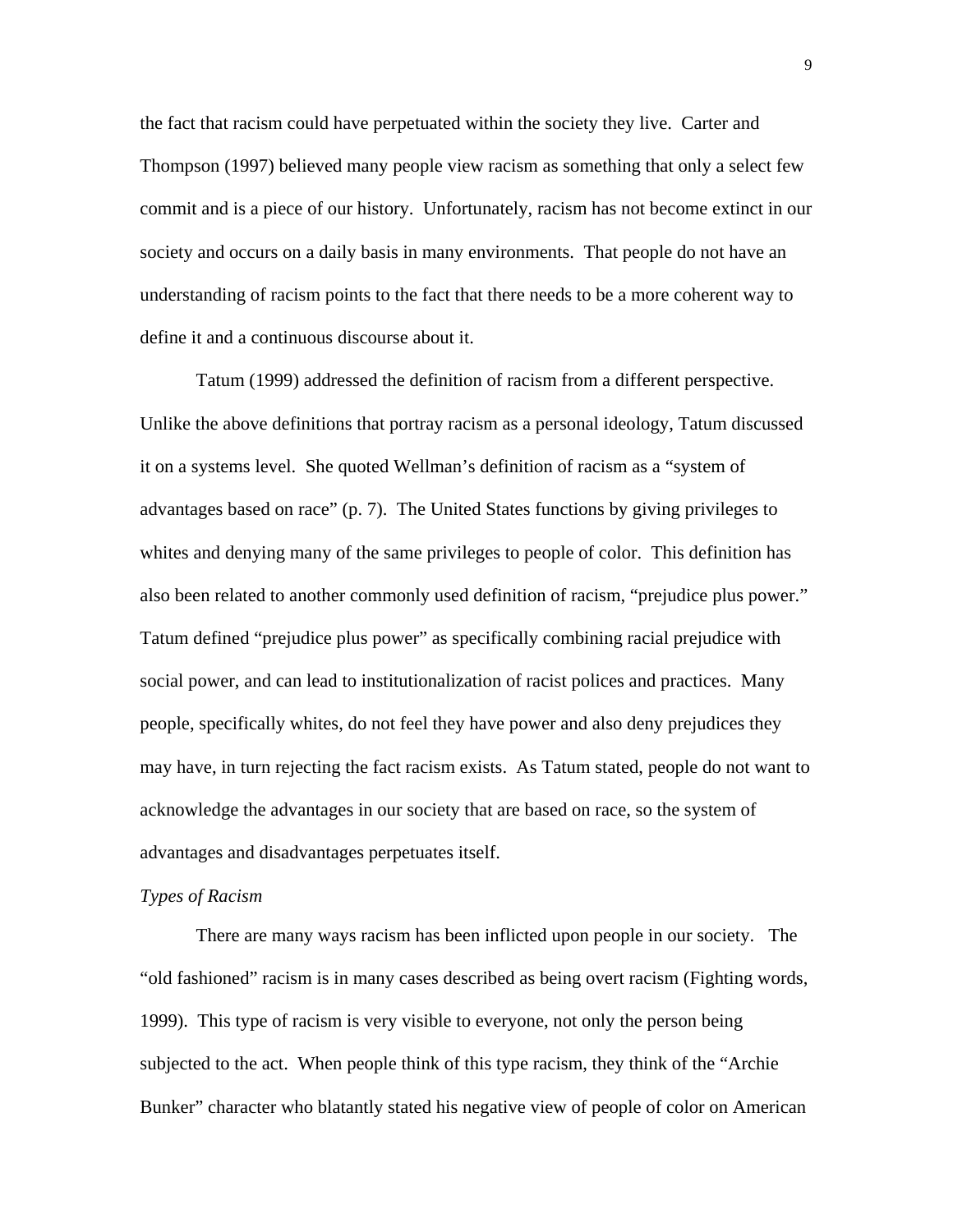television in the 1970's. Tatum (1999) defined these intentional acts of discrimination as active racism. Over the years this type of racism has sunk in popularity and can now be seen as only an act that extreme groups, such as the Ku Klux Klan, practice. However, even the KKK has become more covert in their actions.

Today's modern racism has become more subtle, "safe", and easily rationalized (Fighting words, 1999). Haynes-Duhon, Ross-Duhon, Sells, & Sells-Duhon(1999) described this modern racism as being covert racism. Acts of covert racism are much harder for people to identify. In Tatum's (1999) book, this subtle modern racism was described as passive racism. She stated this type of racism could range from laughing at a racist joke to letting exclusionary hiring practices continue without questions.

Covert racism can be expressed on two different levels in today's society. The most common form is on an individual basis. Individual racism usually takes place as in the example above of where a person laughs at a racist joke. A person may not agree with the joke, but because he/she is with a group of friends, he/she does not voice his/her opinion. The type of covert racism that many white people are not aware of or truly understand is institutional racism. In Hansman, Jackson and Spencer (1999), institutional racism is defined as "personal and cultural racism…that is supported by the institutions' formal and informal policies and practices for the benefit of a particular group and at the expense of another group"(p. 17). In essence, a company could talk about promoting diversity in their mission statement, but do everything to deny their employees of color the same opportunities as their white employees.

In schools, this type of racism can appear in the curriculum taught by teachers. Tatum (1999) gave an example of how eliminating a cultural group from curriculum can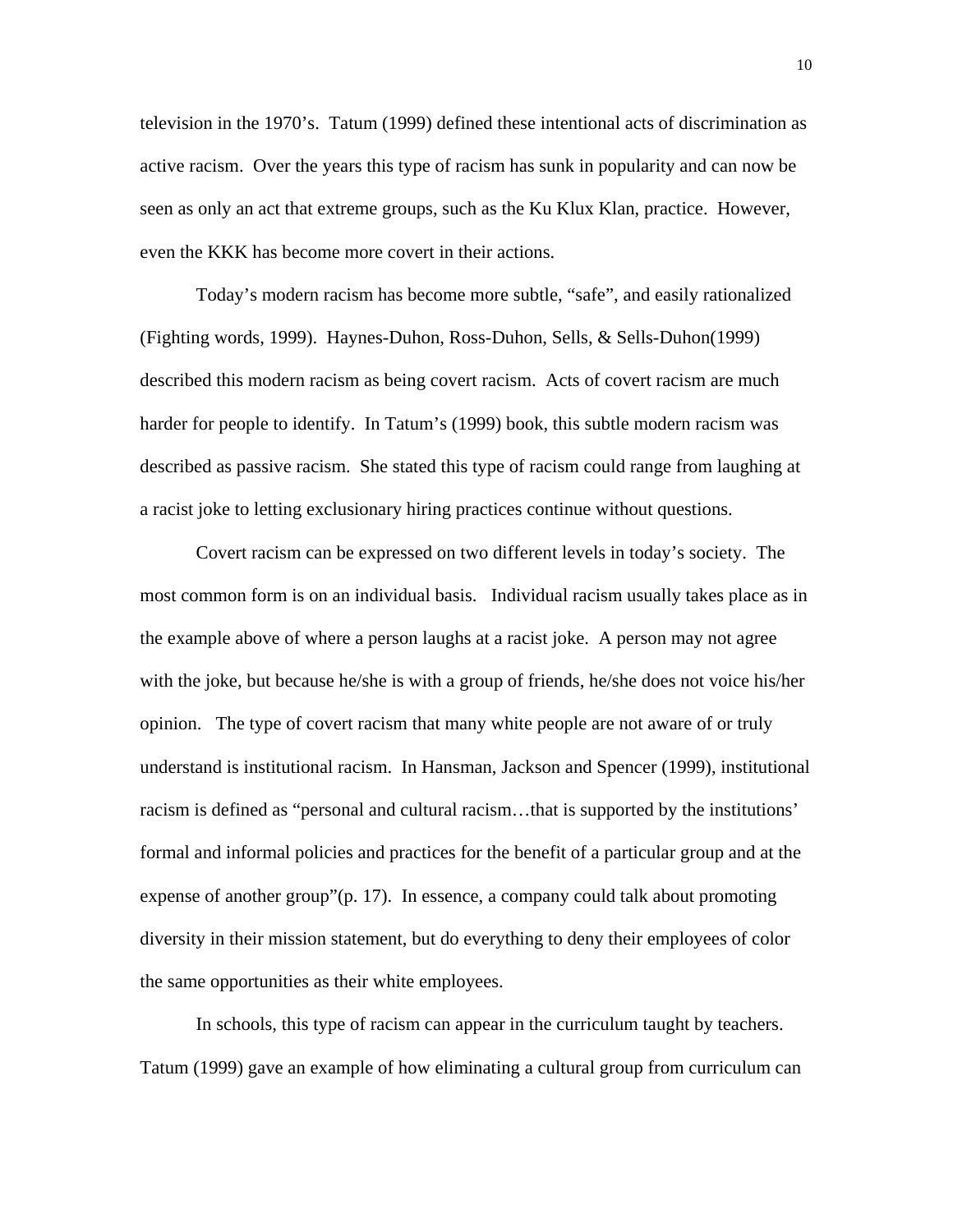affect students. One of Tatum's students, who was going to be an English teacher, revealed her anxiety about teaching her future students about African American authors. This young woman's anxiety stemmed from never having learned about African American writers anywhere in her education. The most interesting fact about the story relayed by Tatum (1999) was the response given by another student. The young white male student responded in his journal, "It's not my fault that Blacks don't write books" (p. 5). Unfortunately, because this young man was never exposed to any authors who were Black, he concluded that they must not write any books. In many cases like the above, schools and other institutions perpetuate the power and values of the dominant culture without having to say a word.

#### *Forms of Racism in Education*

In today's schools, children have to battle with more than achieving good grades in reading, writing, and arithmetic. As the diversity of our schools continues to increase, so increases the chance that our students of color will have to face some form of racism at school. Schroeder (1995) stated that 77 % of students responding to a Career  $&$  Colleges magazine poll of high school students across the country believed there was racism in their school. He also stated that 44 % of the students felt that teachers or administrators discriminated against students based on race. These grim statistics are an indication of how our students feel the effects of racism in their school.

Many educators are appalled at the thought of fellow educators discriminating against students. As Parks (1999) stated, " Fair-minded, service oriented educators consider racism to be inconsistent with the values that attracted them to teaching and therefore do not recognize that their own attitudes and behaviors may be tinged with its effects"(p. 125). Unfortunate, but true, many educators do discriminate against students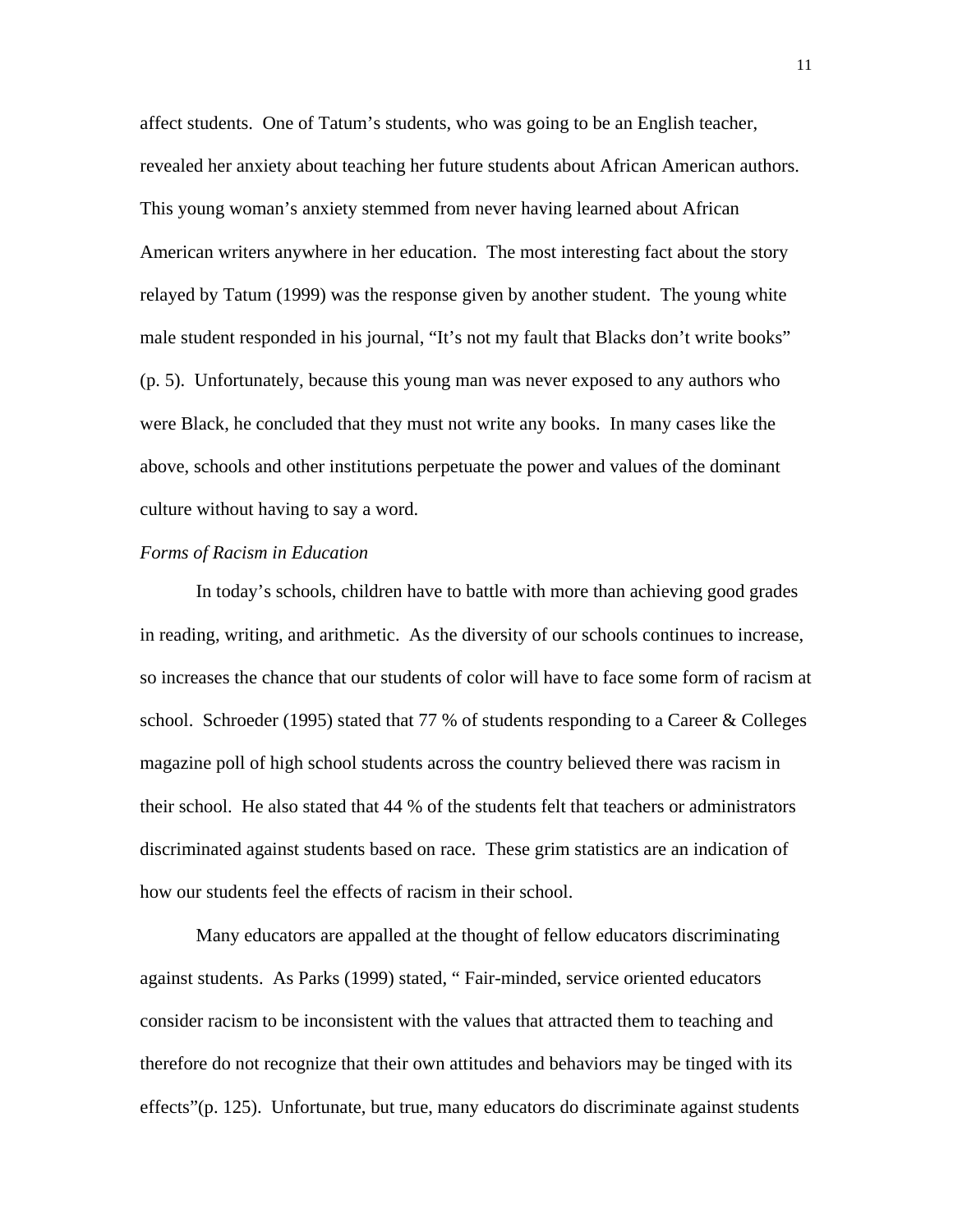they are trying to inspire to learn. Derman-Sparks (as cited in Spencer,1998) found one in four high school biology teachers felt that people of certain races were more intelligent than people of other races. One teacher in a school holding this belief can be detrimental to students. The teacher may give the students of color "less challenging activities, refer the student to remedial classes or even misinterpret behaviors, such as non assertiveness, as lack of ability or interest" (Spencer, 1998, p. 283).

A study by Kailin (1999) discussed white teachers' perceptions of racism in their school. In Kailin's study, she quoted teachers responses given at a mandatory in-service. Many of the teachers' own beliefs about children from different races came out in their comments. One of the teachers from an elementary school commented " It's hard to teach children who come from a culture where they don't value education and their home life is so chaotic"(p. 727). The teacher was making an assumption that the students and parents of color in his/her school did not value education. This type of attitude/belief could have affected how the teacher taught the students of color in the classroom.

A prominent theme in Kailin's (1999) study was the language the teachers used. Kailin stated that the language the teachers were using was a coded language, which could be viewed as covert racism. Many of the teachers made comments such as "Well, you know, *those people* always…" or if something bad happened in the school, a teacher said "It was probably a black student!" (p. 736). Kailin's study also found that the teachers were more likely to ignore racist comments or jokes made by other teachers, rather than address their concerns. One teacher stated, " I could've taken a risk and said how the comments sounded to me and had a discussion about it, but it would've been a risk to say something to colleagues who don't know they are so ignorant" (Kailin, 1999,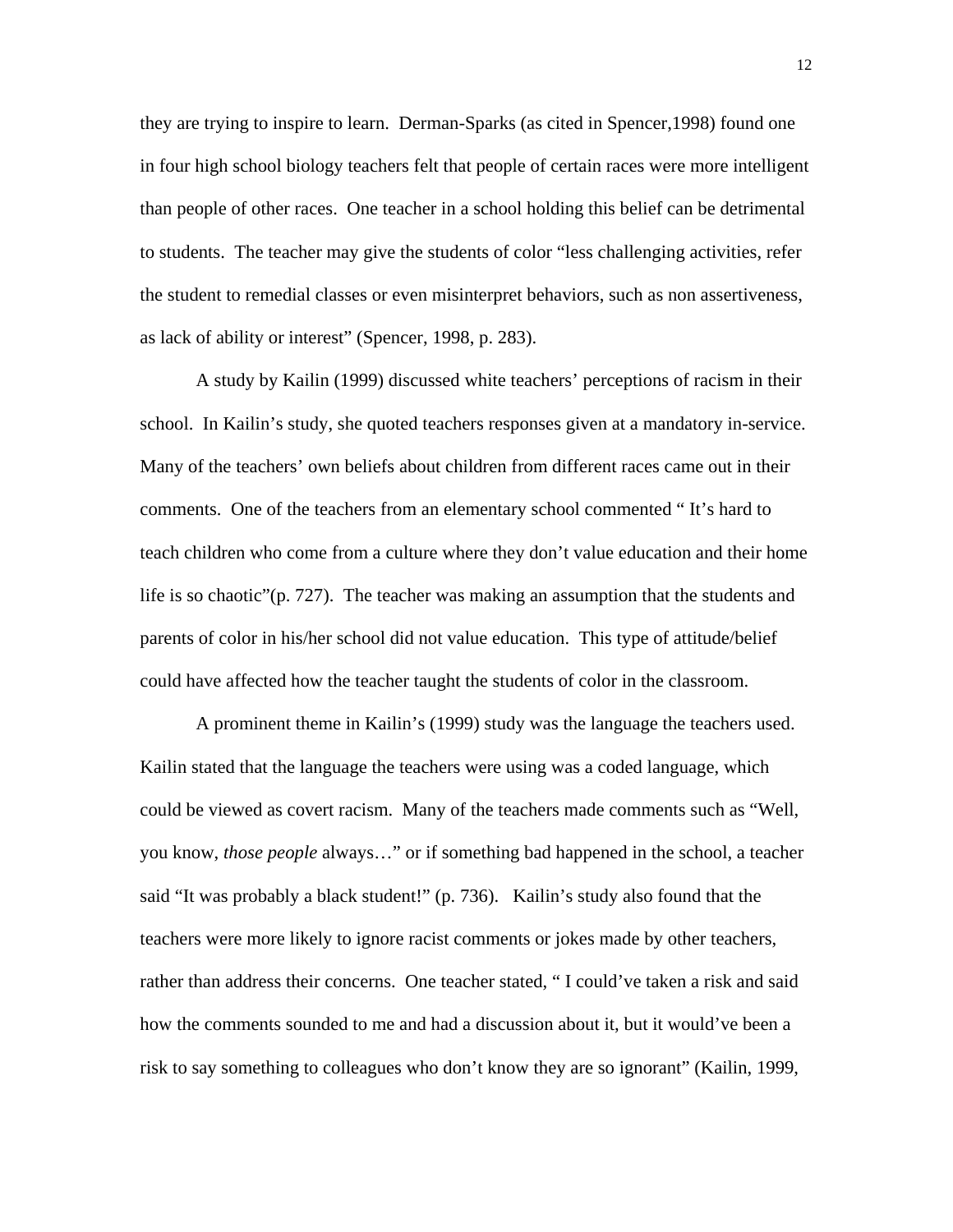p. 731). As stated by Tatum (1999), ignoring racist comments allows racism to perpetuate itself in the school. Kailin (1999) coded all of the responses collected from the teachers and found that the teachers were more likely to attribute the racial problems in their school to the students of color. Some of the teachers were unaware of how their own comments were racist and hurting students. Unfortunately, racism exhibited by educators has been only one of the many types that students of color encounter in school.

Another form of racism students are faced with at school has been in the curriculum teachers have been using. In Kailin's (1999) study, only 4 of the 189 teachers mentioned that the curriculum contributed to the problem of racism in their school. Often, lessons teachers use lack comprehensive and recent information about different cultural viewpoints on the subject matter. The students' worldview of people of color has then been lost in many subjects to an ethnocentric view. Frequently, this ethnocentric view has only been composed of the white, European, middle class, and male point of view (Spencer, 1998). It also does not offer students the opportunity to discover and understand other viewpoints, which preserves the ethnocentric belief that one race of people is superior to others. Oftentimes, this occurs in history class when teachers discuss the discovery of America. Students many times learn only about Columbus and his "great discovery." They may never discuss the detrimental effects this "discovery" had on the indigenous people of this land. But racism found in the curriculum has not been limited to history; it has been found in many classes where teachers only discuss the white heroes or heroines of the subject matter.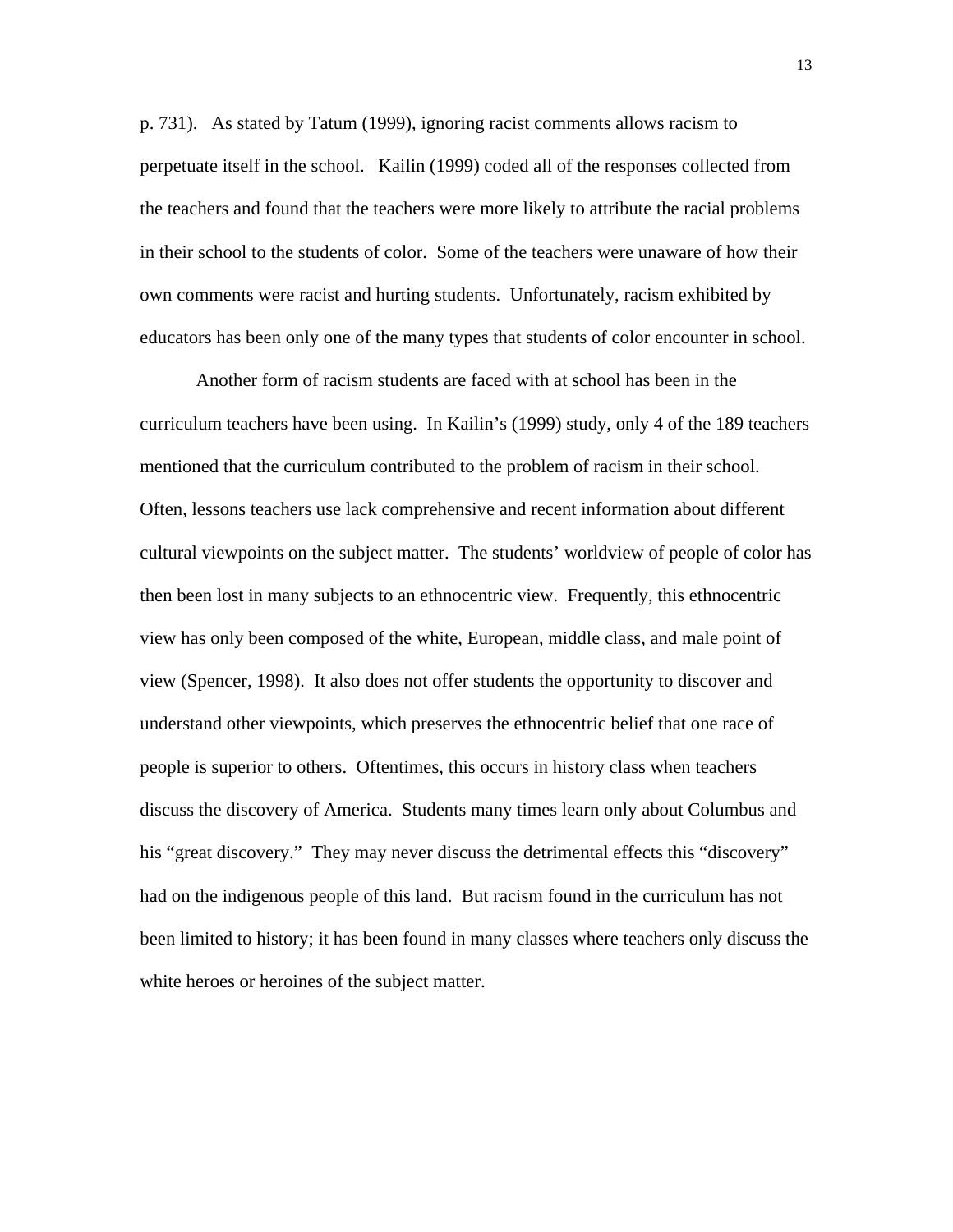An additional form of racism in curriculum has been found in the books used by teachers. Duren (2000) wanted to expose her predominately white elementary class to the life experiences of people from different cultural backgrounds. She utilized some multicultural children's books to accomplish her goal. The books Duren used discussed racism and gave her a good starting point to create a discourse about racism in her classroom. On the other hand, she found the books had several downfalls. In many cases the books did not challenge racism or discuss why the characters in the book were being treated in a racist manner. She also noted many of the books portrayed whites as being sympathetic to the racism inflicted upon the other characters. Furthermore, much of the discussion in the books used by Duren was about how the people of color needed to overcome and conquer racism. There was no dialogue about how whites have to struggle to overcome their own racist or prejudice biases. Duren's article helped to illustrate that even when teachers try to incorporate multicultural aspects into their classroom, they need to be cautious of the materials they use.

 In addition to racism imposed by the teachers and curriculum in school, students of color also have to deal with their uninformed classmates. Savord and Aragon (cited in Beswick, 1999) found that the most frequent forms of racism in an Oregon school were racial jokes, racial slurs, derogatory racial stereotyping, and violent acts. Many of these incidents went unpunished by authorities at the school. Often teachers or other staff members viewed these acts as "kids being kids." Kailin (1999) indicated that several teachers thought that it was natural for their students to segregate themselves from one another. The teachers did not understand that the separation was a form of racism being demonstrated by their students.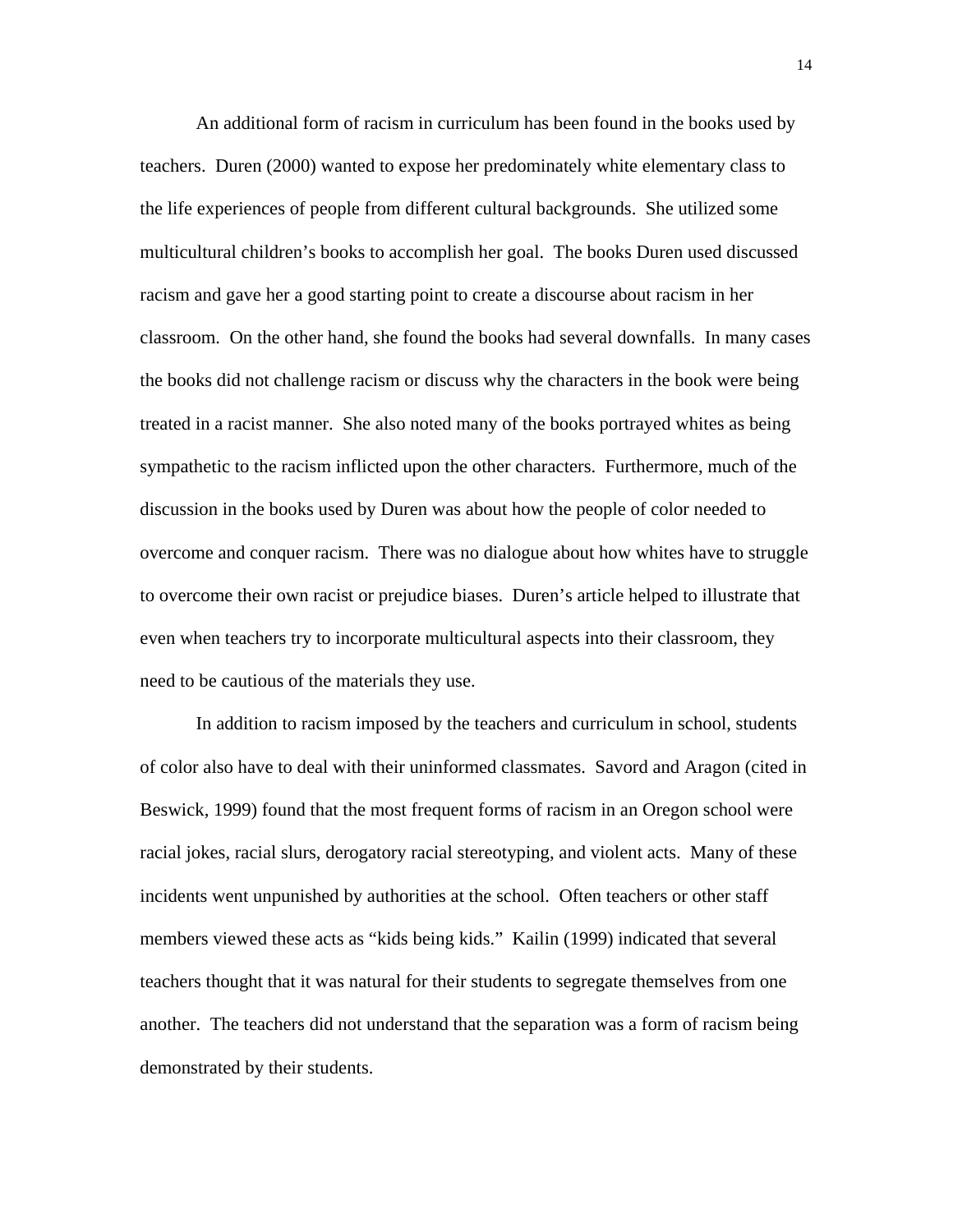Lastly, racism has been found to exist in school mascots. Mascots that portray American Indians have been the center of a heated debate in the past few decades. The article *Fighting words: The school mascot debate* (1999) stated that more than 2,500 schools in the United States use American Indian characters as their mascot. Numerous American Indian activists and organizations have stated that using the mascots perpetuates the stereotypes of American Indians (1999). Slagle (2002) discussed the California bill AB 2115, which if passed, would have required 181 Californian schools to change their mascots. People of non- Indian background have not been able to understand why they need to change the mascots of their schools. In many cases, they have not realized how offensive the mascots could be to an American Indian. As Slagle stated, "the Webster's Dictionary, the American Heritage Dictionary, and the Oxford English Dictionary all define redskin as a racial slur" (p. 34). Yet, others have felt that American Indians should be proud that the schools chose to honor them as their mascot. Barbara Munson (cited in Slagle, 2002) responded to the idea of being proud and honored:

We are proud and we don't want them [warriors] demeaned by being 'honored' in a sports activity on a playing field. Our warriors gave their lives often in vain attempts to protect the land and preserve the culture for future generations. Football is a game (p. 34).

Opponents of the mascot change have made comments towards American Indian students to the effect "If the Indians have a problem, they can leave. There's a hundred of us and one of you" (Fighting words, 1999, p.3). In many cases it has been thought that because American Indians have only made up about 1% of a school's population, this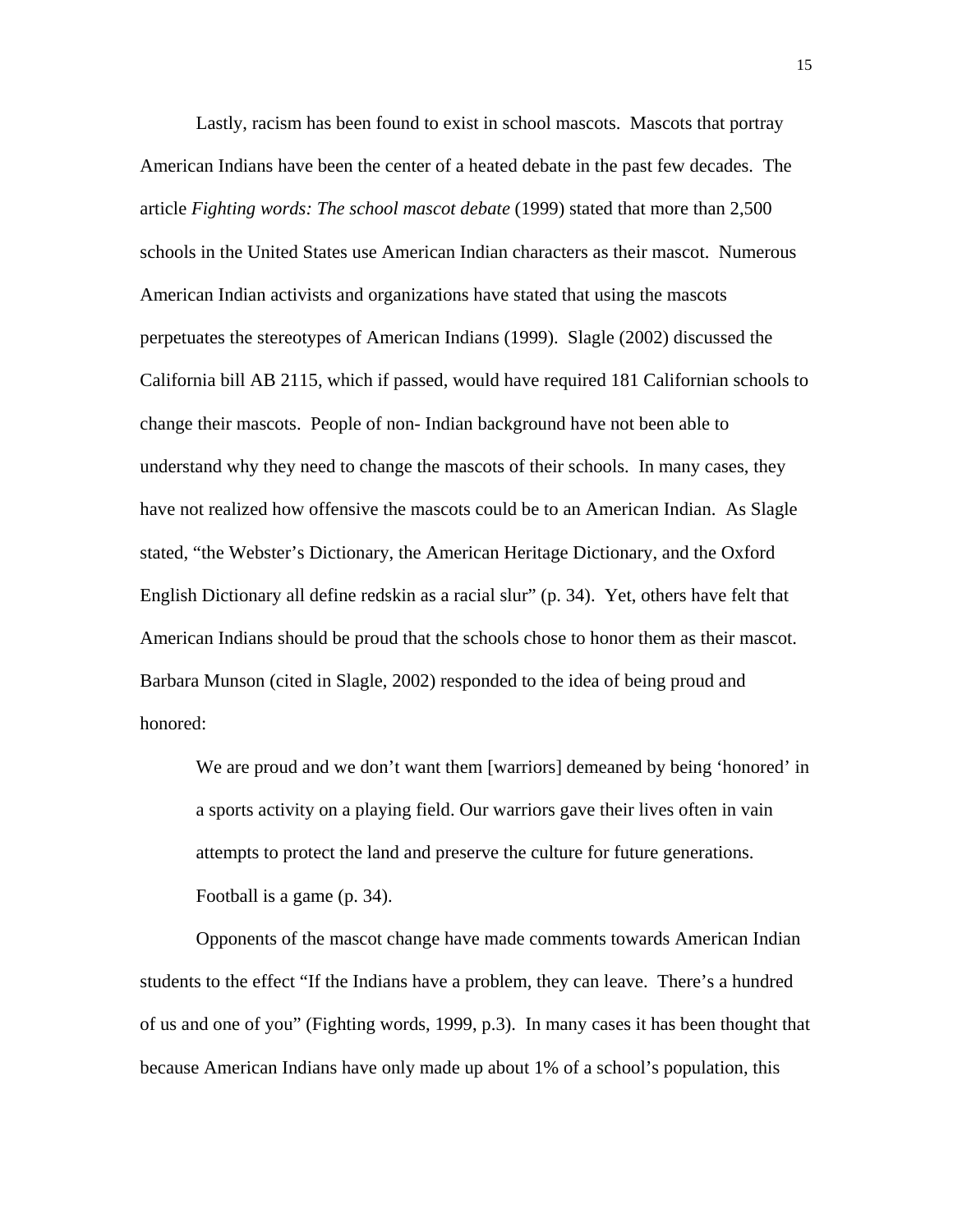debate would vanish. Fortunately the debate has continued and some students from the University of Northern Colorado decided to make a visible statement against American Indian mascots. A group of students of diverse backgrounds formed an intermural basketball team and called themselves the "Fighting Whities" (Slagle, 2002). The team designed t-shirts and made national news. All this was done to shame a local high school that refused to change their team's name from "the Fighting Reds" to something less offensive. According to the article *Fighting words* (1999), 600 schools in the United States have already stopped using their American Indian mascots in recent years.

 As stated by Spencer (1998), racism in schools can lead to a "lack of attachment to school, loss of cultural identity, lower self-esteem, and a decline in aspirations" (p. 27). All of these can lead to an increase in dropout rates, suspensions, expulsions, and decreased academic achievement. In order to stop the destruction caused by racism, educators need to be aware of and admit to themselves racism exists in their schools. *Past American Indian Education* 

 In order to understand the present conditions of American Indian education, there must be an understanding of what occurred in the past (Eder  $\&$  Reyhner, 1992). Before the European immigrants came to this land, education of the indigenous children was the responsibility of their tribe (Taylor, 1976). The idea was that only tribal members who had a great understanding of tribal ways could benefit their community. In the case of the Ojibwa people, Taylor stated that learning took place everywhere in their camp. Children would learn through real life experiences, legends, and stories of others' experiences. One of the main concepts the Ojibwa tried to instill in their children was that sharing should be a way of life.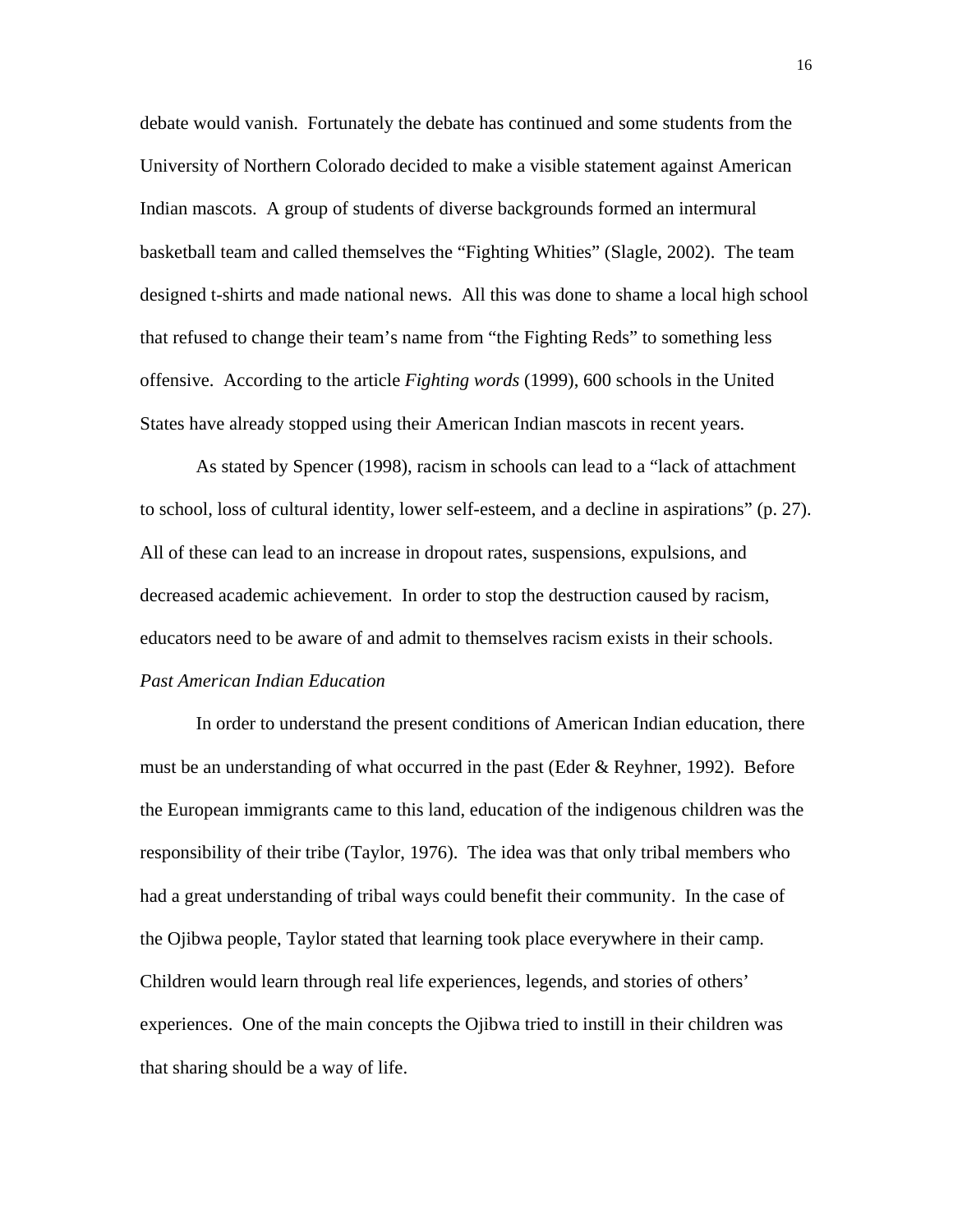Unfortunately, sharing was a value that clashed with the European immigrants' beliefs about how people should exist. In all actuality, the American Indians' entire way of life was not acceptable to the immigrants. In turn, the European immigrants felt they needed to "*enlighten and civilize*" the *"savage"* people of this land (Howard, 1999). The only way the immigrants could think of to civilize the Indigenous people was to educate them about the superior, white, European ways.

The major push for this so-called civilizing came with the election of Thomas Jefferson (Spring, 1996). The government wanted the American Indians to learn how to farm so they could live on small pieces of land. Subsequently, their hunting land would be sold to white settlers. The government, in combination with missionaries, felt they needed to educate the indigenous people about farming. In order to fulfill this plan to they needed to establish schools wherever the indigenous tribes were located. As time went on, the Federal Government realized that allowing the American Indian students to stay in their homes and attend day schools was not productive towards civilizing them. According to the Federal Government, because the American Indian children went home and continued to practice American Indian lifeways, they did not assimilate to the European ways fast enough. Due to this belief, the Federal Government decided to set up boarding schools, which were designed to "kill the Indian and save the 'man'" (Howard, 1999, p. 42).

The boarding schools were usually located hundreds of miles from the children's homes and were dreadful places for them to live. To start with, many children were traumatized because they were literally kidnapped from their homes. If parents refused to send their children to the schools, they were denied "rations, clothing and other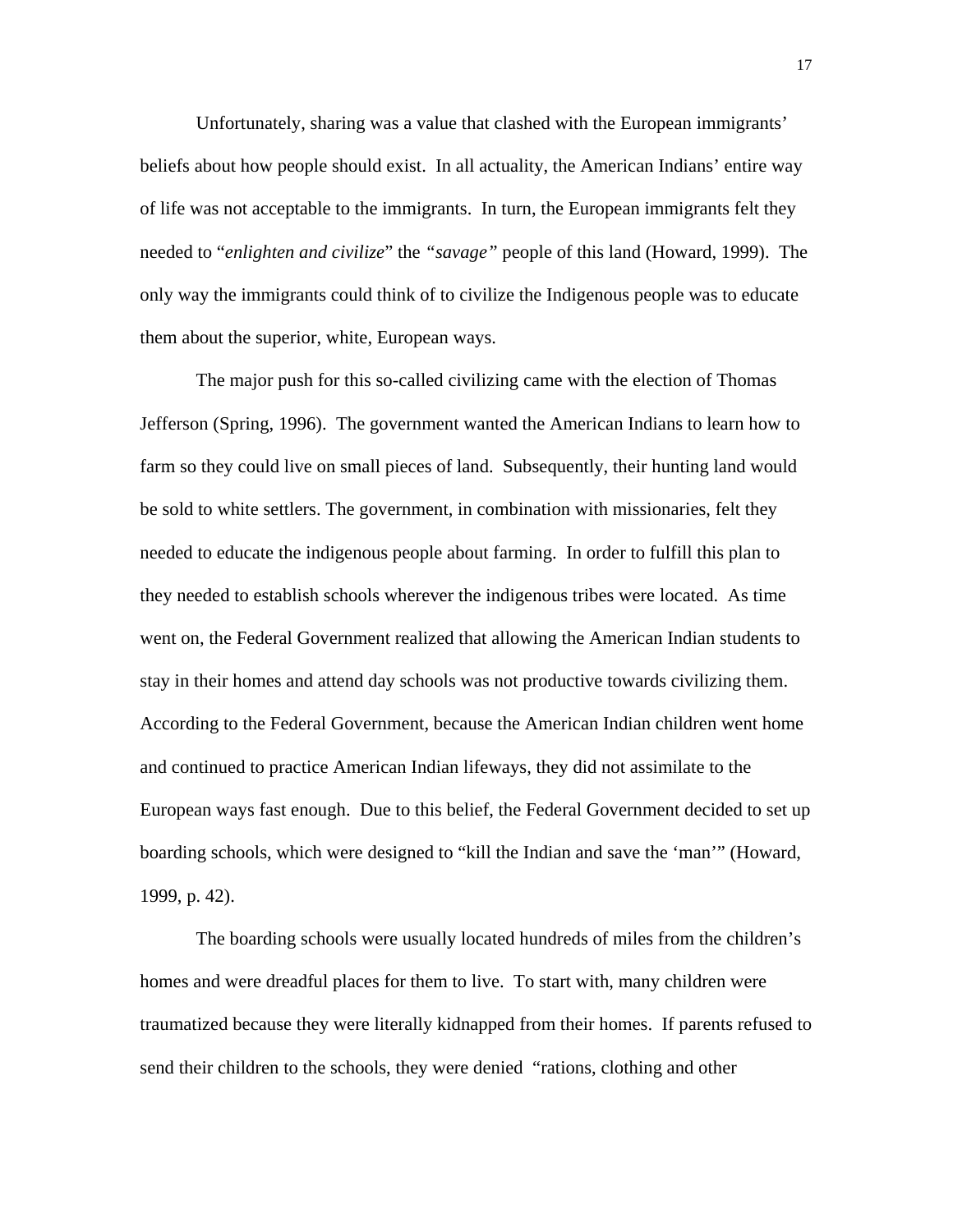annuities" (Adams, 1990, p.164). When the children arrived at the school, they were stripped of their American Indian identity. They were forced to cut their hair, wear uniforms, change their names, and forget the life they held dear (Taylor, 1976). The students also had to follow a very intense schedule based on a sequence of bells. The rationale behind the intense schedule was to keep the students busy and keep them from being "lazy Indians" (Spring, 1996, p. 141).

As Spring (1996) described, students would start their day at 5 A.M. with a morning worship service. After service, they had breakfast in complete silence, followed by an hour and a half of work. During work time, the boys were taught agricultural skills that would make them "good farmers" and the girls were taught housekeeping skills and how to be "good wives". Following work, they would have a short time for recreation. This time was problematic for school administrators because students would engage in games from their homes. In order to discourage their play, students were harshly reprimanded. Often times they were whipped brutally for their "misbehavior." After the recreation time, students had to study for the next three hours until lunch. The students continued their schedule with recreation time, 3 hours of study, and one-hour of work. Around four o'clock, students started to wind down their day with recreation time, worship, supper, and then bedtime.

In many cases the American Indian children would become so overwhelmed with their horrible situation that they would try to run away. According to Spring(1996), the students could not stand the beatings and overall mistreatment. Some of the students were found, returned to the school, and severely punished for leaving. In some cases, students neither made it home nor back to the school. The families of these unfortunate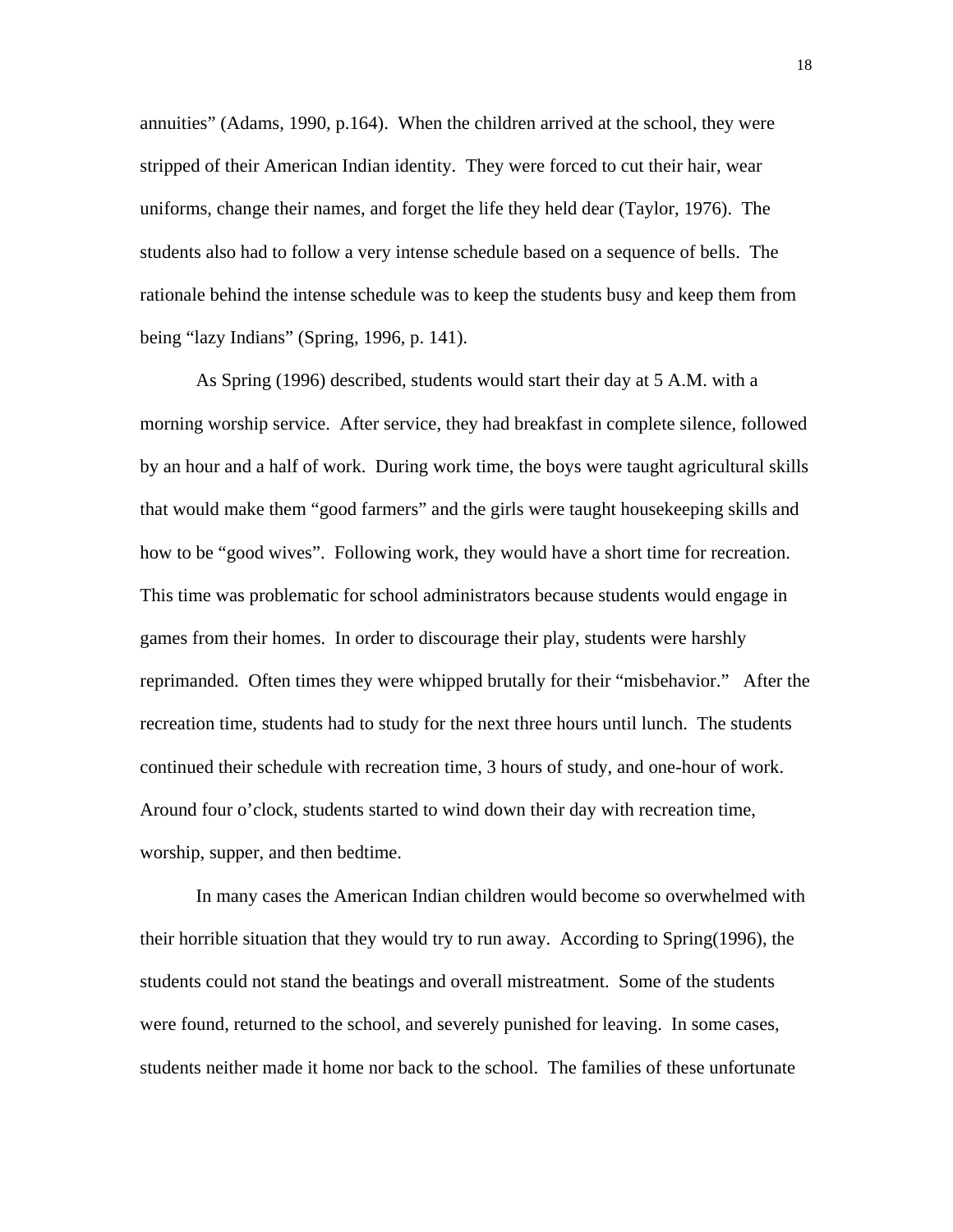students would receive letters informing them that their children had died. The grief and guilt these parents felt because they sent their children away to "better" themselves couldn't be expressed in this paper. One thing that can be expressed, however, is what the education system of that time was trying to accomplish.

The boarding schools run by the government and missionaries tried to accomplish the same thing: make the indigenous people assimilate to the "right" culture. The term "apple" used in Spring's book (1996) illustrated exactly what the European immigrants tried to accomplish while educating the American Indian people. The immigrants wanted the American Indians to become people who were red on the outside and "white" on the inside (1996). This meant the indigenous people were supposed to completely forget their beliefs, values, languages, and spirituality. The American Indian people were to replace their cherished culture and lives with the white man's ways. The realities of the boarding school education was that in some cases, 95% of the students went back to their homes rather than try to blend into the white communities (Reyhner, 2001). Consequently, when these young adults returned home they were discounted because they had lost their knowledge of the language, culture and ability to fit in with their own people. This situation continued with the government's decision to try a different method of assimilating the American Indians.

In the early part of the twentieth century the government decided to send American Indian students to public schools. Schools that enrolled American Indian students were given tuition payments for these students. With the enrollment of many American Indian students in the public school system, the number of government run schools for American Indian students started to decline. Even though these students were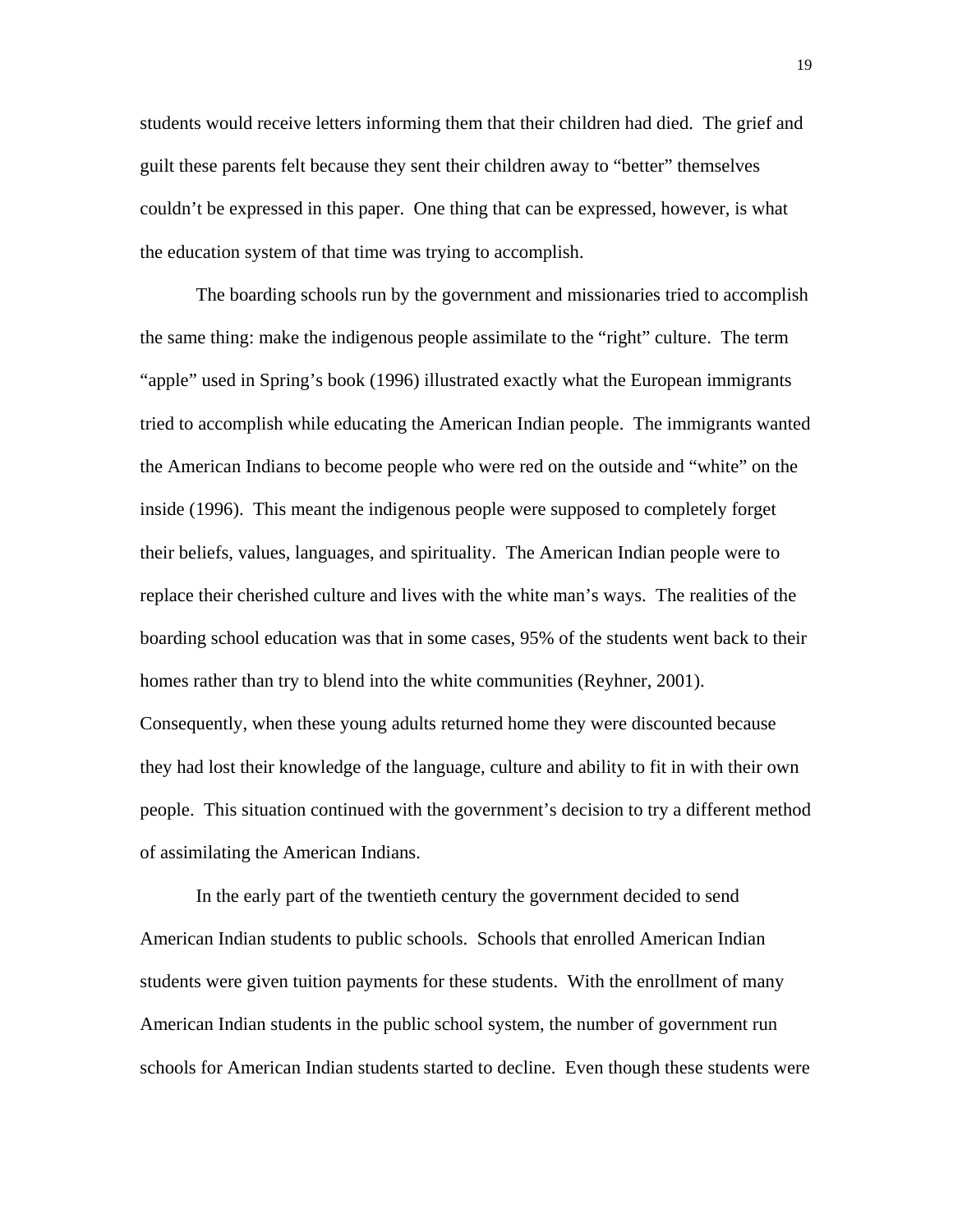no longer in the boarding schools, some of the same concerns were raised about their treatment. In addition to worrying about the treatment, there was also the concern about the quality of education that the American Indian students were receiving. In 1924, the Committee of One Hundred Citizens came together to discuss the state of American Indian education and what could be done. Many of their recommendations still echo through to today's education of American Indian students such as, "better school facilities, better trained personnel, increase in the number of Indian students in public schools, and scholarships for high school and college" (Reyhner, 1990, p 96).

A few years later, in 1927, after huge criticisms emerged about the general treatment of American Indians, Lewis Meriam headed a government study (Reyhner, 1990). In 1928, Meriam's report recommended several ways in which American Indians should be free to have power over their own well being. He also recommended that no young child be sent away to a boarding school and suggested the implementation of more day schools.

Then in 1934, the Johnson – O'Malley (JOM) Act was passed. This act gave the Secretary of the Interior the power to pay states or territories for providing school services to American Indian students. It has been speculated that in the beginning the money that was given to the schools was used for the general operation of the school. This meant JOM funds could have even been used to aid in the education of non- Indian students (Reyhner, 2001).

As stated by Reyhner (1992) the Termination Era of 1945-1968 is when the barriers of education came to a head again. At that time, the government passed a bill that was to terminate the reservations the American Indians were living on. For a time,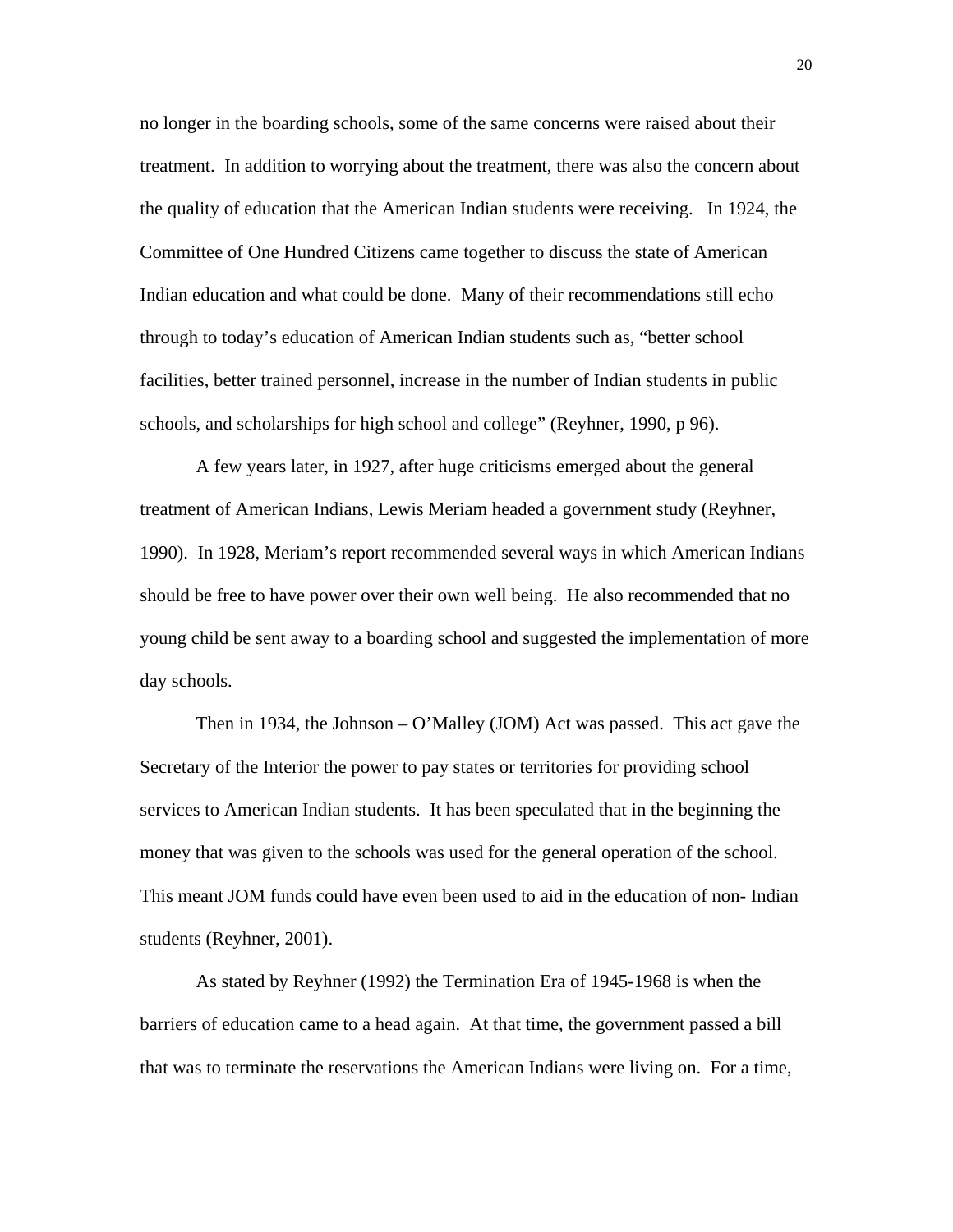many American Indians were moved off their land by the federal government to urban areas. As a result, the states took on more of the responsibility of educating the American Indian students in the public school system. As the Civil Rights Movement started to take hold in 1969, many American Indians realized they had to take control over their own destiny (Van Hamme, 1995). With the increased opposition to assimilation strategies, by American Indians and their supporters, the federal government passed the Indian Self-Determination Act in 1975. Relative to education, this meant American Indian Nations were able to have more control over the education of their children. This led to the establishment of tribally controlled reservation schools. Rough Rock Demonstration School, which was established in 1976 on the Navajo reservation, was the first school to be overseen by the local community (Van Hamme, 1995). The curriculum at the school incorporated the Navajo language and culture into every aspect of the students' education. After the establishment of Rough Rock, many other American Indian reservations began to contract with the Bureau of Indian Affairs to establish their own schools (1995). In Wisconsin, a state with many tribes, the Oneida, Lac Coutre Oreilles, Menomonee, and Band of Ojibwe tribes have all established their own schools.

Along with the movement to change the control of education on reservations, the same action was taken in the urban areas. With many American Indian students populating urban areas, "survival schools" were established to meet their educational needs (Van Hamme, 1995). These urban schools are American Indian controlled schools, such like the reservation schools with one main difference. The students who attend these schools come from many different Tribal Nations. The main focus of these schools to start with was to help American Indian students adjust to the mainstream urban society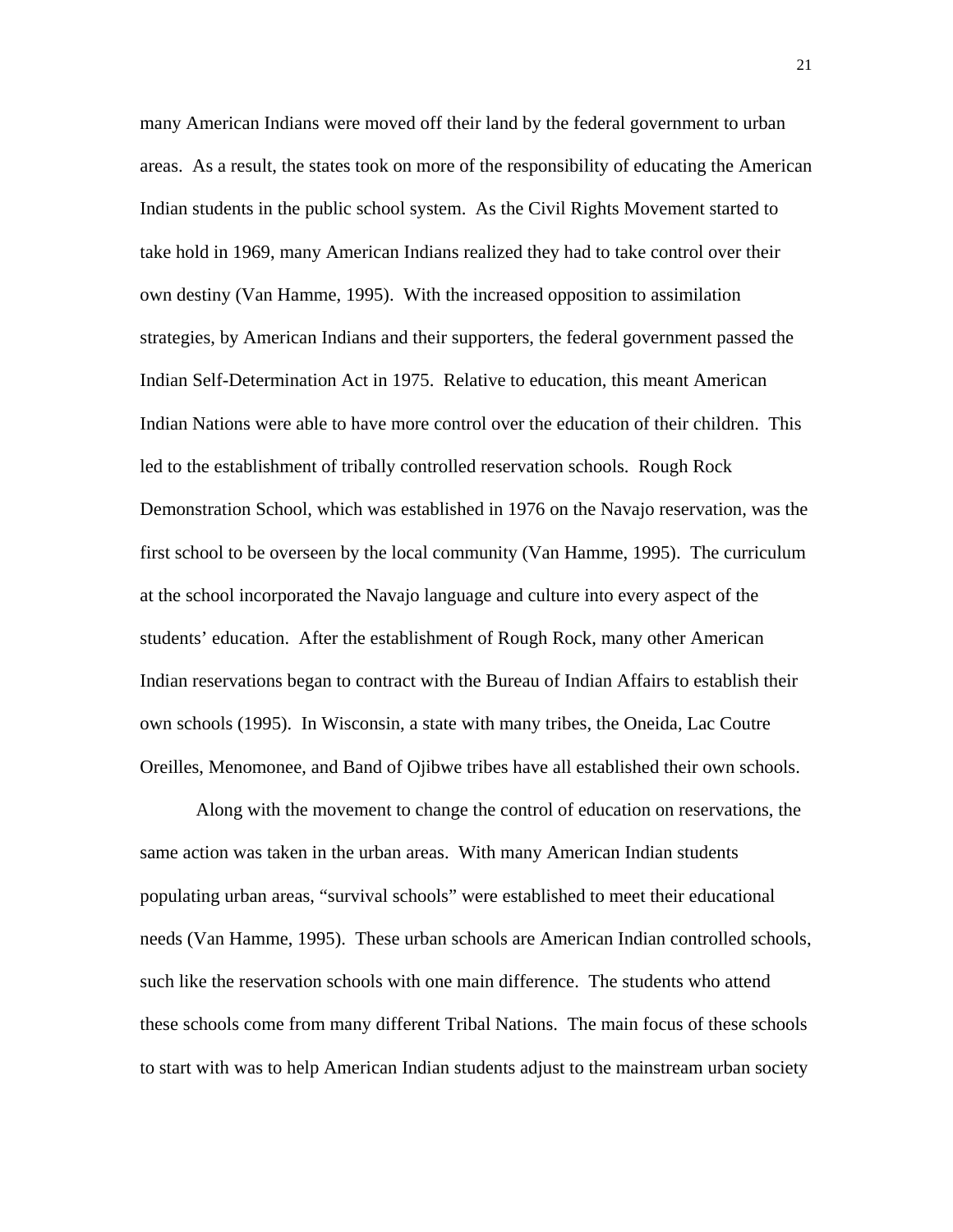without giving up their own culture (1995). As time has progressed, many schools dropped the use "survival school" and have become American Indian schools. The Milwaukee Community Indian School located in Milwaukee, Wisconsin has become very successful and well known. Even with the many different backgrounds of their students they try to meet the needs of the students and parents the best they are able to.

Another important event in the history of American Indian Education happened in 1969 during the Self-Determination time. During this time a special Senate Subcommittee on Indian Education issued the "Indian Education: A National Tragedy-A National Challenge" report. This report brought attention to the lack of educational support for American Indian and Alaska Native students (United States Department of Education, n.d.). As a result, the Indian Education Act was put into place to establish the Office of Indian Education (USDE, n.d.). Parts of this act also authorized programs and grants to assist Indian children and adults. In the past three decades, several amendments were made to the act to add teacher training programs and fellowship programs. Other public laws were also made to approve Gifted and Talented programs, allow Bureau of Indian Affairs schools to apply for grants, and add plans to meet the academic and culturally related needs of American Indian and Alaska Native students (USDE, n.d.).

 In the mid to late 1980's, Wisconsin felt a strong need to not only improve the academics of the American Indian students, but to also improve the climate of the schools they were attending. In 1983 the Voigt Decision, which recognized the Ojibwe rights under treaty, was finalized in court (Wisconsin Department of Public Instruction, 2000). Unfortunately, because many of the non- Indian citizens of Wisconsin lacked the "accurate information about tribal histories, cultures, and political status" (DPI, 2000),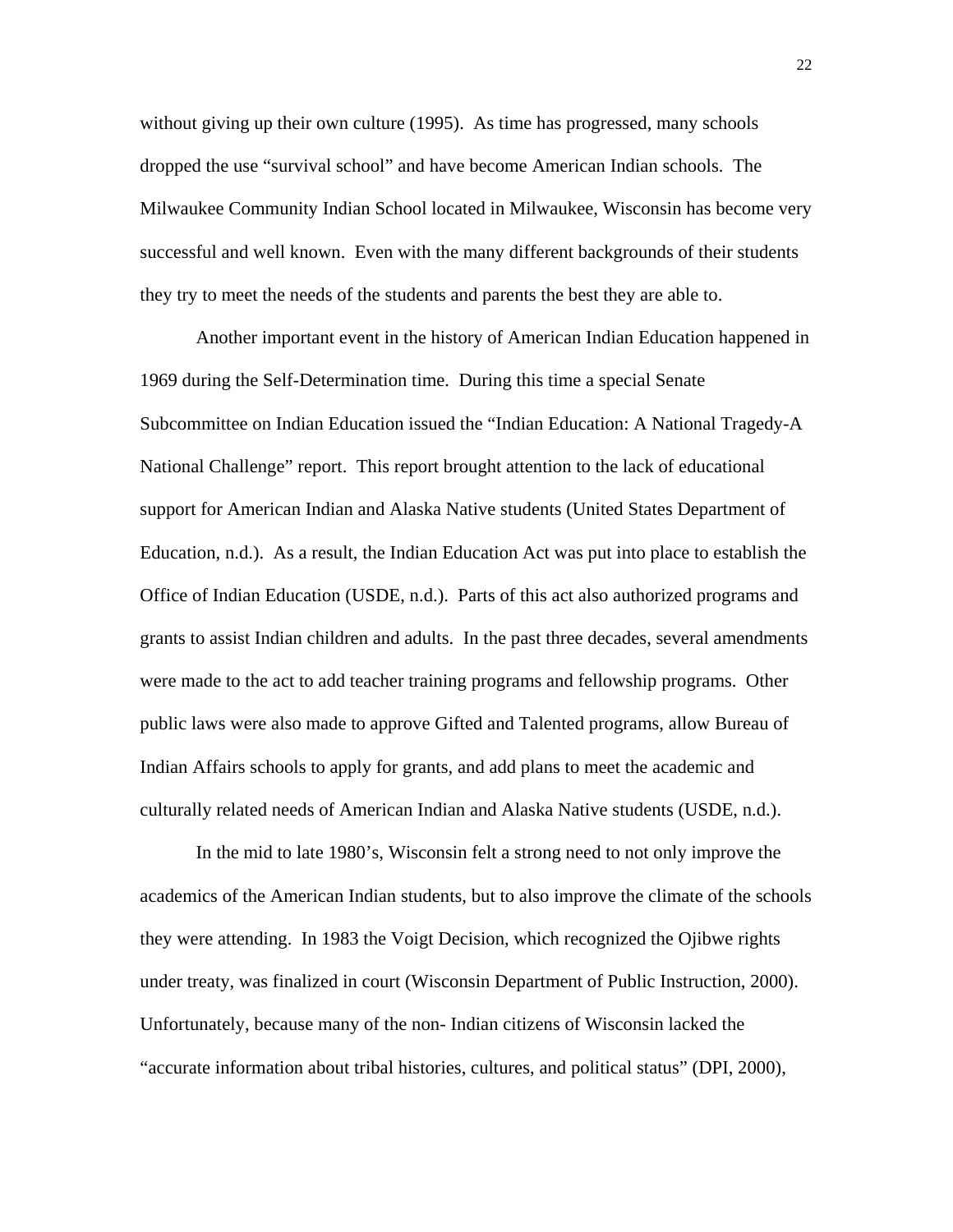their behavior was outrageously appalling when it came to interactions of any kind with the American Indian people of this state. Many people will never forget the scenes of protesters at the docks when it was time for the American Indian tribes to start traditional, treaty-protected spear fishing. Signs of ignorance were exhibited in the form of taunting, hateful signs, and the throwing of anything available at the American Indian people. Hundreds of non-Indians were arrested for their participation in verbal and physical assaults of Indian people.

 However, the taunting did not stop at the docks. Many of the American Indian children had to endure racist remarks at school also. This intolerable behavior had to be dealt, with and the state of Wisconsin and tribal leaders put effort into getting legislation approved to educate the non- Indian students. In 1989, Act 31 was established to require all public schools in Wisconsin to teach the history, culture, and tribal sovereignty of the federally recognized tribes and bands in Wisconsin (DPI, 2000). Act 31 was intended to accurately inform students about the American Indians and also to serve as a positive force to combat the misunderstanding and social unrest that had been occurring (DPI, 2000).

Even though the American Indian people have suffered many tragedies, especially in the education system, educators and American Indian Nations have been trying to work together to make the situation better. People recognized that the boarding school system was not working and needed to be changed. Then, legislation was passed to improve the situation that was put upon the American Indian students when they were sent to public schools. In the Midwest, Wisconsin legislation has been put into place to not only help educate American Indian students, but also to educate non Indian students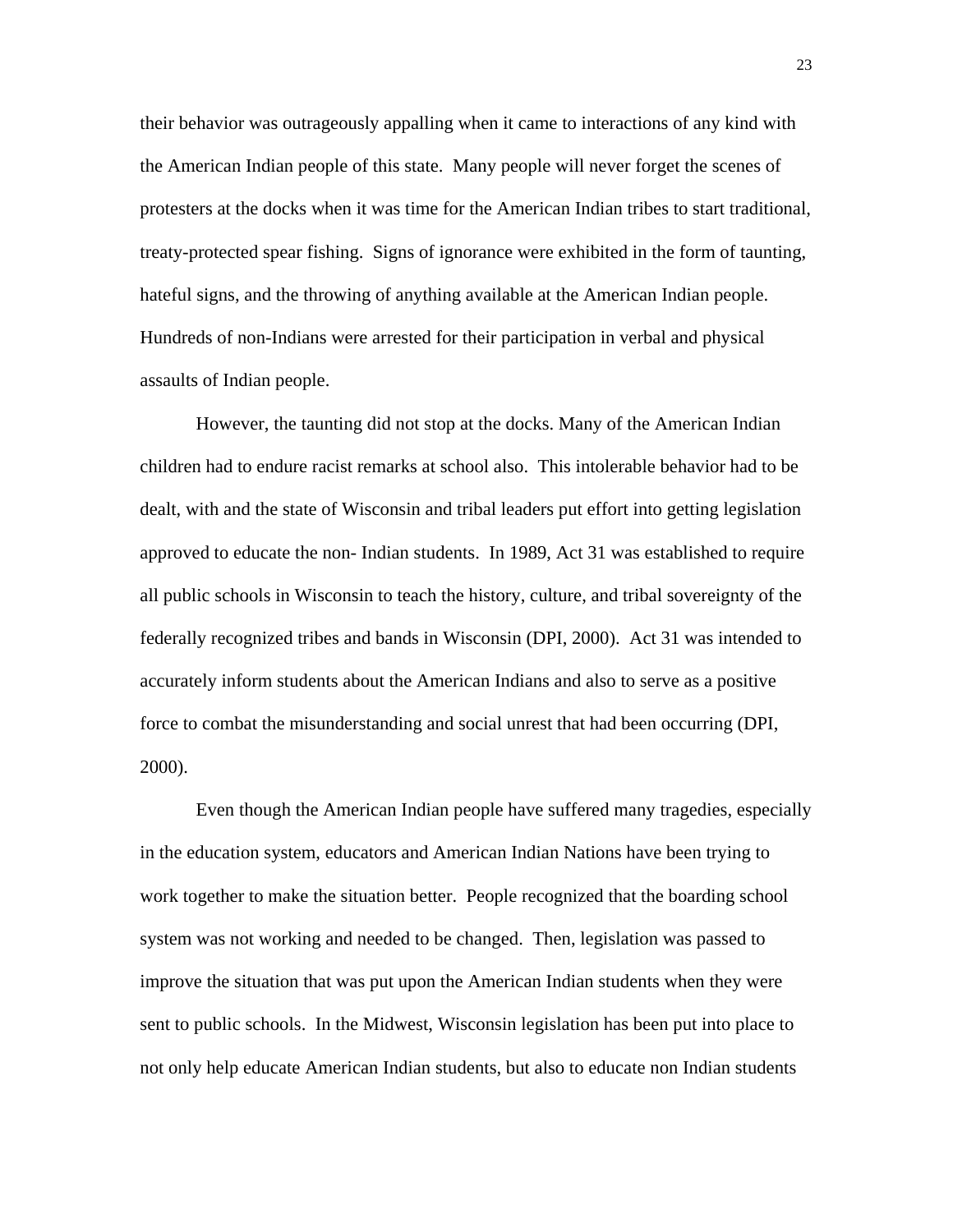about their American Indian counterparts. The need to improve the education of American Indian children has not stopped, and there have been some wonderful strides made to help these students to succeed.

## *Present American Indian Education*

Too many times research done on American Indian education, as limited as it may be focuses on the obstacles of the students and the schools. In this section, there will be a brief discussion about obstacles in American Indian education. Yet, the main focus will be on the successes in American Indian education.

 During the past few decades, the education of American Indian students has gone through many changes. In 1969, a Senate Subcommittee on Indian Education brought to the nation's attention to the national tragedy occurring in relation to American Indian education (United Stated Department of Education, n.d.). The Indian Education Act was established in 1972 to meet the unique needs of American Indian and Alaska Native students and help stop the tragedy (USDE, n.d.). There have been several amendments to the Act to add aspects like teacher training and availability of grants. Most recently the "2001 No Child Left Behind Act, reauthorized the Indian Education Act as Title IIV Part A of the Elementary and Secondary Education Act." (USDE, n.d.) The United States Department of Education (n.d.) stated that the Indian Education legislation is unlike any other in the following ways:

It recognized that American Indians have unique, educational and culturally related academic needs and distinct language and cultural needs.

It is the only comprehensive Federal Indian Education legislation, that deals with American Indian education from pre-school to graduate level education.

It focuses national attention on the educational needs of American Indian learners.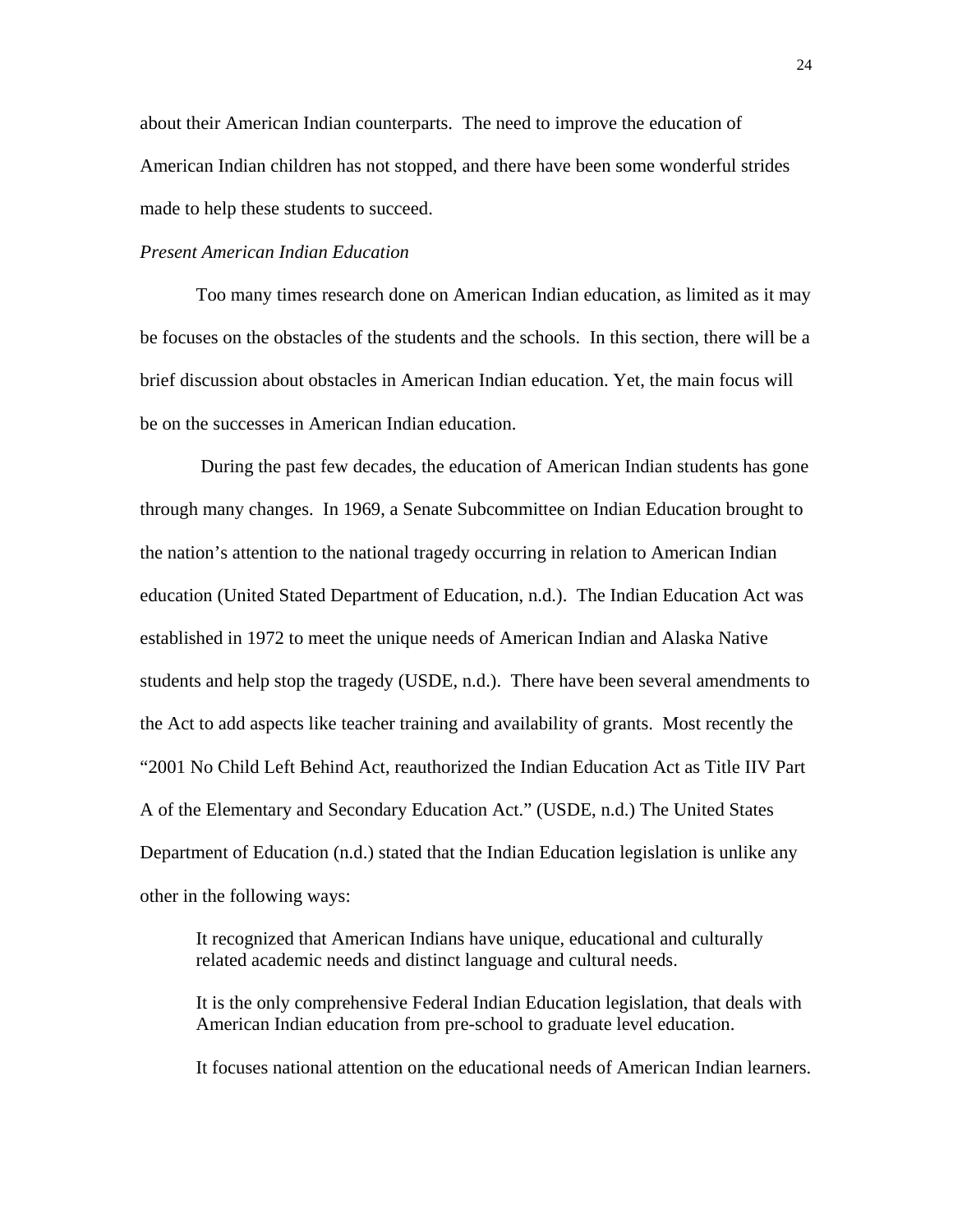It provides services to American Indians and Alaska Natives that are not proved by the Bureau of Indian Affairs. (USDE, n.d., n.p.).

Even with the legislation that has been put into place, American Indian students who are educated in the public school system are still lagging behind. For these students, the schools can be a very alien world, with the issue of racism as discussed before, as prevalent as ever. Also along with this is the fact that Euro-American students and teachers have placed value on very different activities and personal traits. Public schools have not used the most effective techniques in assisting American Indian students to be successful in school. As stated by Coggins, Radin and Williams "a belief by educators in the fundamental sameness of all cultures is coupled with the assumption that when there are differences the Anglo-American way is best"(1997, p.221). With this belief, many teachers have ignored the differences that exist between American Indian students and the Euro-American students. The American Indian students have had to try and exist in a bicultural world, which in many cases causes difficulty in their success in school (Bergstrom, Cleary, and Peacock, 2003). As stated in Coggins, Radin and Williams "studies have shown a negative correlation between the number of years in school and achievement levels of American Indian children" (1997, p. 220).

Coggins, Radin, and Williams (1997) suggested that up to grade four, American Indian students have been performing at average or above the average levels in the classroom. After grade four, though, the success rate of these students dropped off significantly. Coggins, Radin, and Williams (1997) stated that because the public schools start to focus on identity formation and social functioning after grade four, it could cause great stress for the American Indian students. These students may have felt that their cultural identity was being threatened and that they were being forced to adopt the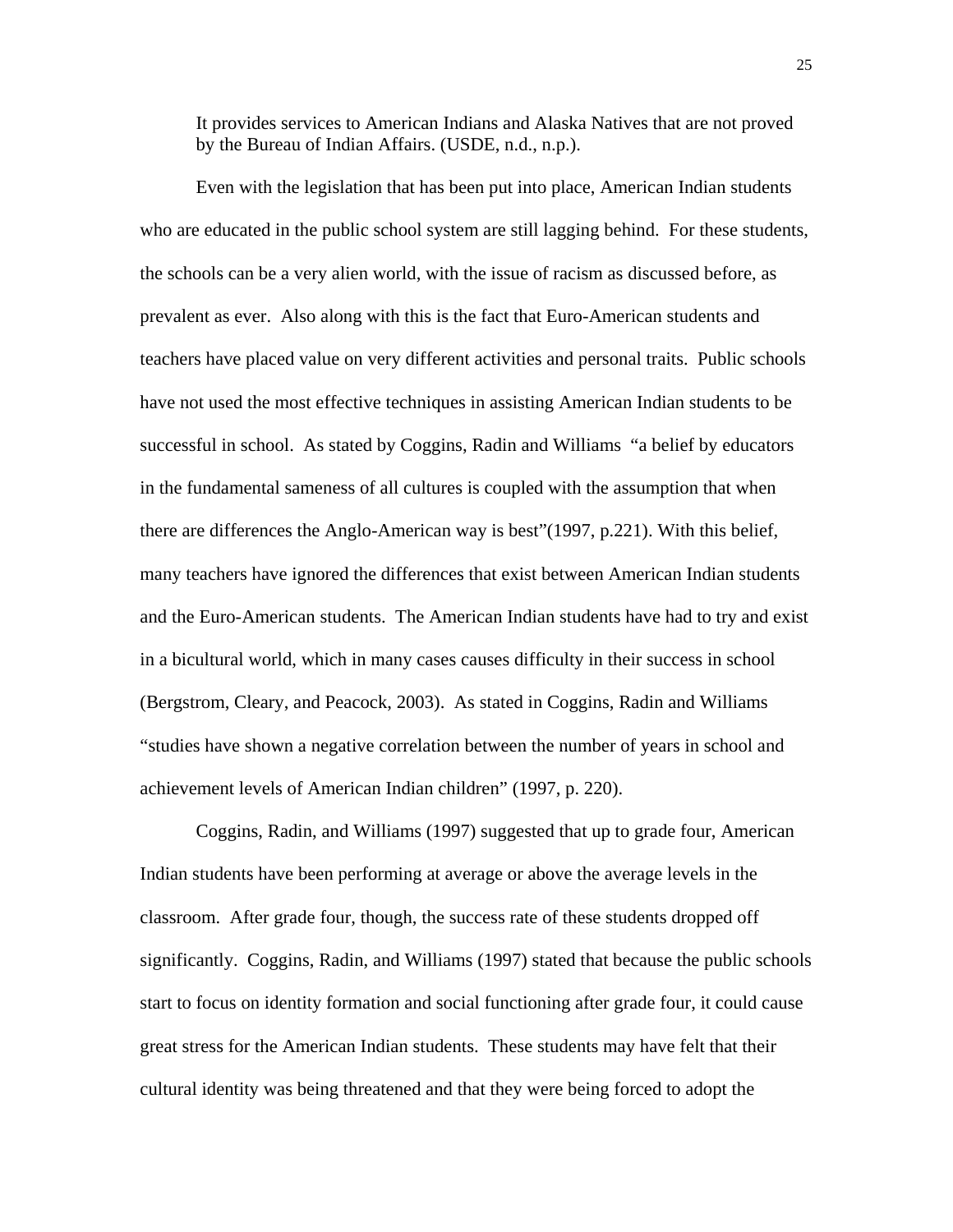mainstream way of being. This concept may then have snowballed into damaging the students' self-esteem and self worth in relationship to their school and cultural environments. St. Germaine (1996) stated that because American Indian students feel forced into adapting to the school culture, their success in school becomes failure in their tribal community. Some students may refuse to participate in tribal traditions, because they may feel their classmates will look down upon them. Others may go to the extreme of completely disconnecting from their tribes, because they feel the traditional ways impede their success.

With the damage that has been done to the American Indian students' self-esteem, it is not surprising that in some schools the dropout rate for these students has been and still is as high as 50+% (Brady, Dingman, and Mroczka, 1995). Many schools that enrolled American Indian children have blamed the parents noninvolvement for their children's inadequate education and high dropout rates. A study done by Robinson-Zanartu and Majel-Dixon (1996) showed a different picture of the problem. In their research, they surveyed parents of American Indian students and asked them how they felt about the education their children were receiving. Many of the parents were disappointed that they were never asked what they thought would help their students succeed in school. The parents also felt the schools did not value their children or their culture.

There were parents from the study who felt their child's education was satisfactory and felt valued by the school. However, these parents were sending their children to tribal based or American Indian education schools. The fact that these parents were satisfied with the education of their children was congruent with research done by

<u>26</u>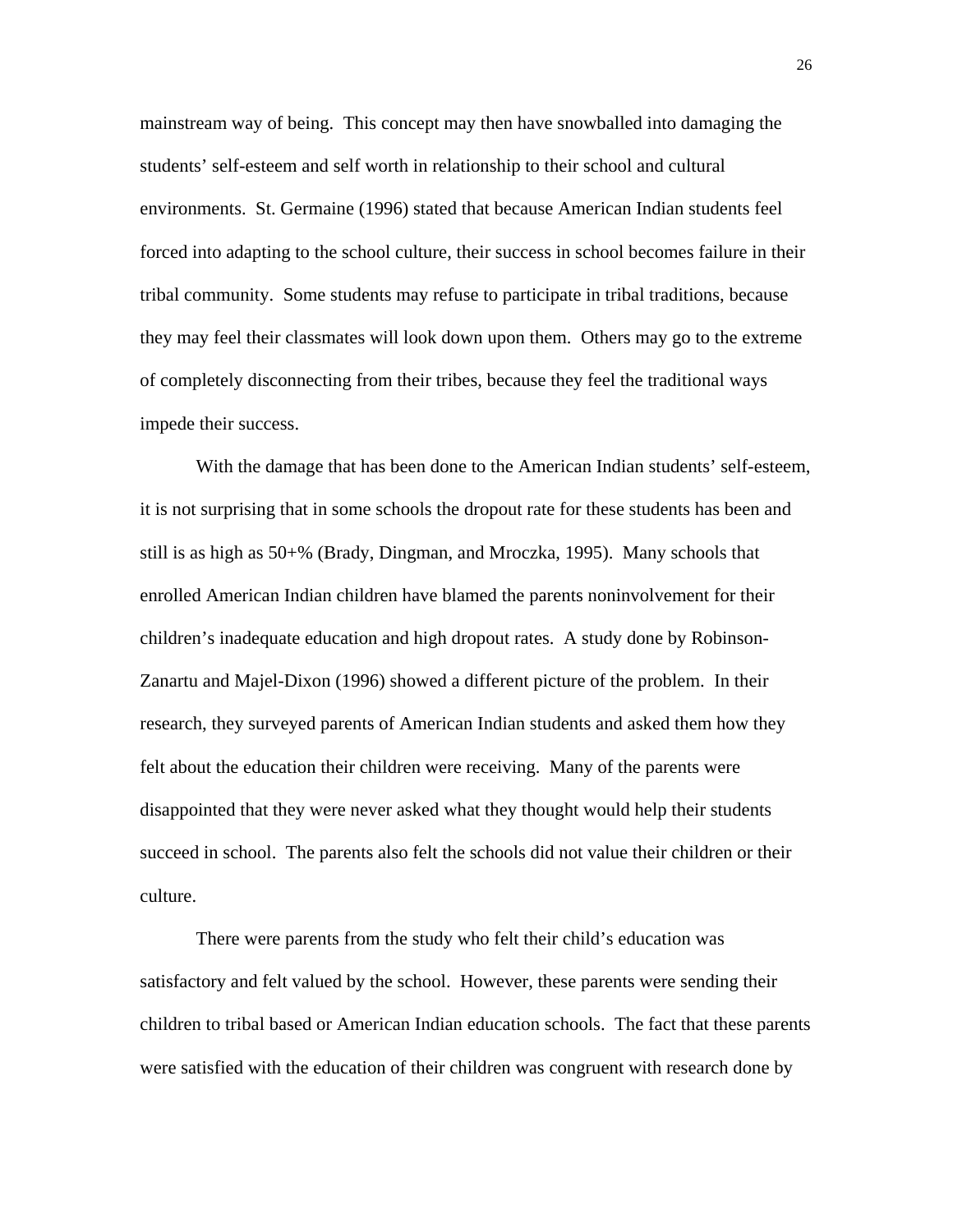Robinson-Zanartu and Majil-Dixon (1996). These researchers found from talking to American Indian parents that tribally run schools were significantly "more respectful of Indian children, held higher expectations of achievement and potential, and the schools were inclusive of the cultures and communities" (1996, p161). Several other sources relayed the same message stating the fact that American Indian education programs were more satisfactory than public schools. The reason for the congruence could be related to the strategies used in American Indian controlled schools to teach their students.

The current researcher has noticed throughout the articles regarding American Indian education programs there were many commonalties that led to successful outcomes for American Indian students. One commonality was the schools showed respect for the American Indian students' culture. Robinson-Zanartu and Majil-Dixon stated that "the schools respect for students' languages and cultures are related to students' academic achievement"(1996, p. 200). Similarly, it has been found that in schools that promoted American Indian students culture the students had a stronger sense of self and therefore had higher success rates (Coggins, Radin, Williams,1997).

Going a step further, the literature shows that successful schools are not only promoting the students' culture, but they are also teaching them about it. In the mainstream culture, education has always been a means by which a society transmits its culture unto its young (Synder-Joy, 1994). As stated previously in this paper, the discontinuity between the mainstream culture and the American Indian culture causes confusion on the part of many American Indian students. Therefore, creating an atmosphere that has been harmonious with the students' way of life can bring about great success. In Cleary and Peacock (1998), it was stated, "The key to producing successful

27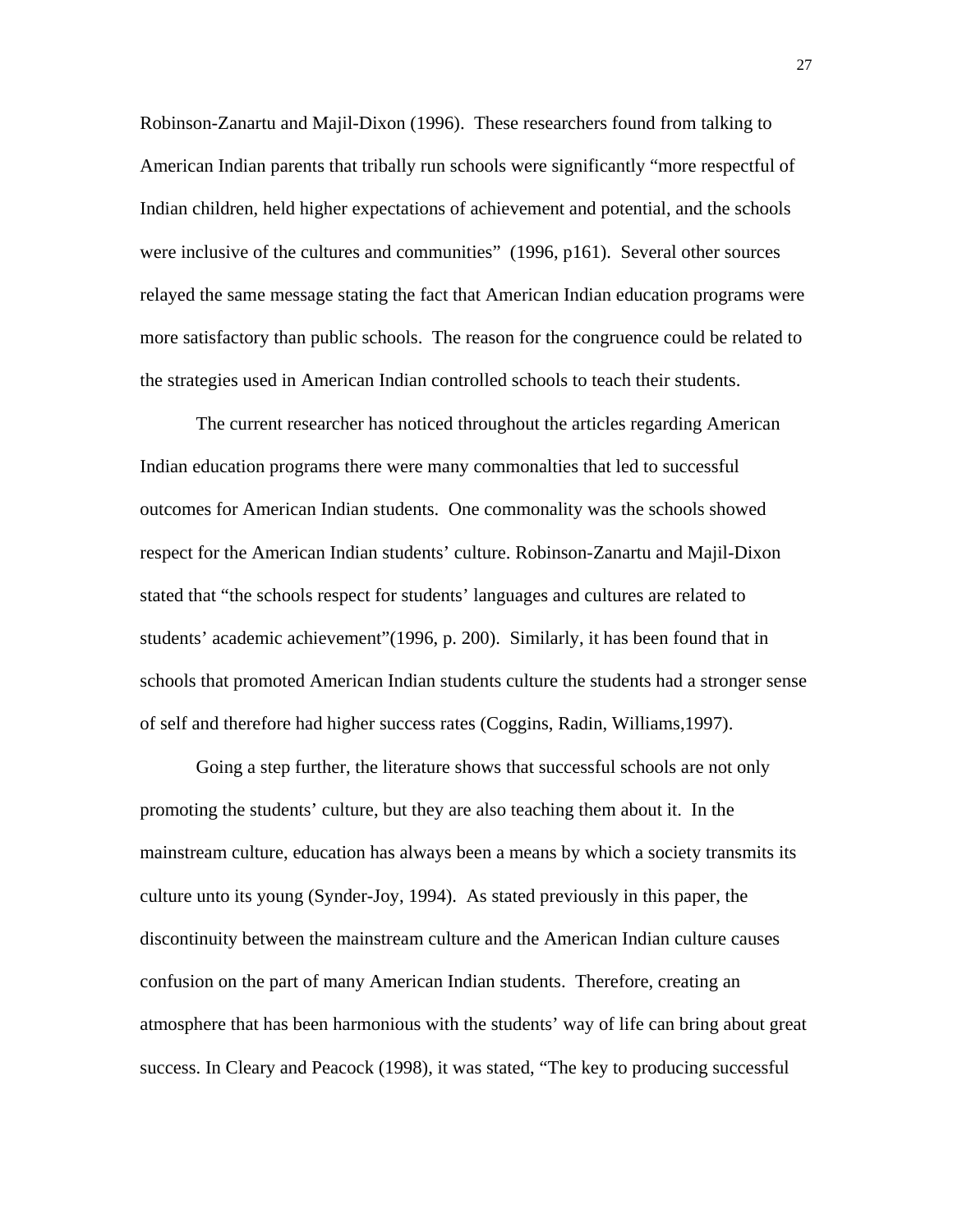American Indian students in our modern educational system…is to first ground these students in their American Indian belief and value systems"(p. 101). Also confirmed by one school's cultural education teacher, "If you don't have an identity you'd be lost in this world. We tell these kids 'You're Native American and you should be proud of it'" (Pagano, 2002b, n.p.). Allowing these students to identify with their culture not only helps them in school but also assists them in choosing a life path. Richard Littlebear, as stated in Reyhner (1992), commented that many of the urban American Indian children are looking to gangs to find some sense of identity. American Indian nations have all the characteristics in their tribal structures that can help reestablish the identities of their youth (1992). Also, many American Indian nations believe that the time is now for their children to learn the culture and bring their nations back to life. The proper education of their children has been seen as one of the ways to make this come true (Reyhner, 1992).

Another theme noticed in the literature was not only teaching the American Indian students about their culture, but also their language. The importance of language is directly connected to the American Indian culture in more than one way. First of all, it has been found that the use of first language can help students acquisition of the English language (Reyhner, 1990). Also, building on a students language in the classroom can "create a climate where the development of linguistics and social knowledge is facilitated and valued" (Goddard & Shields, 1997, p. 250). In other words, having their native language in the classroom can assist students in learning and help them find value in education. Furthermore, language can give American Indian students a greater connection to who he/she is, but it is also important to saving their culture. As stated in Cleary and Peacock, "One common strand of belief is that if a language dies, the culture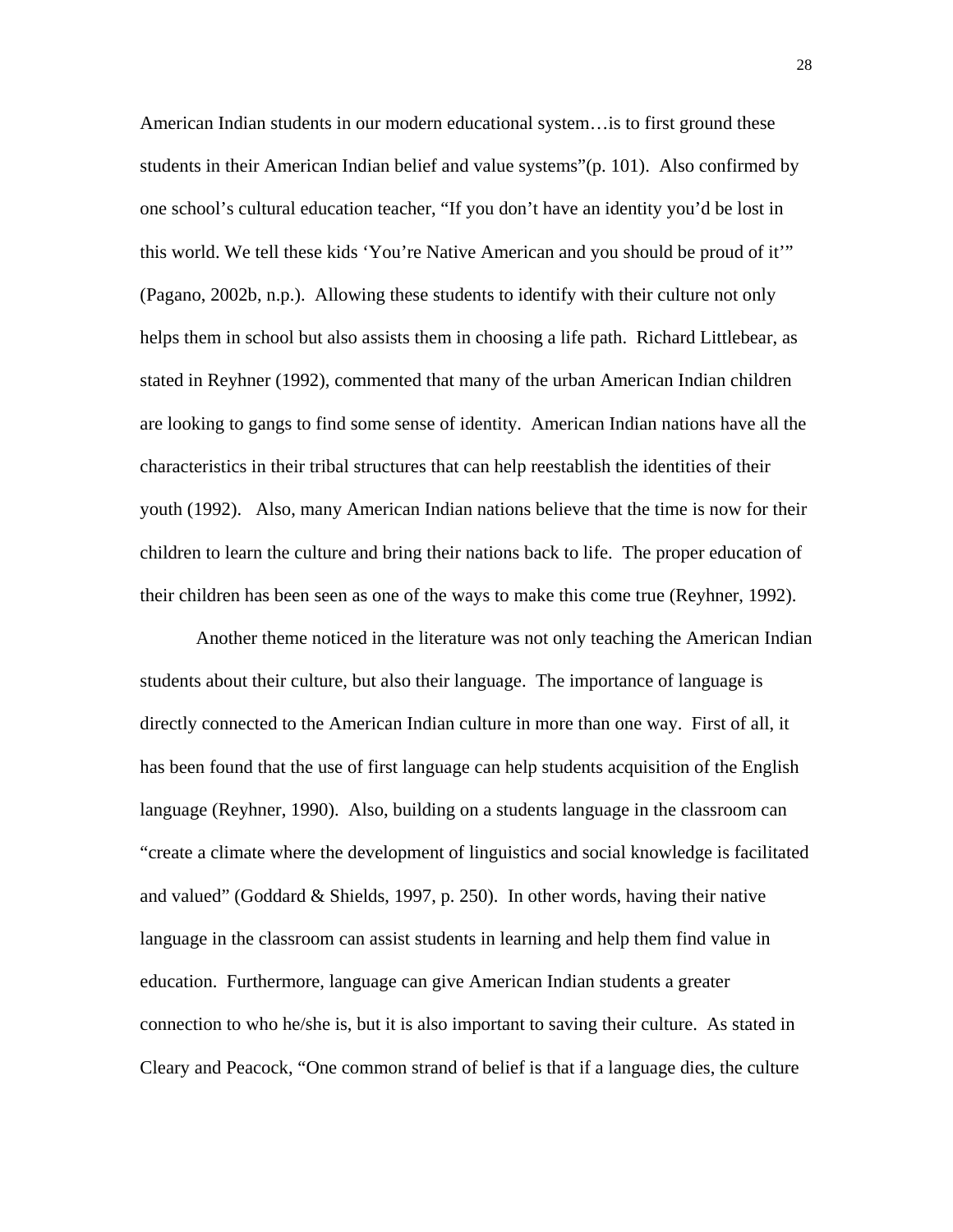also dies because the language contains the perpetuates, the depth, subtleties and nuances of culture" (1998, p.125). In some tribal schools this has been an easier task because there is only one language. Unfortunately, in an urban American Indian education school this task has become a little more difficult. Many of the students at these schools have varying backgrounds and it is hard to know what will be beneficial to any of them. Even with this difficult task, many urban American Indian education schools plow ahead and try to find tribal elders to assist them.

This brings to point another common thread found in the successful education of American Indian students. It has been found that having community members and elders involved in the schools adds a sense of honor and respect to the schools. One teacher stated that just having an elder from their community in the classroom changed how the students acted in class (Bergstrom, Cleary, and Peacock, 2003 ). The students were more apt to pay attention to the lesson, participate in class, and be respectful to one another. Elders are not the only ones that are important to the successful education of American Indian students. Parents also play an integral role in the education of American Indian students.

In too many cases, schools have blamed American Indian parents for the failure of their students. Instead, these schools should have been asking themselves what was keeping these parents from participating in the school. Many American Indian parents have negative feelings towards schools. These feelings can stem from what happened to them or a family member in the boarding schools. It can even come from parents' own experiences in the public school system (Gillespie  $& Grant, 1993)$ . Schools need to be aware that parents may not feel comfortable in the school environment and need to enable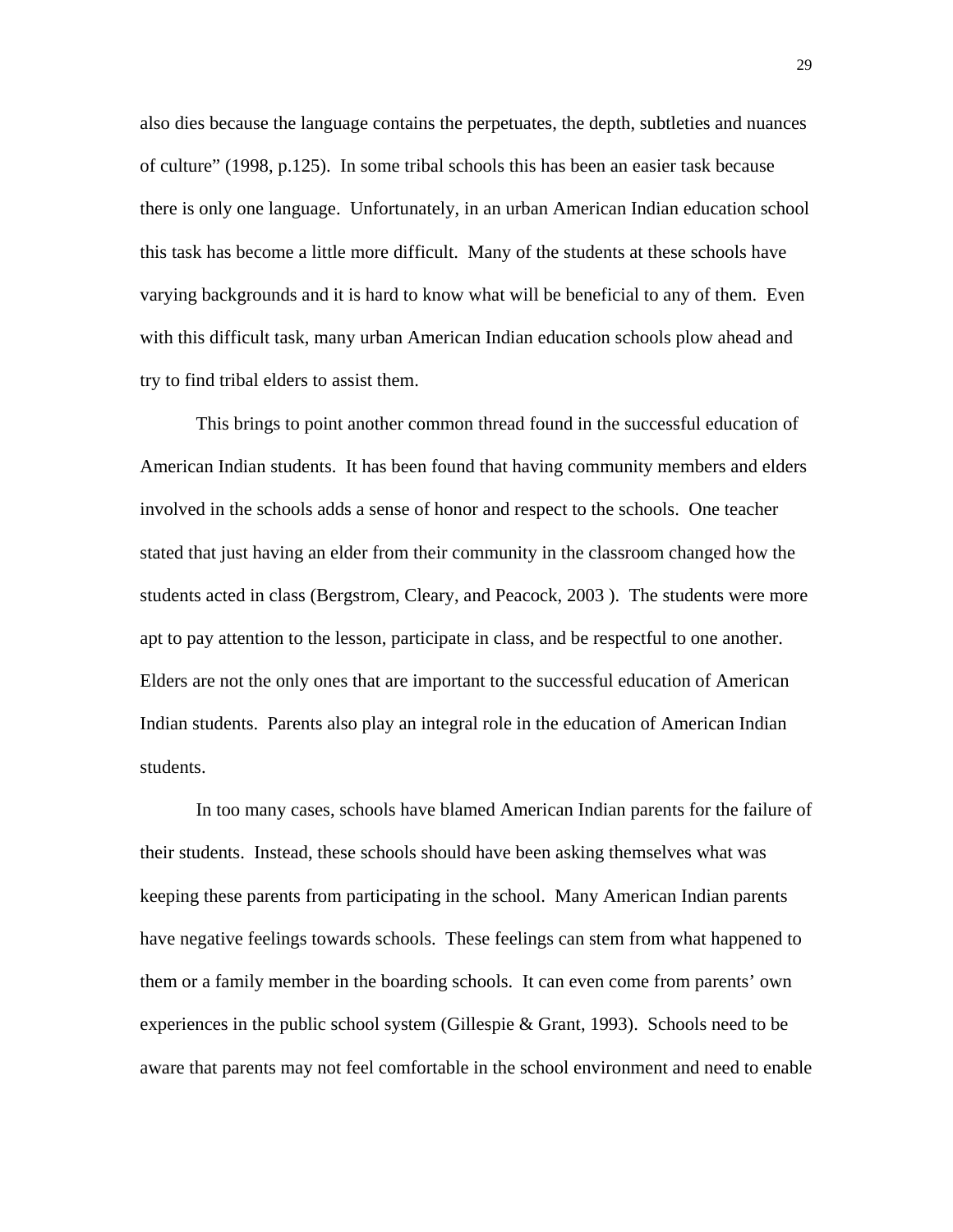them to gain confidence in their abilities as first educators of their children (1993). American Indian parents can have a strong influence on school attendance, homework and overall school success. As Robinson-Zanartu and Majel-Dixon (1996) found, many American Indian parents felt they were very important in the education of their children, but were not being utilized by the schools. Many of the parents could not understand why the schools did not want to listen to them, be informed about their culture or spend time in the tribal environment to learn their ways of living. Schools that have been successful in gaining back the trust of American Indian parents have done many home visits, shown interest in parents needs, created parent committees, and have after school activities that involve parents and culture (Gillespie & Grant, 1993).

An example of a successful school is Rock Point School in Arizona. Rock Point School on the Navajo Nation in Arizona has held parent involvement as a very high priority (Reyhner, 1990). The school holds quarterly parent teacher conferences, yearly general public meetings, has an elected parent advisory committee that observes school operations, and has school sponsored cultural events. With these types of activities, student attendance rates rose to above 94% and parent conference attendance rates have grown to above 80% (Reyhner, 1990). In schools like Rock Point that have held parent involvement as a priority, the cultural discontinuity between home and school can be greatly reduced (St. Germanie, 1996). Furthermore schools that have high success rates for American Indian students made the choice to find out what the needs were of the community, parents and students.

Many times, though, the students' needs are lost in the chaos of what everyone else thinks education should be like. When it comes to the needs of American Indian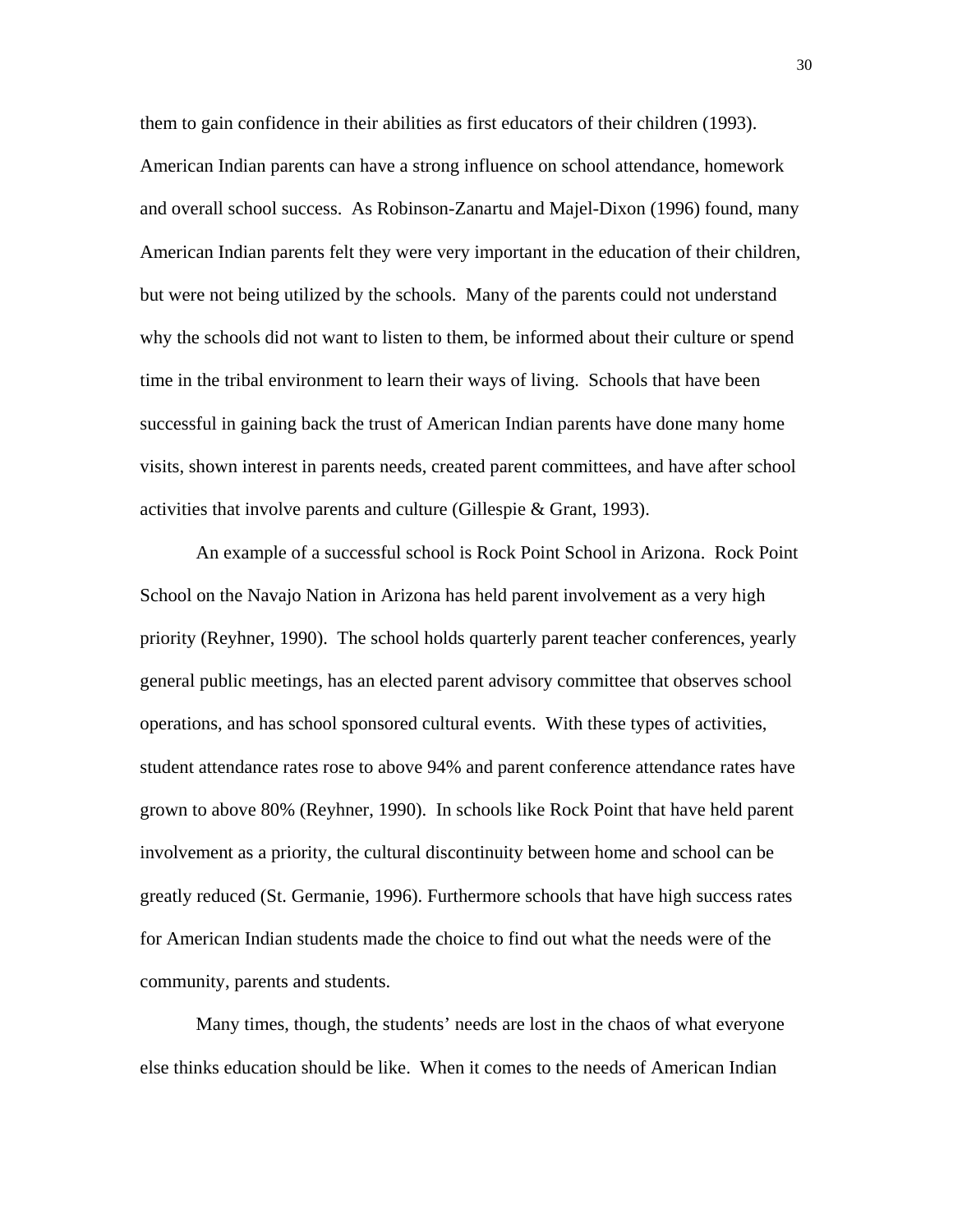students, there are differences within the culture, nations and clans that need to be considered. Literature has shown that in order to help American Indian students prosper in school, adjustments should be made in several areas to meet their needs.

The most critical change that has been made in some schools was to recruit more American Indian teachers. During the 1993-1994 school year, "less than 1% of 256,400 teachers at BIA/tribal schools and public schools were American Indian" (National Center for Education Statistics,1997). Besides this fact less than 0.05% of teachers working with American Indian students had either a major or minor in American Indian studies. Students, no matter what culture, have a strong need to feel understood. Cleary and Peacock have noted in their research that "students need to be understood and inspired to develop their own sense of purpose and worth" (1998, p58). So it is very important to have teachers that can relate to the students experiences. Also, having a positive role model and positive teacher-student interaction was listed by students as one of the top influences to helping them succeed in school (Bergstrom, Cleary, and Peacock, 2003).

This is not to say that non-Indian teachers can not be effective when working with American Indian students. Students interviewed by Bergstom, Cleary, and Peacock (2003) gave some examples of qualities teachers had that have helped them; having cultural knowledge, using encouragement, having high expectations, being flexible, being interested in students, listening and understanding, being open minded, being respectful, using multiple approaches to teach, and having patience, just to name a few. Gillespie and Grant (1993) stated that teachers have to take responsibility and become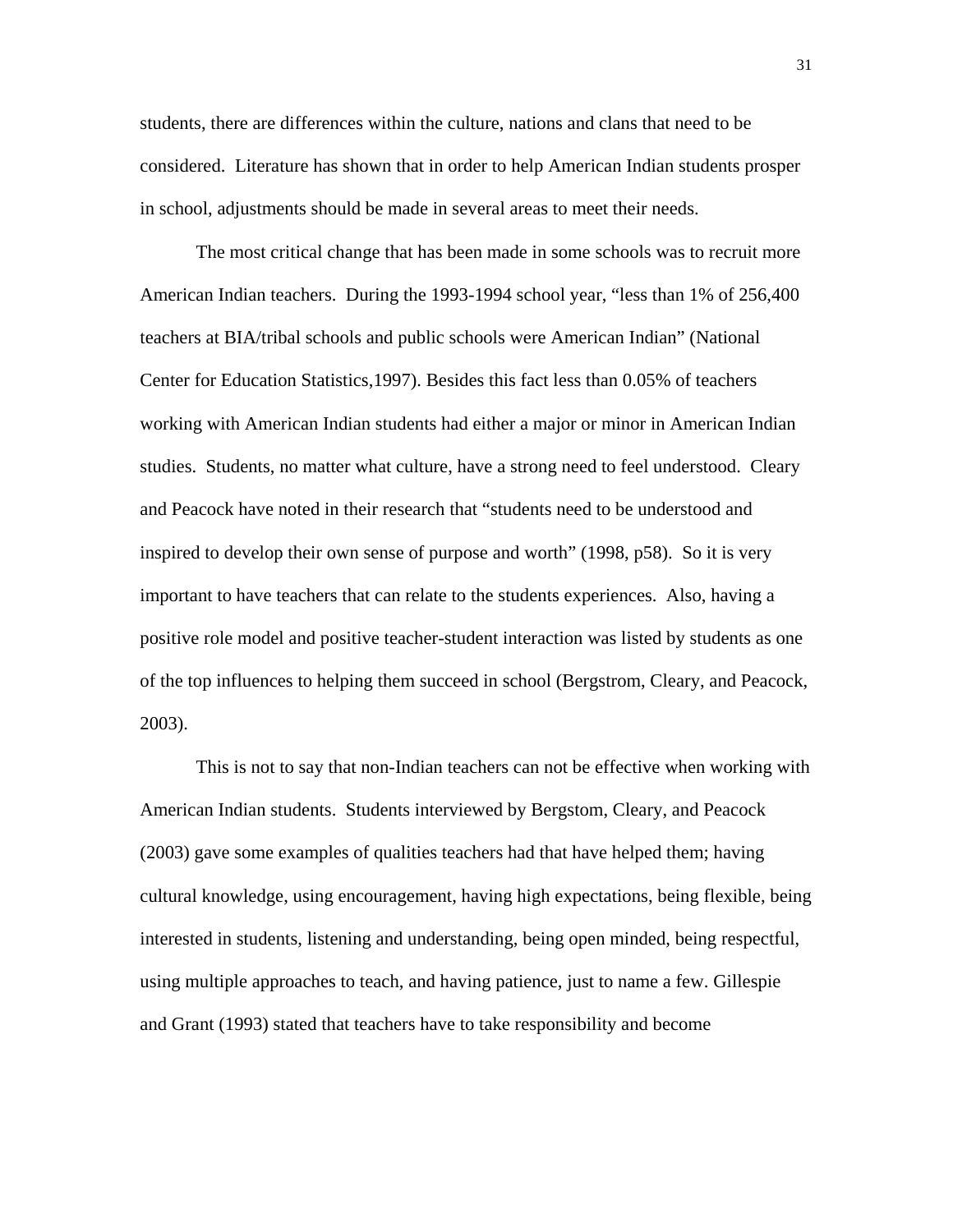knowledgeable about American Indian history, culture, customs and values. Teachers need to have a great desire to understand their students and their culture to be effective.

It has also been shown that many American Indian students have been bored out of school, or dropped out, because their teachers solely lectured to them (St. Germaine, 1996). Many of these students would have liked to have been active in the learning process. Gillespie and Grant (1993) stated that many non-Indian teachers put value on individual verbal abstraction and immediate attempts of new skills. These teachers view American Indian students as "lost and unable to learn a skill after failing at preliminary, isolated steps" (1993, ¶ 93). The truth of the matter has been that American Indian students learning style might be completely different from the expectations of the teacher. American Indian students may watch others perform the skill until he or she feels able to perform the skill proficiently (1993). Observation is key to the culture. Students, in research done by Bergstrom, Cleary and Peacock (2003), noted that they were most successful in schools that encouraged them to interact with peers, instructors, and their environment. It has been shown in much of the literature that education that promoted activity based instruction was the most complimentary to many of the American Indian students' learning styles (Reyhner, 1992).

The last theme that echoed through all the literature, to help American Indian students, was to make the curriculum appropriate and relevant (St. Germaine, 1996). There were many heartbreaking stories in Bergstrom, Cleary and Peacock (2003) that showed how inappropriate curriculum could scar American Indian students. Celeste, who is Seneca, shared a story about her history class and the effect it had on her:

32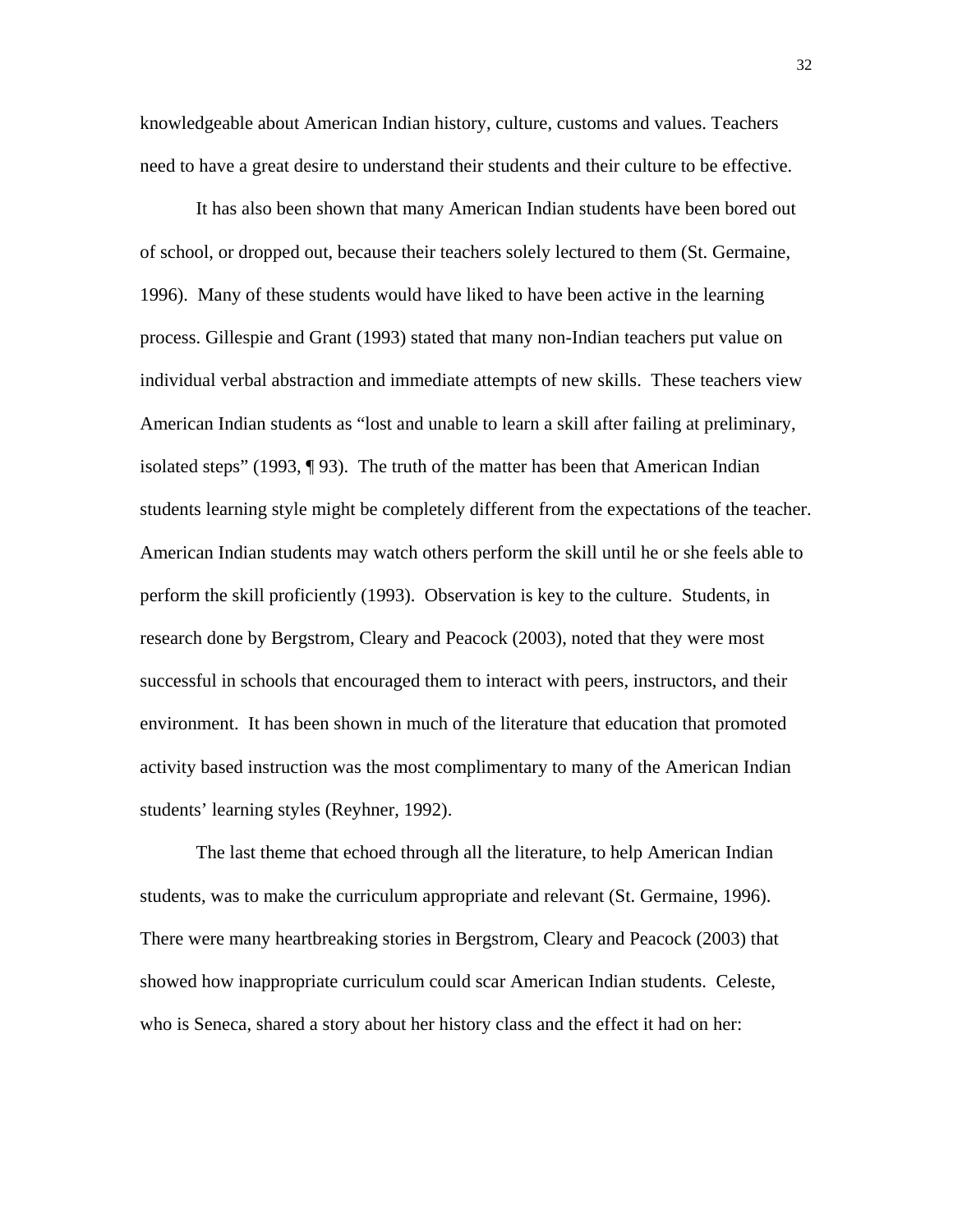It was American History in  $11<sup>th</sup>$  grade, and the teacher wrote, 'All Native Americans turned to alcoholism to ease their pain' and she put all in like big letters and underlined it twice, and I said that was fed up. And I walked out, and then I got suspended for three days and she did not have to apologize to me or nothing. Then, when I played softball…they called me an alcoholic. (p. 45) Stories like this could have been avoided if the teachers were informed about accurate

and suitable curriculum. Schools and teachers who have done the research have found out how to truly help make school a positive place for American Indian students. In relation to curriculum, literature showed focusing on American Indian achievements and historical contributions to the overall culture of this country has been very beneficial (Van Hamme, 1995). Students have stated that they would have liked to learn more about American Indian literature, American Indian history and American Indian people who contributed to the sciences (Bergstrom, Cleary, and Peacock 2003).

 With the knowledge that has been acquired about American Indian students, one would thing that schools should be able to incorporate some of the themes mentioned and assist in making the American Indian students successful. The best way to start this is by "going beyond the belief that these children come to school with deficiencies as a result of their background, choosing instead to view what the student brings to school as resources" (Bielenberg, 2000, p.41).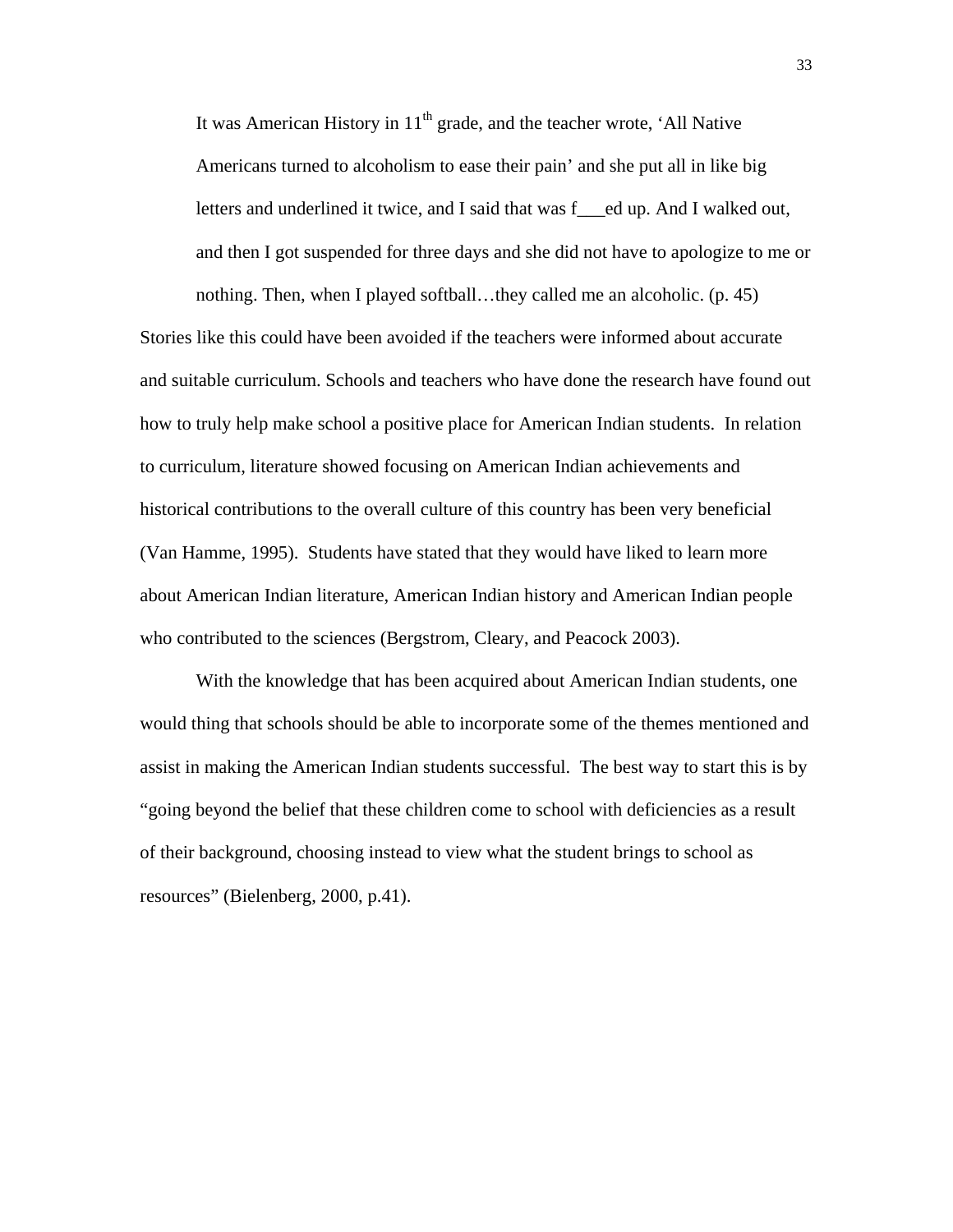## **Chapter Three**

Summary, Case Study, Critical Analysis, and Recommendations

#### *Summary*

In today's society there is still a strong need to take a look at how racism has changed and is still affecting people. Even though the "mainstream" society would like to believe racism has become extinct, the people who experience racism know it is all around us. Racism may not be as overt as having signs out in public stating that someone of a certain cultural background is not allowed to apply for a job with a company. This type of racism has become unfashionable in today's society. Racism has become more sophisticated, covert and to some degree almost socially acceptable. Companies may not outwardly tell their employees that candidates from diverse backgrounds will not be promoted. These companies would either not offer promotions to their employees of color or deny them by telling them they did not have the qualifications. This type of racism can also occur in general society by refusing to rent an apartment to a certain family, stating it was because someone else had already looked at the place when in fact there was no one else.

 Racism does not have a place anywhere in our society, but the most unfortunate place it has been found is in schools. Children today are affected by so many things that it is distressing to think students have to also overcome racism in school. Racism can occur between students by name calling, telling racist jokes, racial slurs, derogatory racial stereotyping, and violent acts (Savord and Aragon cited in Beswick, 1999). Teachers need to be holding these students accountable and not shrug these acts off as "kids being kids". In some cases, though, the teachers are the ones inflicting the racism. Some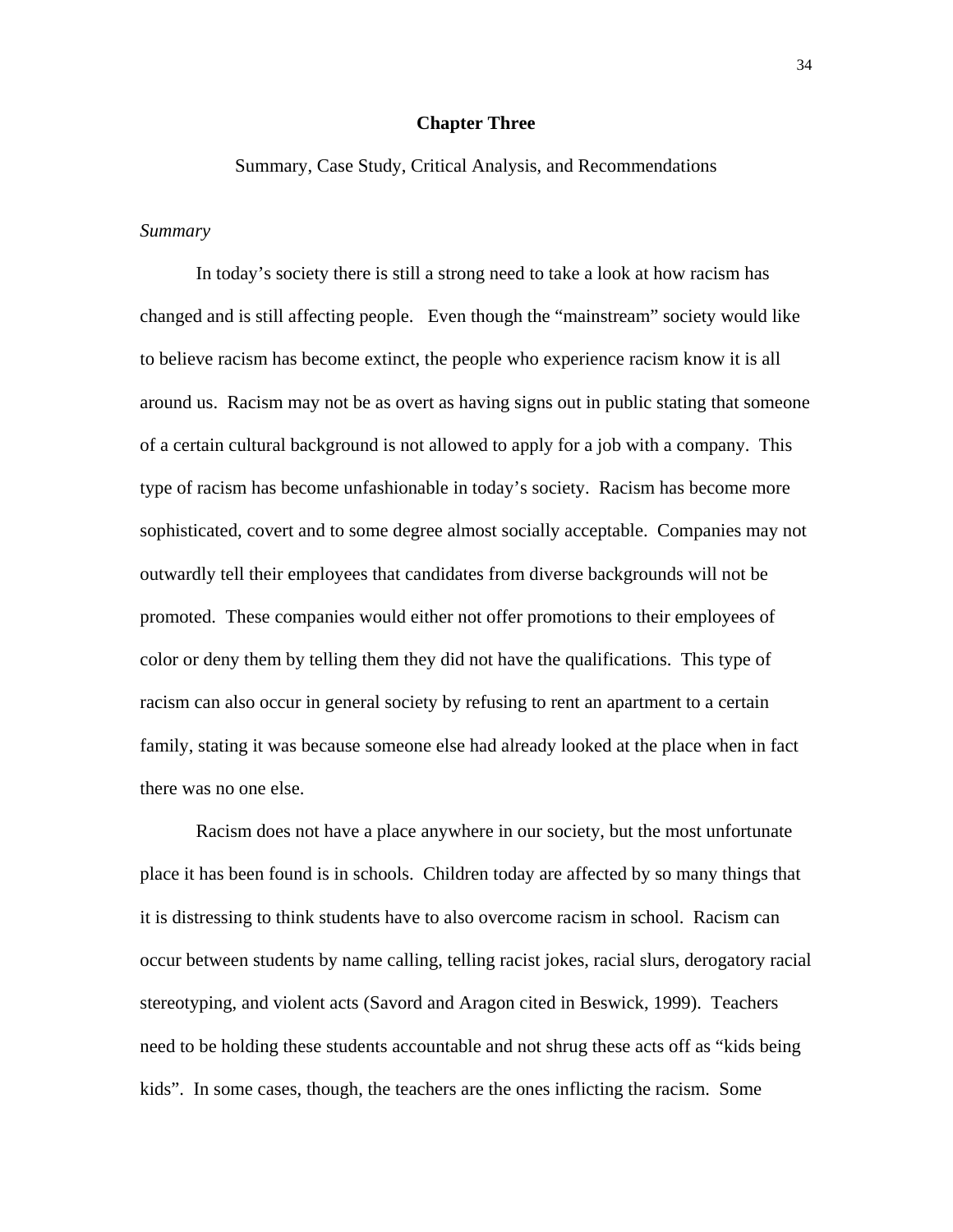teachers make comments like "Well, you know, *those people* always…"or if something bad happened in the school, a teacher may say, "It was probably a black student *they* are always causing problems!"(Kailin, 1999, p. 736). Or there are teachers who in the classroom will treat their Euro-American students more favorably than their students from diverse backgrounds. It could be as subtle as greeting one student with a warm smile and hug welcoming them to class and just saying hello to another student as they walk into class. Racism by teachers could also be as blatant as a teacher telling a student that "all the other black students who took my class bombed out" in order to convince the student to not take his class (Kailin, 1999, p.736).

 Racism has not stopped with the teachers though; it also has penetrated the curriculum taught to our students. Most commonly, it would appear that the only viewpoint that is given in relation to any history or historic figures is the Euro-American view. The consequences of only teaching one viewpoint to students of color or any student is they come to assume other cultures are not valued or even to the extreme view that people from other cultures have not made any contributions to society (Banks and Banks, 1989).

 One of the cultures that has been truly misrepresented in much of our curriculum and overall in our society are the American Indian nations. This is a culture that is finally starting to rebuild itself and take a stand against what has been done to them. In movies, our society often portrays the American Indian people as brutal savages inflicting pain upon the poor immigrants. In reality, much of the brutality was inflicted upon the American Indians by forcing them to give up their values, beliefs, language and overall culture. Literature seems to point to one of the most devastating offenses committed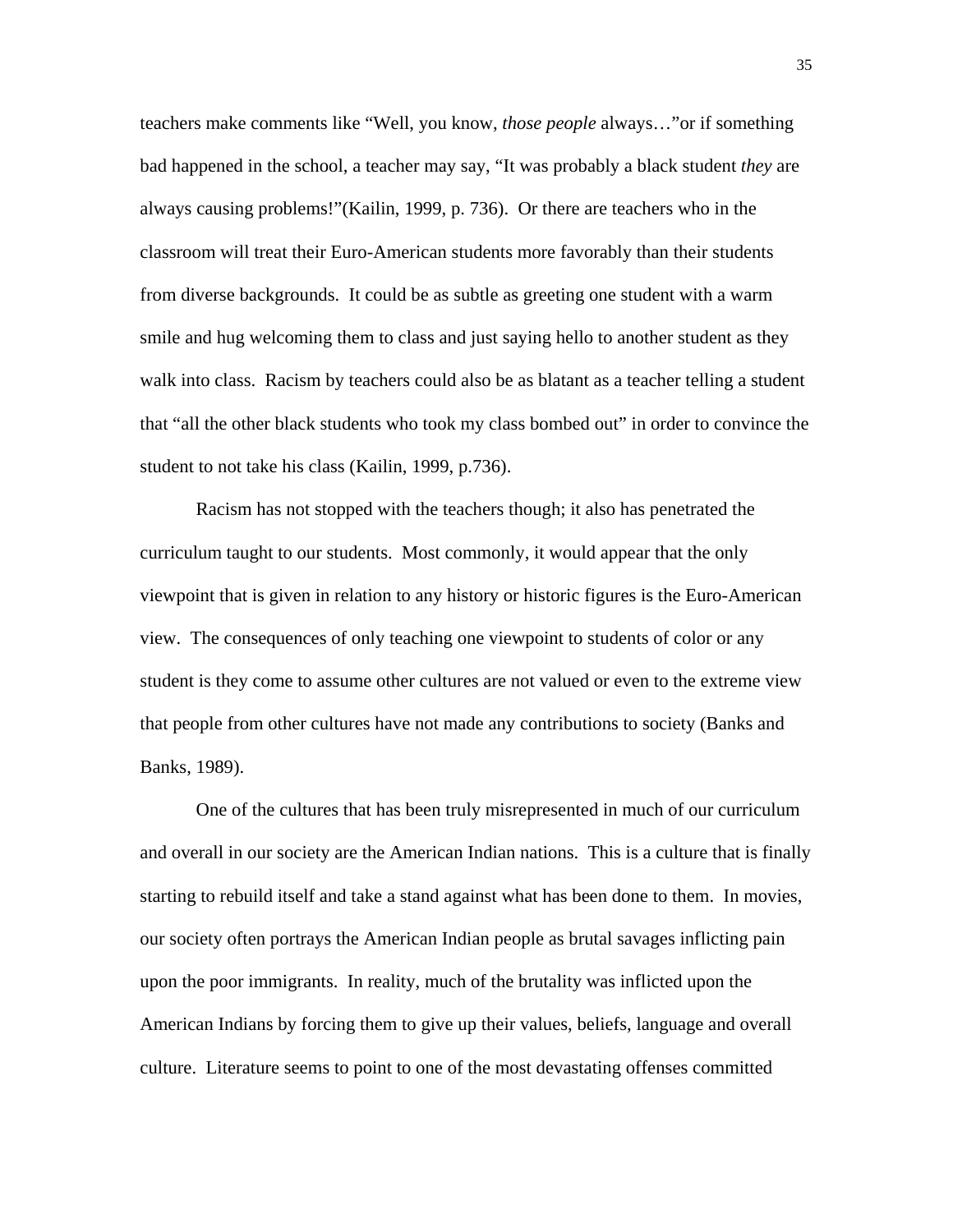against the American Indian tribes was the abduction of many children and then the subsequent placement of these children into boarding schools.

 The purpose of the boarding schools was to change the American Indian children into "good" citizens without interference from their families. The children were completely cut off from their relatives and culture. The American Indian children were forced to change their appearance, cultural orientation, and their names were changed to Christian names. It was essential to the government's plan to change these children and make certain they learned the way of the white man. The boys were taught how to farm to become prosperous men and the girls were educated to cook, clean, sew and be good wives. The education these children received did more harm than good (Spring, 1996). Unlike the predictions of the government that these students would go to live in the Europeanized communities, a huge majority of them tried to move back to their tribal nations. In many cases these students were outcast by their tribes because they had "forgotten" their "Indianness" and could not contribute to the well being of the Nation. Likewise they were not accepted into the European communities because they were not "white" enough (Spring, 1996).

 With such a horrendous end result of boarding schools many government officials were not sure what to do in terms of educating American Indian children. In 1934 when Johnson – O'Malley (JOM) was approved many American Indian students were placed into public education. Many more were sent to public schools during the Termination Era, but the JOM funds the schools were receiving were not always being put to proper use. In turn, it would seem, the American Indian students were still receiving a substandard education.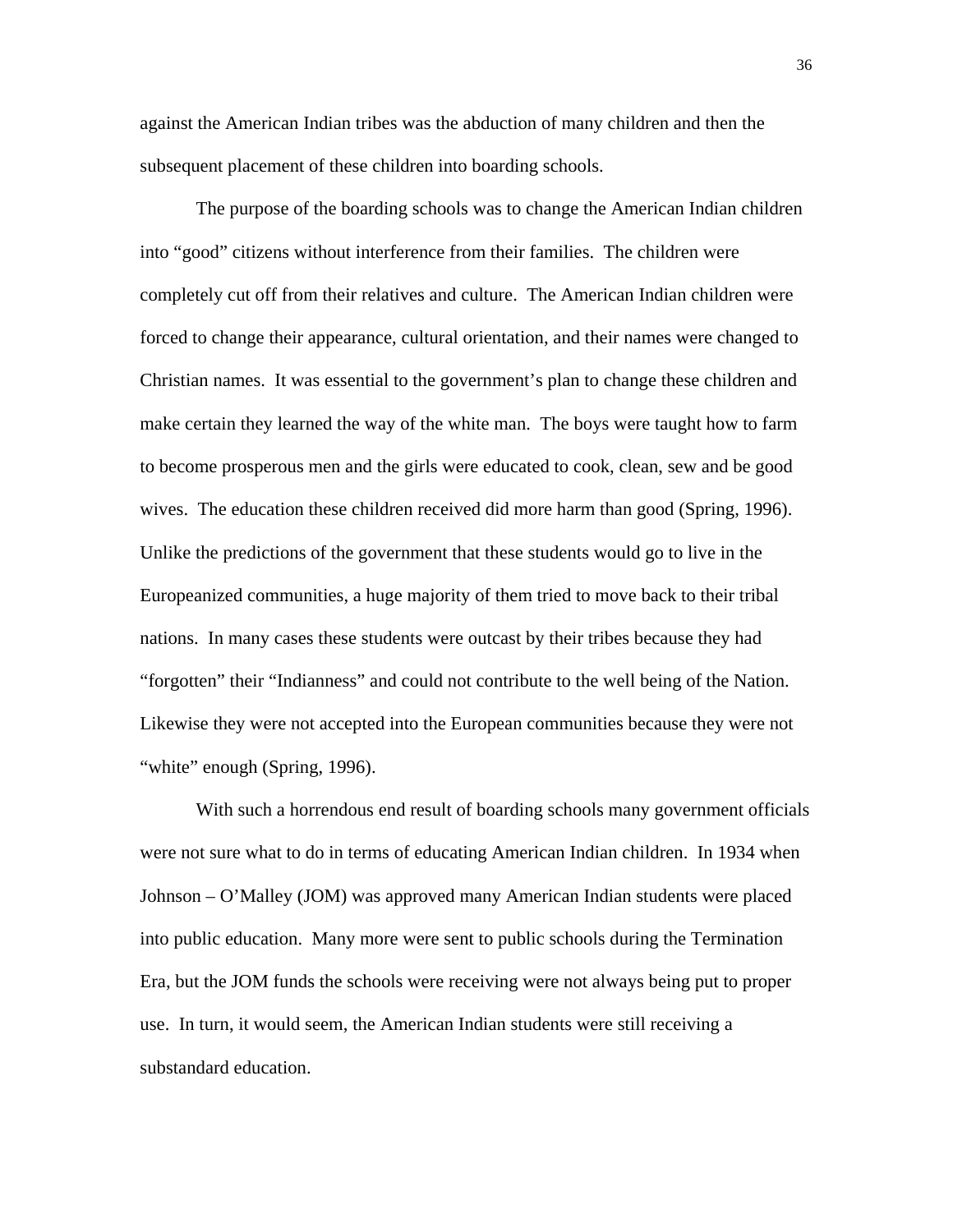Finally, in 1969, the "Indian Education: A National Tragedy-A National Challenge" report came out to truly show the disaster that was occurring in our education system in relationship to our American Indian (United States Department of Education, n.d., n.p.). With the establishment of the Indian Education Act, the education of American Indian students started the slow and tedious progression to improvement. Every state was to address the obstacles that were taking place in education that impeded American Indian students learning.

 The State of Wisconsin seemingly has more problems than just the proper education of its American Indian students. The state needed to find a way to educate the general population about the history, culture, and tribal sovereignty of the American Indian nations of their state. This need came about when the Voigt Decision was finalized and the Chippewa Nation's rights to spear fish under treaty were recognized. As a result, many uneducated citizens of the State of Wisconsin decided to protest the spear fishing by blocking docks, yelling hateful comments and threatening many American Indian people. In order to counteract the publics' social unrest, the state decided it was best to start educating all students and teachers about the American Indian nations and established Act 31 in 1989. Schools are now held responsible, by law, to educate all students about the American Indian people of Wisconsin.

 Act 31 has had an impact on students, although there are still some things that need to be worked out. Many schools still hold mascots that portray American Indian people. There are also people in many communities who verbally express their unhappiness about the American Indians rights to spear fish. Similarly, the same goes for the education of our American Indian students. There are many things that are working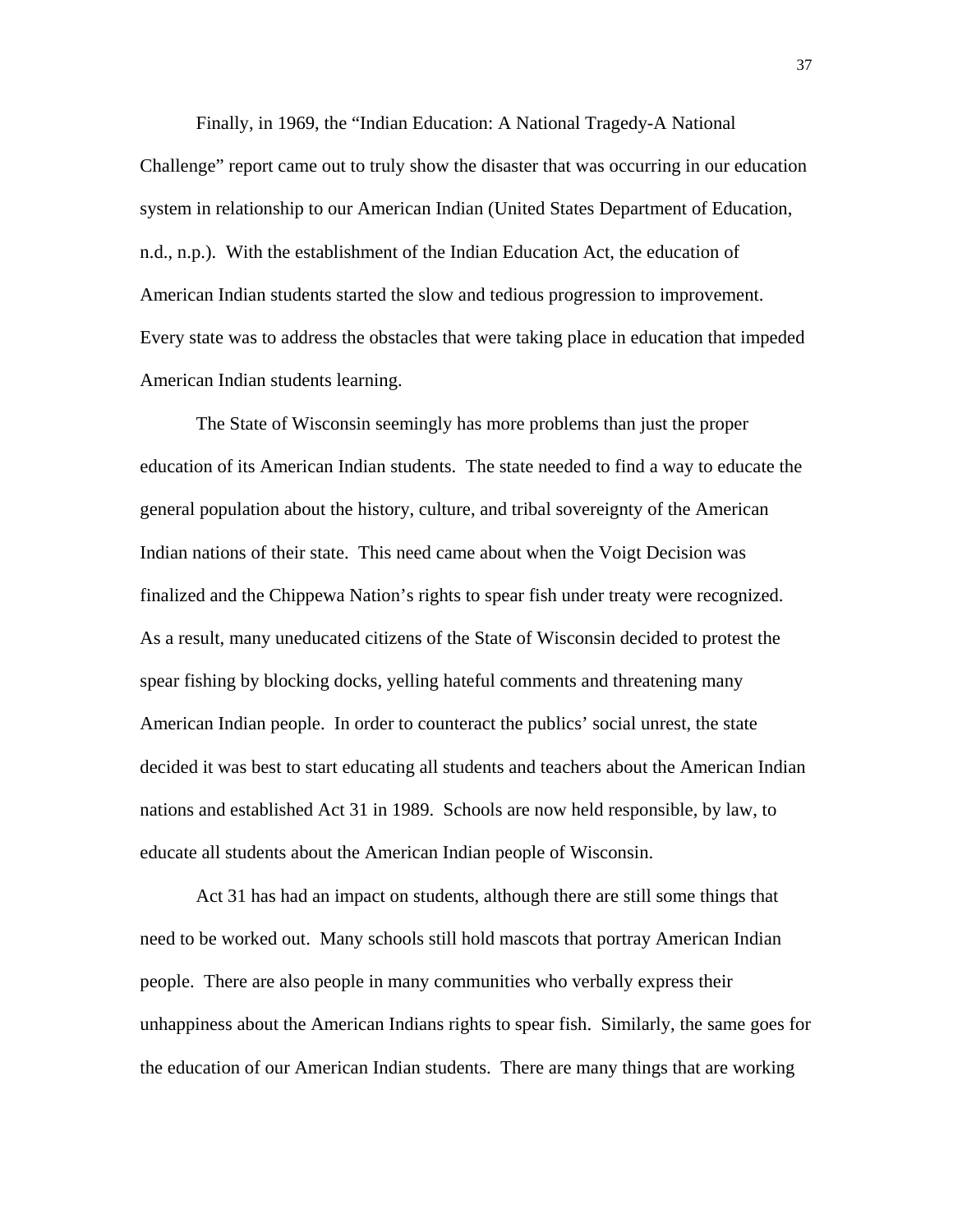for these students and helping them succeed. For instance adding more American Indian teachers in schools can help American Indian students to have role models and people who understand their struggles. The numbers of American Indian teachers are still low, but hopefully with the tribal colleges that are opening these numbers will begin to grow. Also learning their American Indian culture and language has been huge in grounding students and helping them feel important in the general scheme of life. Along with their culture, American Indian students need to know their parents and community members support them and their education. Therefore, schools that find ways to get parents and elders involved in schools have found great success in their students. One of the last and very critical aspects of educating American Indian students has been to use culturally appropriate and relevant curriculum. Showing these students how what they are learning relates to their culture or their lives has been shown to be greatly successful. Also teaching American Indian students about important people from their culture that have contributed to literature, government, the sciences and math gives them dreams and aspirations. If American Indian students can see someone like them has succeeded and overcome, they can also strive for success.

Even with the great strides that have been made there are many more to be made in the future, although, current research seems to suggest that education of American Indian students is headed in the right direction.

#### *Case Study*

 The current researcher had the opportunity to visit a K-8 tribal school in Northeastern Wisconsin. During the visit the researcher was able to speak with several staff members, visit summer school classes, and tour the school.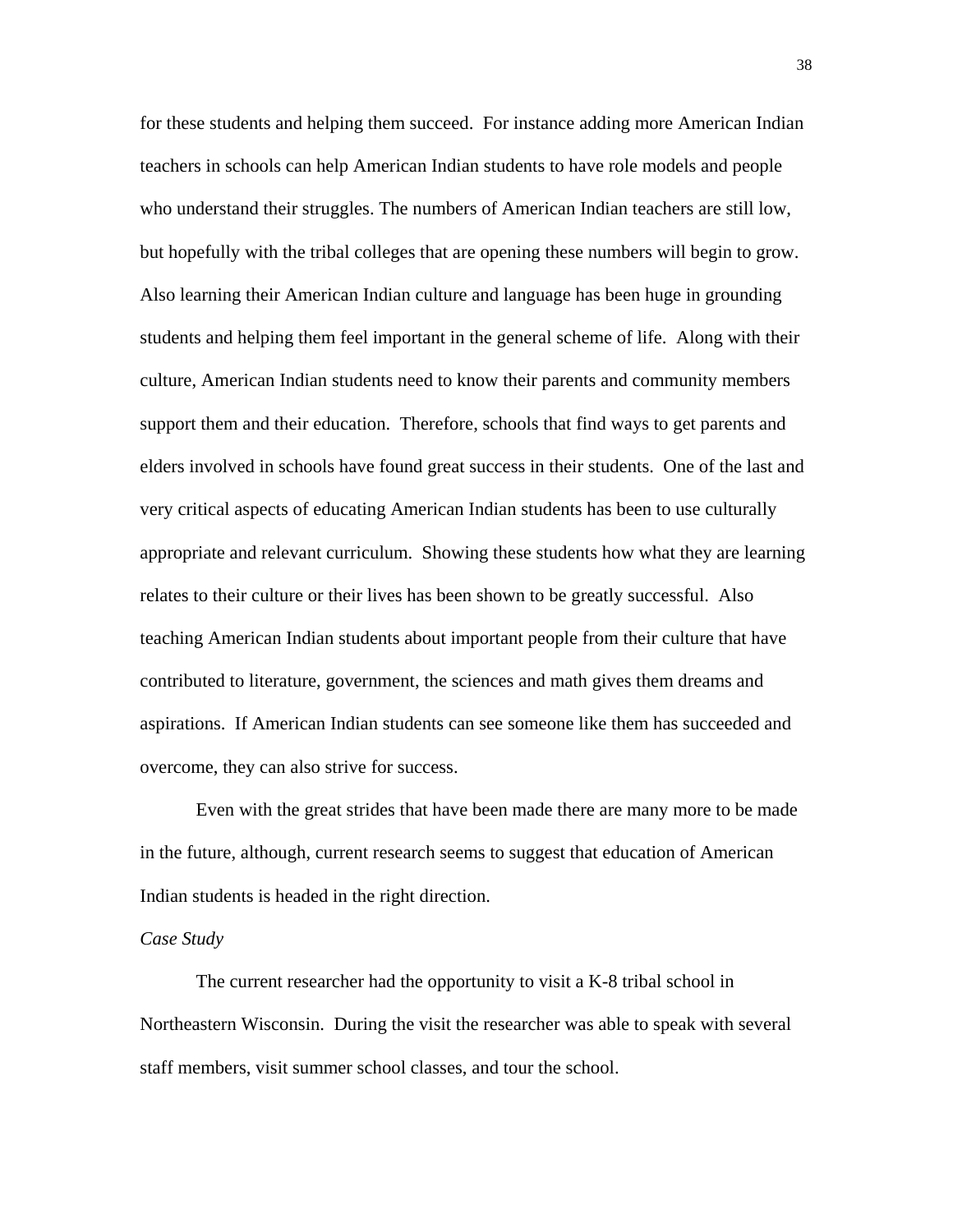While talking to the vice principal and other staff members, the current research found many of the themes that were the basis for a successful American Indian school or education program. The school building itself very obviously showed the school's respect for the culture of their students. The floors, walls, and structure of the building all had culture infused into them. Sections of the floor told the story of each season of the year, while the inner walls had designs of various basket-weaving techniques. Also, on the walls, were tile pictures of the tribe's creation story. Near the ceiling, the school had wallpaper boarder that showed the different clans from their Nation. No matter where you turned in the school, you were surrounded by the culture.

 Like much of the research showed, just having the culture surround the students was not enough, students at this school have to take cultural classes at every grade level. Students at this Northeastern tribal school would take a culture class where they would learn not only about their own American Indian nation but about other nations across the country. The students in the culture classes would learn stories, traditions, history and many other things about their own culture. The students at this school also had the opportunity to take a beading class where they learn how to bead many items. The day the current researcher was there, students were making beading designs for moccasins, barrettes and pillows. They also had displayed beaded shawls, which they used in the Pow wow the previous weekend. The other cultural based class students take is a medicine class, where they learn about plants and the ailments that they treat. Students in the summer class were required to choose a plant and then put together a research paper about it. This is not the end of the cultural learning for the students in this school though.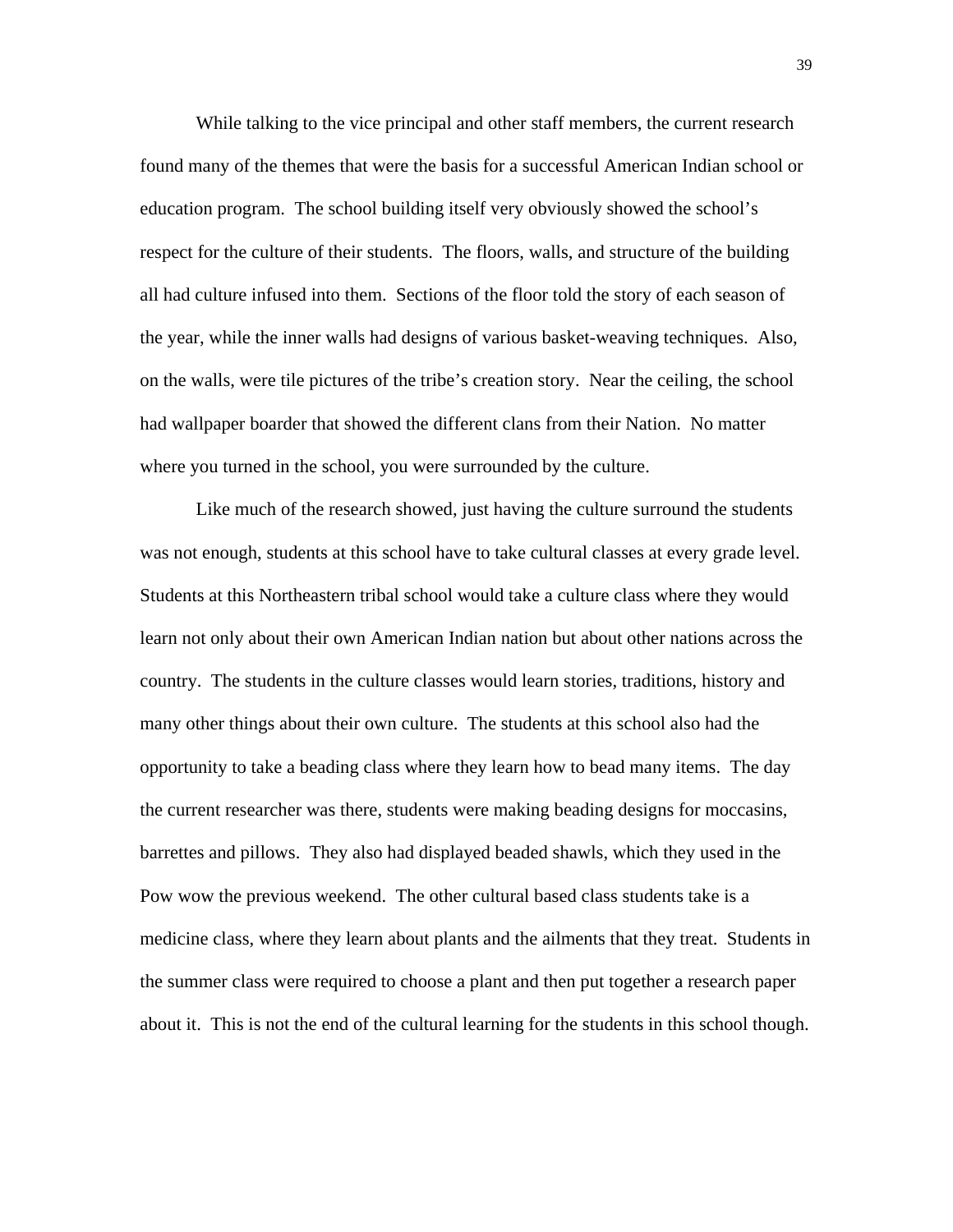The students also learn traditional dance and songs, which help them to participate in the pow wows each year. The songs and dances are also performed at cultural based school activities. The students also learn the language of their tribe, which has been shown in research as an essential part of making an American Indian school or education program successful.

 The community, elders, and parent contributions have also been shown to add to a successful program. This Northeastern tribal school for the most part can say it has the involvement of all of these people. The tribe itself has a business committee that gives the school support in financial ways. Elders contribute to the school in various ways themselves. The school has a foster grandparent program, which gets the elders in the school and directly involved in the classroom. One elder has his own office at the school and goes into classrooms to read stories, teach songs and just be involved with the children. The students themselves reach out to the elders of their tribe. The tribe has its own nursing home, which students visit and sing to the elders.

 As for parent involvement the, Assistant Principal said it varies as in any other school. She stated they have parents that are at the school everyday and others they only see if the children are in trouble. She also stated that the involvement of parents decreases severely at the high school level. Again, this also happens in various other schools, but the Assistant Principal did say the effects of the boarding schools still exist for many people. She stated that the parents of the K-8 students may not have been affected themselves but their parents or grandparents could have been placed in one. There was also the fact that some parents themselves did not have a good experience with school, be it in the public school or other.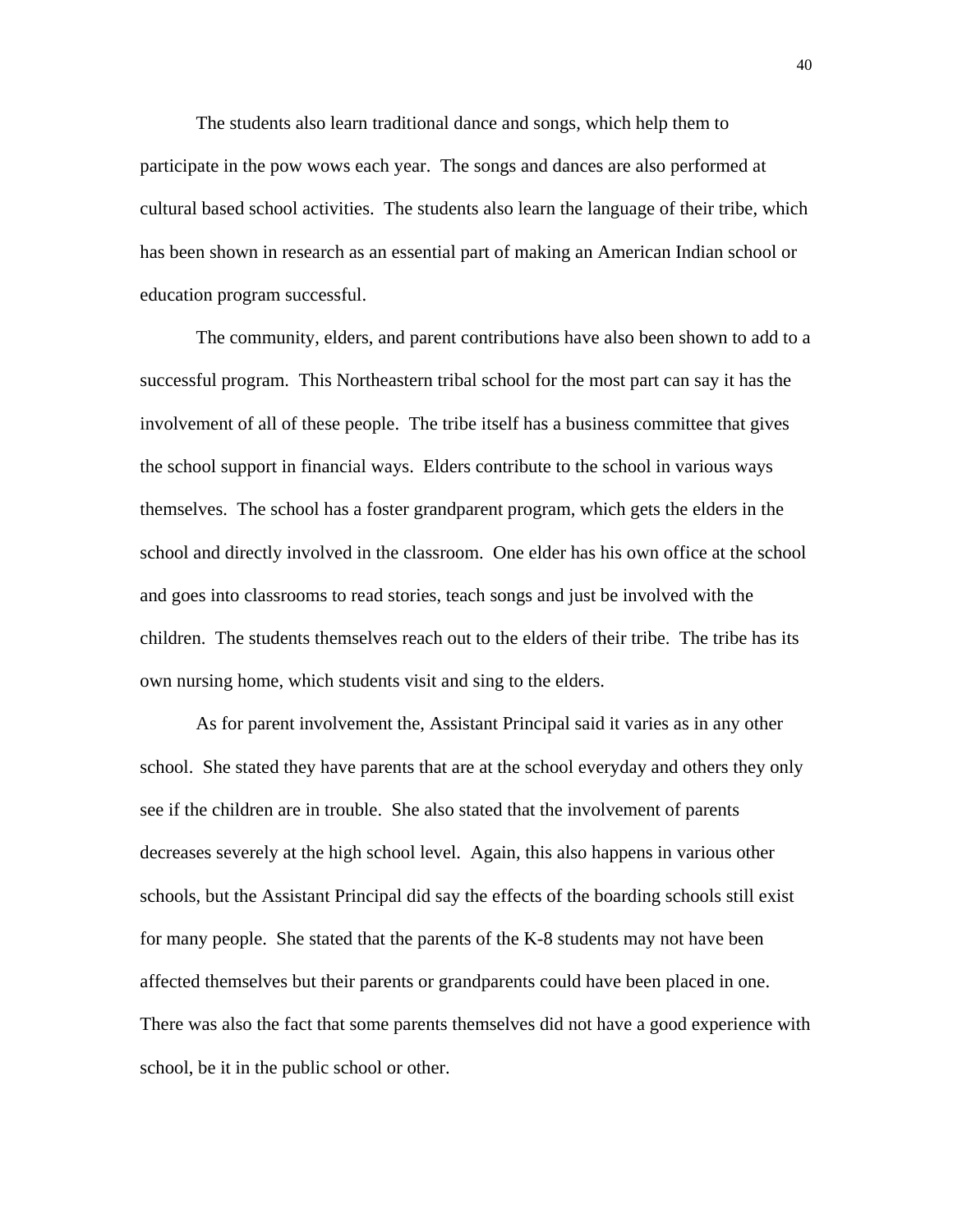The school has been trying to get more parents involved with school events and establish a Parent Involvement program. The Assistant Principal stated that this program did not do well for a few reasons. First, many parents work during the day, so it is hard for them to be involved with the school. Also, with the rise in school security, they need to be careful who they let into the school to work with the students. Because of this, anyone who would be allowed to have frequent contact with children would need to go through a background check. For some parents, the background check just seems like a hassle and another hoop they need to jump through. But even though the Parent Involvement Program did not take off, the school hold many events in the year to involve parents and community members.

The school events they hold are Cultural Days where students perform songs and dances they have learned. There are also cultural games, food and many other cultural based events that are held for two days. These events have turned out very successfully for the school; not only parents and students are involved, but also other community members will attend. The school also holds a feast every fall where they share the vegetables from their school garden with others. The school also shares with everyone the maple syrup they harvest each year.

With the amount of culture infused into the school and its activities, one would think this school is taught completely by American Indian teachers. When asked about the make-up of the school's staff, the Assistant Principal stated that it was 50:50 at their K-8 school. She did state that at the high school there is a majority of non-Indian teachers. The Assistant Principal of the K-8 school stated that all teachers must take a

41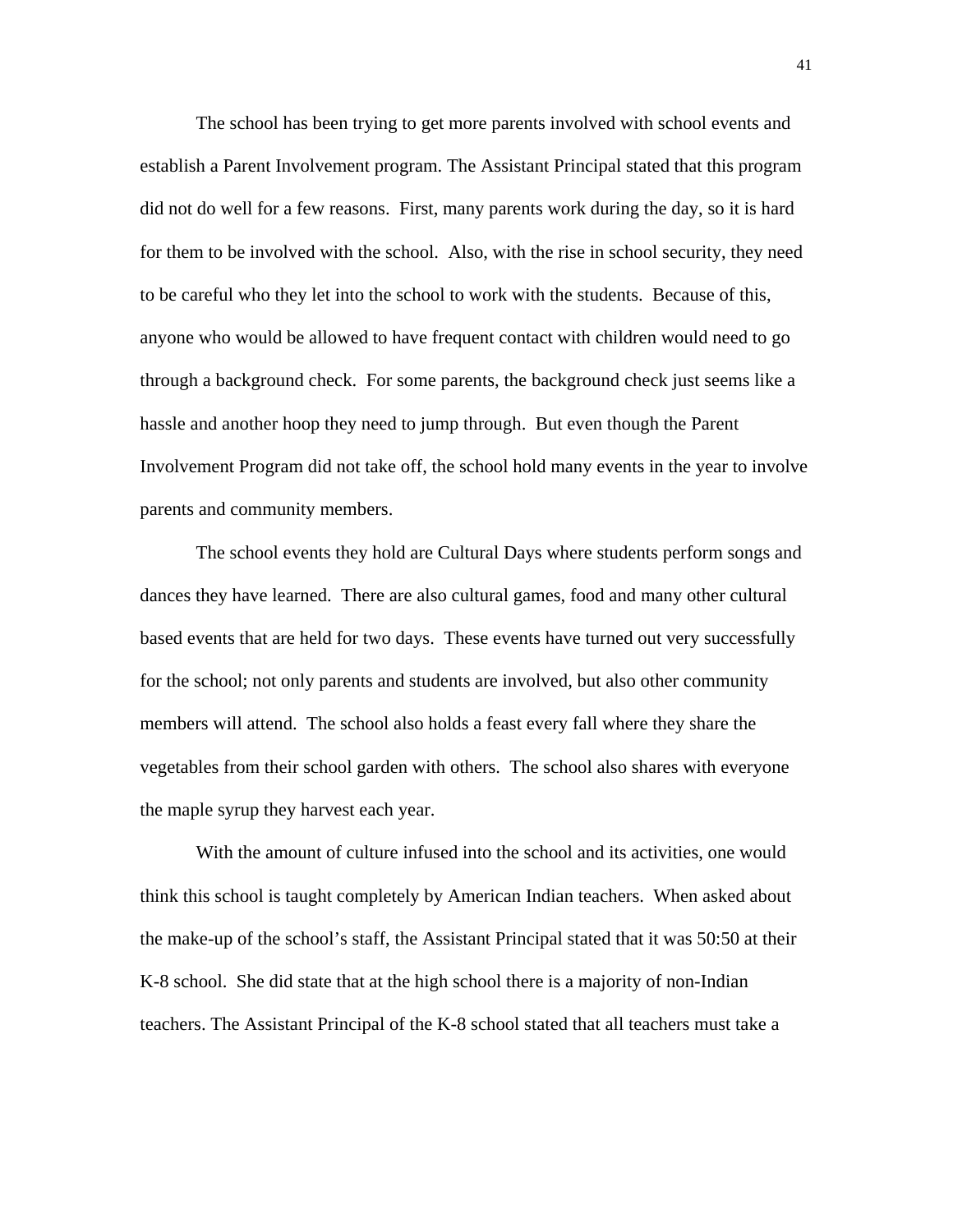one-hour long class each week of the tribal language. Even though 50% of the staff at the school are American Indian, they are not all part of the school's tribe.

It was obvious to the researcher that this school has been doing everything it can to make its students successful. The curriculum and the culture have been so infused it is hard to see where one ends and the other begins at this school. At the high school last year, they had a 100% graduation rate. The Assistant Principal at the K-8 school said that is because the school will do whatever they need to in order to help these children graduate. The problem then comes with how to help the students after high school.

 When asked what the biggest hurdles are that need to be overcome to help American Indian students have a successful future, the Assistant Principal listed several things. First of all she stated that teen pregnancy was one of the biggest obstacles their people need to overcome. She also stated that on her best estimate the pregnancy rate at the high school was around 70%. The Assistant Principal felt that teen pregnancy has become too accepted. On one hand she said it is good, because the parents of the teens are willing to help them. But on the other, the teens do not understand until it is too late how having a baby so early affects the rest of their lives. The school, fortunately, has just received a grant to start an abstinence program with students.

 Another obstacle the students have to overcome are health issues. The Assistant Principal stated that nearly every student either has diabetes or has someone in his or her family that is affected by this disease. The reason for this is that many of the foods that were introduced to the American Indian tribes were and still are unhealthy. The traditional foods that were produced and made by the tribes were extremely healthy for their people. This is just another case of how the European Immigrants effected the lives

42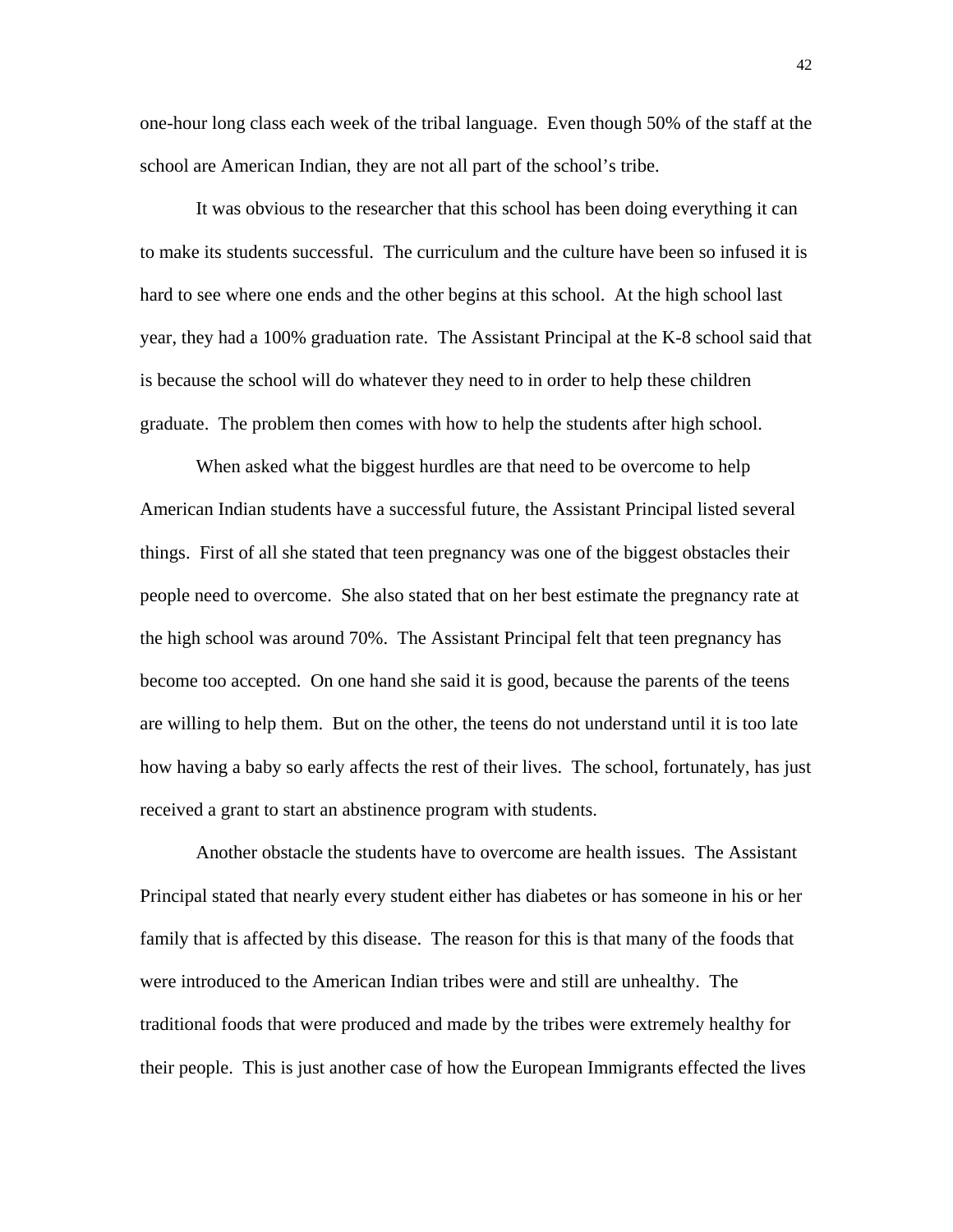of the American Indians. Fortunately, the school has received a grant to assist them in educating the community and students about diabetes. This will help to improve the quality of life for many people.

 Furthermore, students need to overcome the instability of their families. The Assistant Principal stated that there are many students who come from single parent homes. In many cases, the single parent is the mother. There are also students who do not live with their parents at all. These students may live with grandparents or aunties and uncles. In most tribes extended families help parent all children when needed. The Assistant Principal stated that sometimes it is hard to keep track of where some students are staying. This instability can sometimes cause students great difficulty in school.

In addition to the above challenges, students need to overcome the view that all there is to life is working at the local casino. The Assistant Principal stated that this was a major problem for their high school students. Many of the students do not see the purpose of college or furthering their education because they are going to work at the local casinos. The Assistant Principal stated that the casinos can be a double-edged sword. The casino brings in money for their tribe and supports the schools, but it can also keep tribal people from pursuing better jobs for themselves. The school tries to get involved with different organizations that will help send American Indian students to college. The American Indian Physicians Organization has been a great help with supplying students with scholarships.

 The last major obstacle students need to battle with are gangs. It was stated, during the visit, that over the past few years there has been a great increase in gang involvement in the school. This involvement in some cases can be directly related to the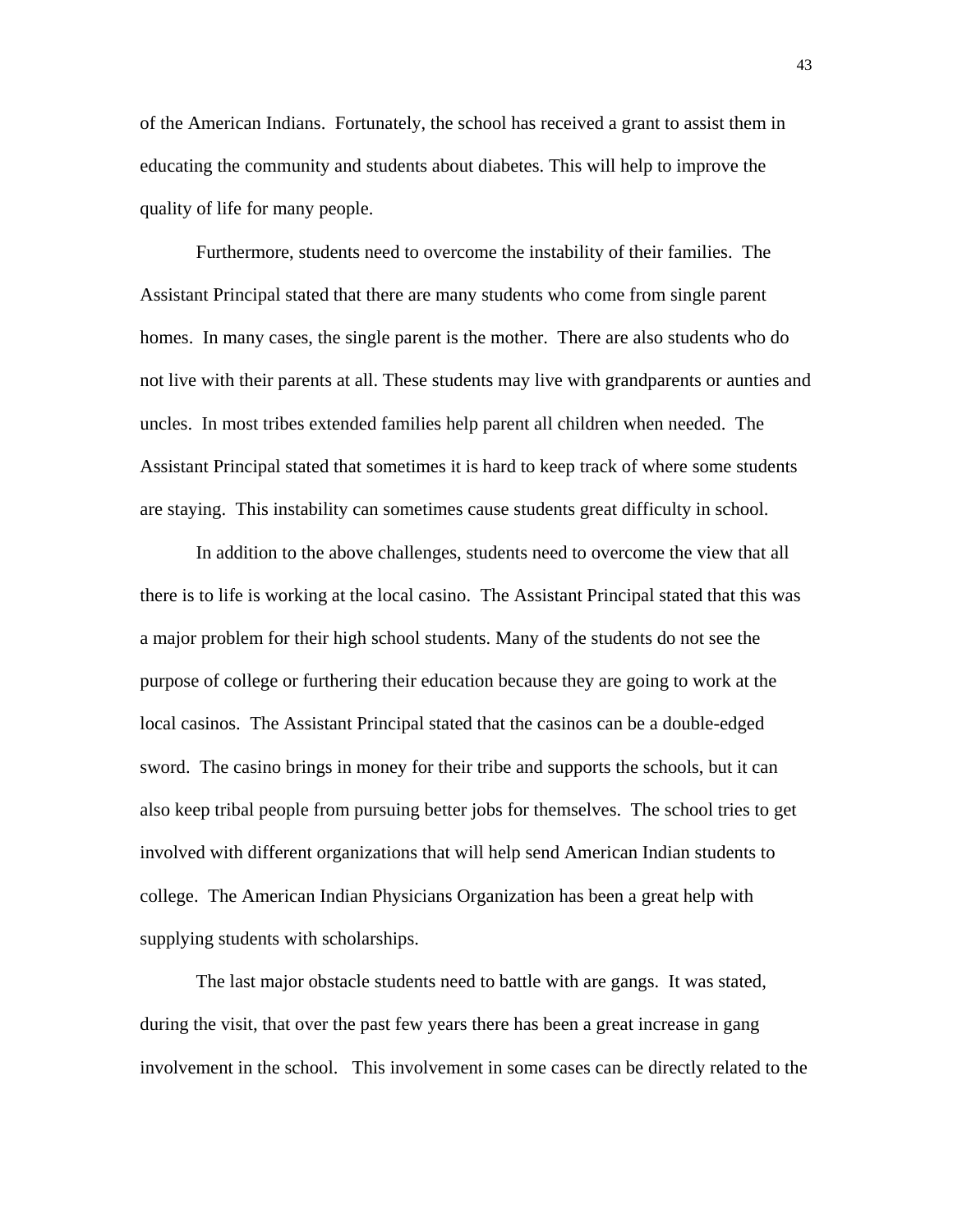instability of the children's homes and possibly lack of involvement in the tribe. The Assistant Principal stated that many times the gang involvement follows the students who have transferred from the public school. In many cases that is why the parents transferred the students, too. Many of the parents that transfer the students to the tribal school are hoping that it will ground them and help them learn.

 Lastly, when asked what others should know about her school, the K-8 Assistant Principal stated several things. She started out with the fact that their school has really come a long way. They are now in a new school building that truly represents the culture all the way around. Also important to note is that the high school and elementary school were awarded North Central Association Commission on Accreditation and School Improvement (NCA CASI) Accreditation this year. This accreditation shows that their school is focused on raising student achievement, providing a safe learning environment, and that they are running an effective school with highly trained staff. Along with this, the Wisconsin Indian Education Association named their school administrator Wisconsin Indian Educator of the Year.

 Many of these accomplishments are a result of the school's small class sizes, caring staff and tougher rules about violence in the school. School violence at the K-8 school has decreased 38.5% in the past year and the number of suspensions has decreased by 57%. The current researcher heard indications that this change could be in part due to the resignation of the former Principal. Information shared with the current researcher indicated that the former Principal was non-Indian, did not hold the students accountable and did not respect the culture of students. This shows a great example of how damaging someone without knowledge and the background can be to an American Indian school.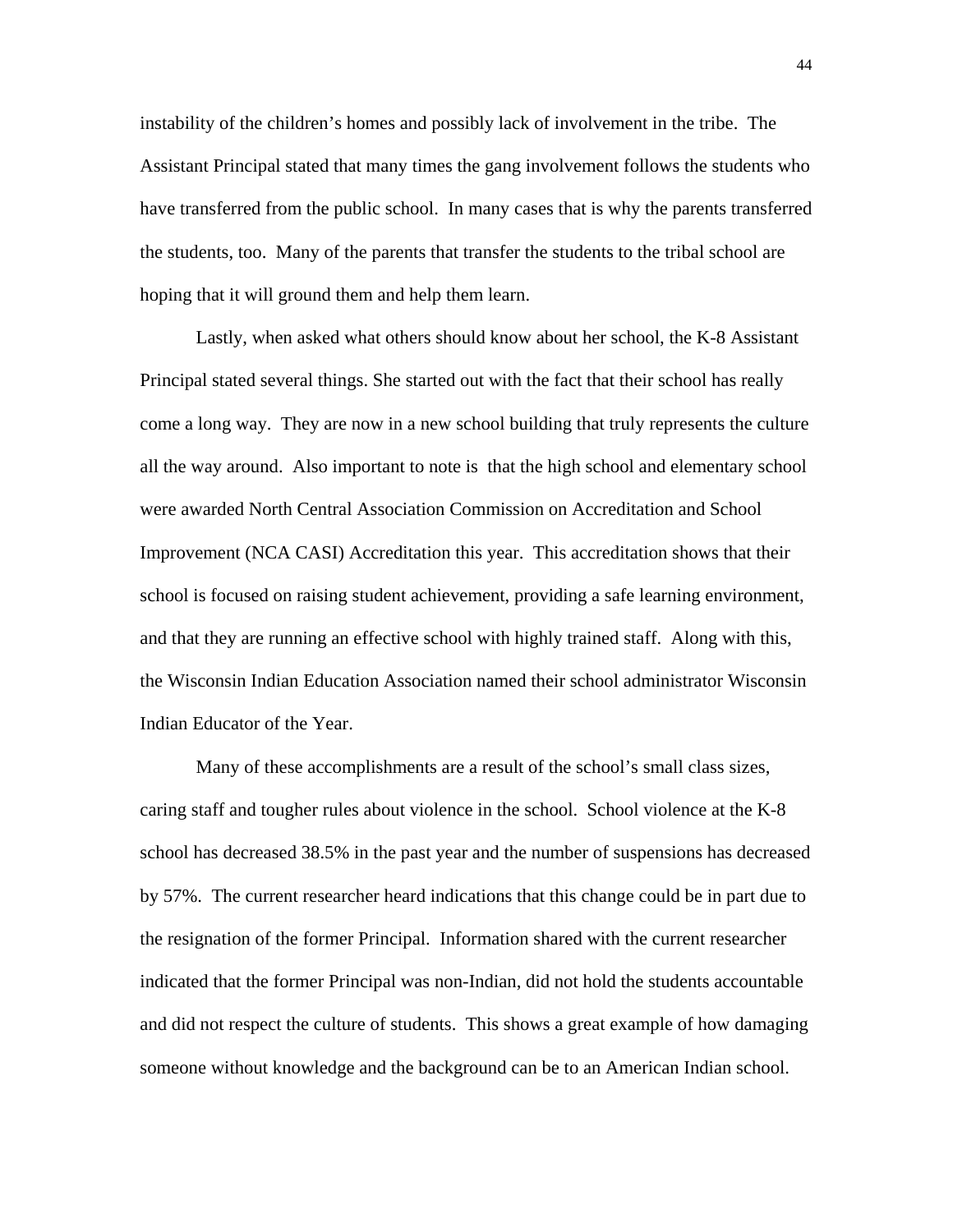The last thing the Assistant Principal would like people to know about her school is that their students are very successful and involved in competitions like the National Science Fair that is put on by the American Indian Science and Engineering Society every year. The students compete locally and then head to Albuquerque, New Mexico. For the past 13 years every one of their students that have competed nationally has placed.

With results like that, and the awards that the school has received, it shows this school has been doing many things right to help their students succeed.

#### *Critical Analysis*

 The main purpose of this paper was to bring a different light to the topic of American Indian education. Unfortunately, when looking at the limited research that has been done on American Indian students, it was very difficult to find research that focused on the positives that exist. Most of the statistics and papers have focused on 50% dropout rates, suspensions, expulsions, and decreased academic achievement. Even more research has focused on the high rates of alcoholism, poverty, and unemployment. All of these show grim statistics with no light at the end of the tunnel for American Indians. Where are the statistics on the success stories? How can American Indian children strive to succeed when all they have heard are the negatives?

 The current researcher understands that informing people about the current situations of American Indians helps in the development of a plan of action to improve the circumstances. Also, reading research report after research report about the adversity American Indian people have had to overcome can create a spark in people to become involved in correcting the situation. But in an educational setting, teachers need to share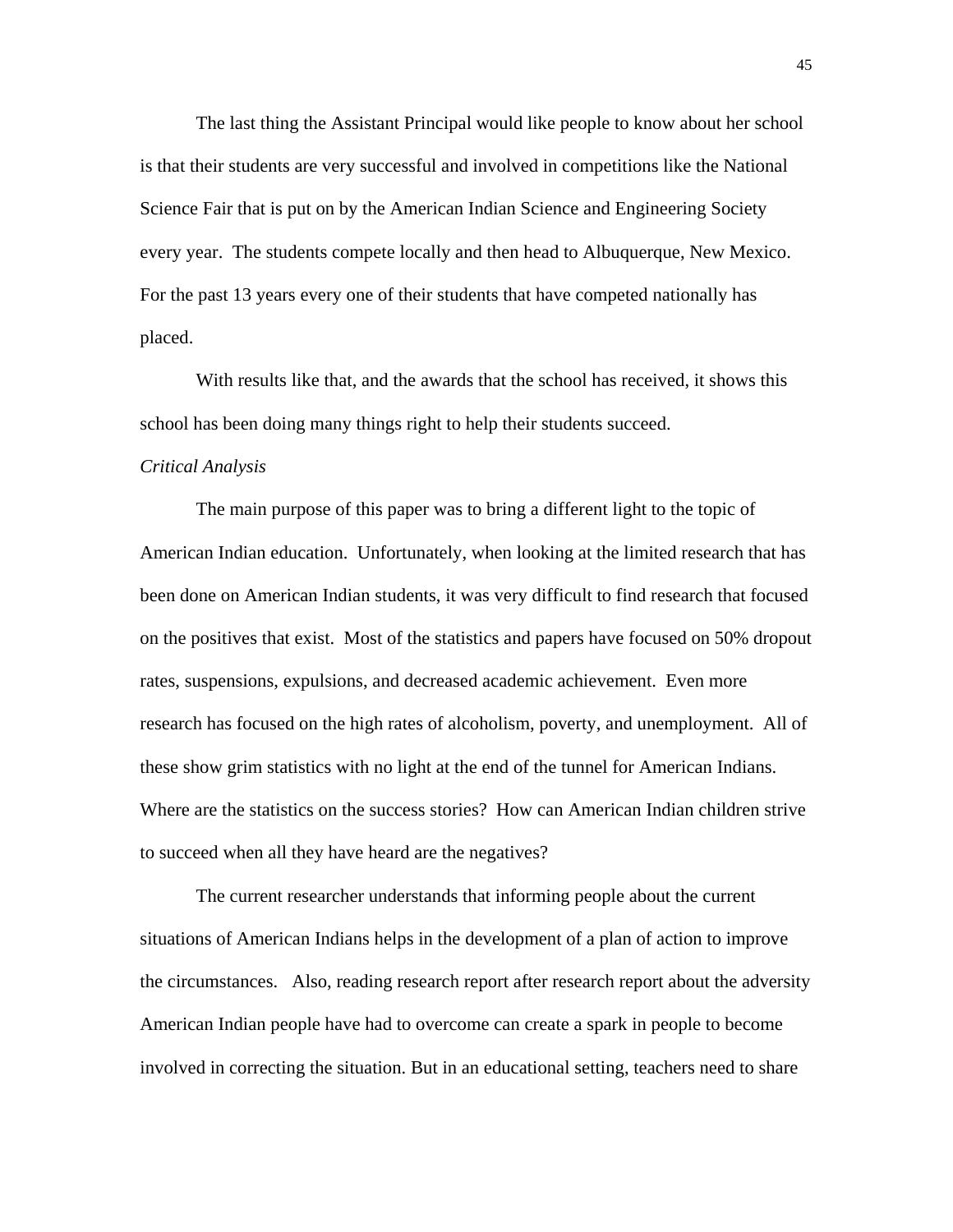with students how American Indians have and are still contributing positively to their tribal nation and the United States. Educators also need to be able to share with their students success stories so they can strive to pursue a career in any area their lives lead them.

 As educators and researchers we are essential in showing American Indian students the path to success. Even though there is still limited research that shows successful school programs and ways to improve students' learning, there is a need for much more. However, the research needs to not only be on educational successes, it needs also include success in the business world, success in the medical professions, success in literature, success in theater, success in tribal government etc. There are many positives that exist in the daily lives of American Indians. These aspects need to be recognized and spotlighted!

#### *Recommendations for Further Research*

 Considering the fact that there has been a very limited amount of research done on American Indians in general, there is a lot to be studied. The following are areas the current researcher has been interested in and would like to see researched further:

- 1. Conduct a survey of American Indians who have become successful in their Nation and career.
- 2. Compare and contrast the successes of American Indian controlled schools in rural and urban settings.
- 3. Identify how public schools can implement the cross cultural curriculum effectively for all students.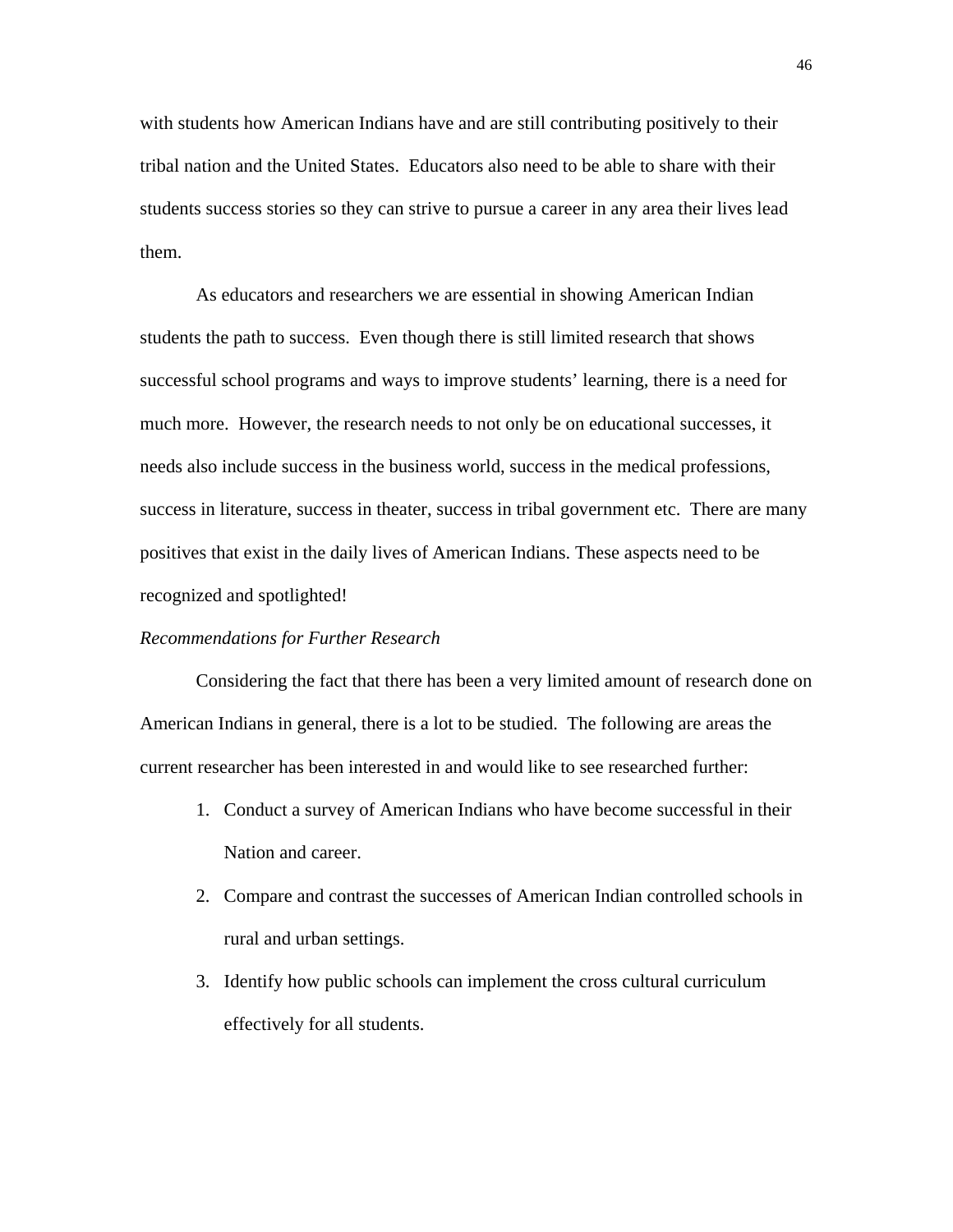4. Identify how tribal colleges have positively impacted tribal nations and their people.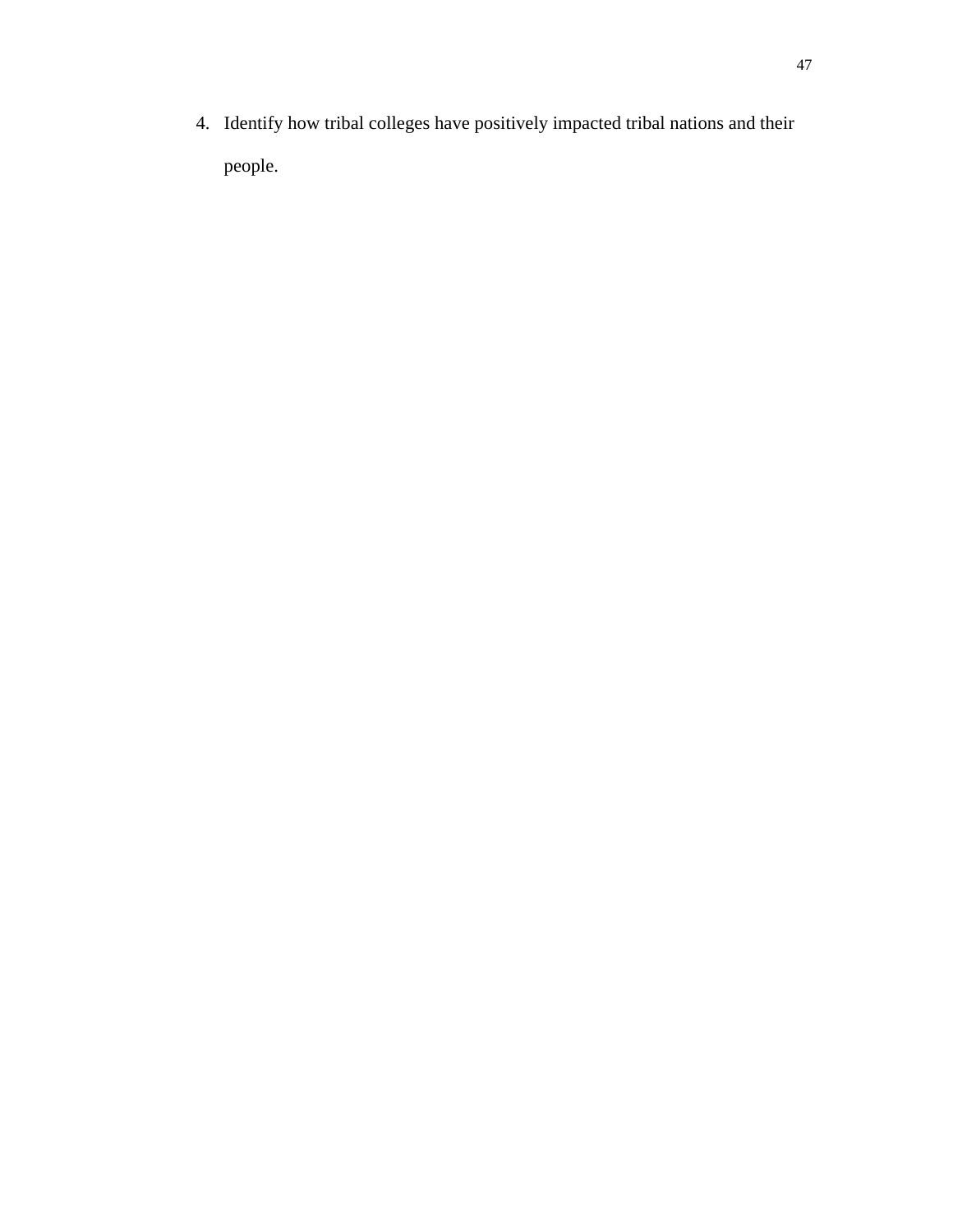#### REFERENCES

- Adams, D.W.(1990). Fundamental considerations: The deep meaning of Native American schooling, 1880-1900. In N. Hidalgo, C. McDowell, & E. Siddle (Eds.), *Facing racism in education* (pp. 162-188). Massachusetts: Harvard Educational Review.
- Albert, E. & Peacock, T. (2000). Our children's song: American Indian students and the schools. *Reporter, 30*(1), 11-16.
- Banks, C & Banks, J. (1989). *Multicultural education: Issues and perspectives.*  Boston, MA: Allyn and Bacon.
- Bergstrom, A., Cleary, L., & Peacock, T. (2003). *The seventh generation*. Charleston, WV: Clearinghouse on Rural Education and Small Schools.
- Beswick, R. (1999). *Racism in America's schools*. Retrieved September 21, 2002, from www.penpages.psu.edu/penpages\_reference.
- Bielenberg, B. (2000). Charter schools for American Indians. In J. Reyhner, J. Martain, L. Lockard, and W. Gilbert (Eds.)*, Learn in beauty: Indigenous education for a new century* (pp. 132-151). Flagstaff, AZ: Northern Arizona University.
- Brady, J., Dingman, S., & Mroczka, M. (1995). Predicting academic success for American Indian students. *Journal of American Indian Education*, 34(2), 45-51.
- Carter,R. & Thompson, C. (1997). Race, socialization and contemporary racism manifestations. In C. Thompson & R. Carter (Eds.), *Racial identity theory: Application to individual, group, and organizational interventions* (pp. 1-14). Mahwah, NJ: Lawrence Erlbaum Associates.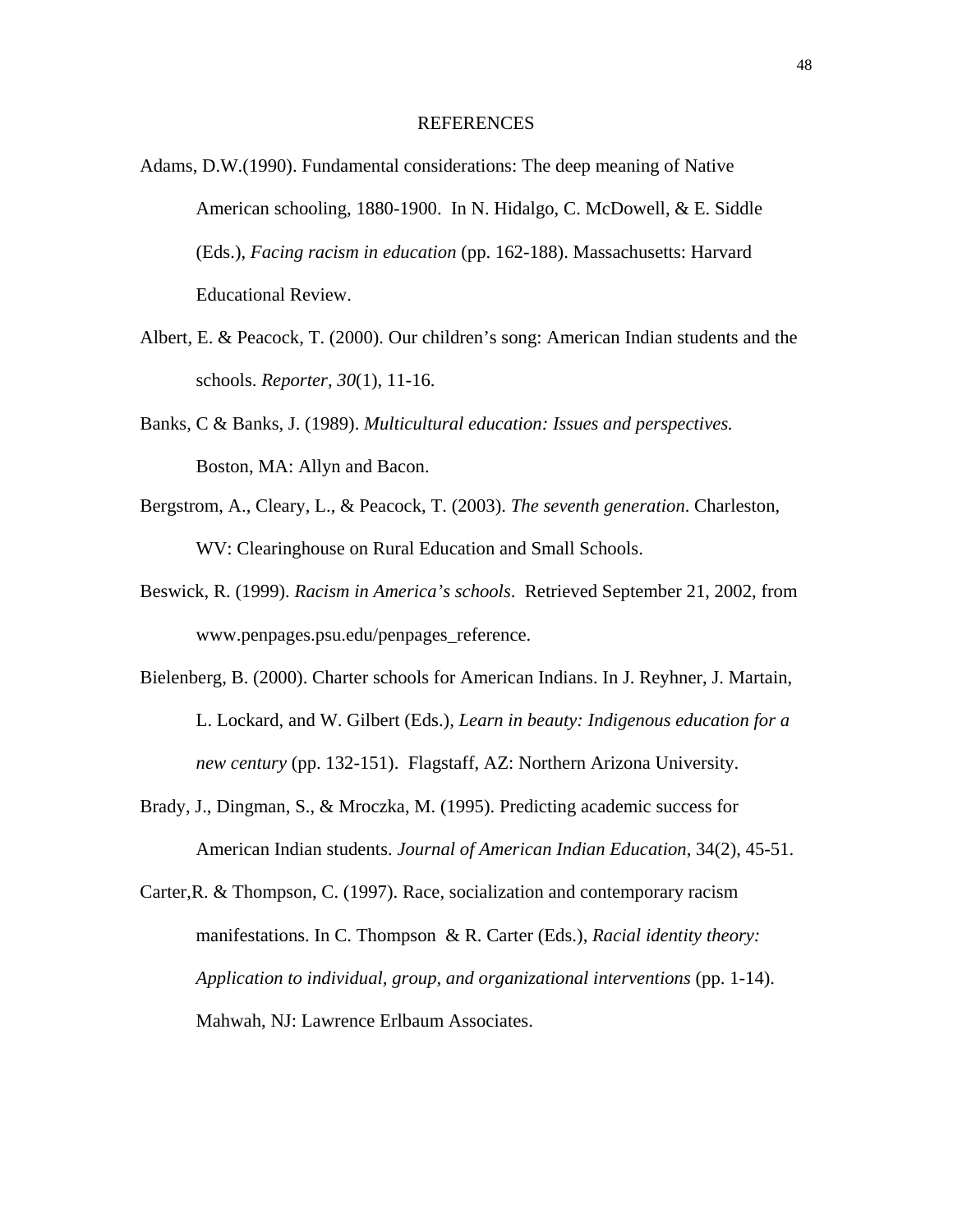- Cleary, L. & Peacock, T. (1998). *Collected wisdom: American Indian education*. Needham Heights, MA: Allyn & Bacon.
- Coggins, K., Radin, N., & Williams, E. (1997). The traditional tribal values of Ojibwa parents and the school performance of their children: An exploratory study. *Journal of American Indian Education*, 36(3), 320-332.
- Delpit, L. (1995). *Other people's children: Cultural conflicts in the classroom*. New York, NY: The New Press.
- Duchene, M. (1990). Giant law, giant education, and ant: A story about racism and American Indians. In N. Hidalgo, C. McDowell, & E. Siddle (Eds*.*), *Facing racism in education* (pp. 20-27). Massachusetts: Harvard Educational Review.
- Duren, E. B. (2000). Critical multiculturalism and racism in children's literature. *Multicultural Education, 7(3*), 16-19.
- Eder, J. & Reyhner. J. (1992). A history of Indian education. In J. Reyhner , *Teaching American Indian students* (pp. 33-58). Norman, OK: University of Oklahoma Press.
- Fighting words: The school mascot debate (1999). *Current Events,* 98(21), 3. Retrieved October 17, 2002, from EBSCOhost database.
- Garrett, M.(1996). "Two people": An American Indian narrative of bicultural identity. *Journal of American Indian Education*, 36(1), 215-228.
- Gillespie, L. & Grant, A. (1993). *Joining the circle: A practitioner's guide to responsive education for Native students.* Retrieved May 5, 2003 from Culturally & Linguistically Appropriate Services at the University of Illinois at Urbana-Champaign Web site: http://clas.uiuc.edu/fulltext/c100192/c100192.html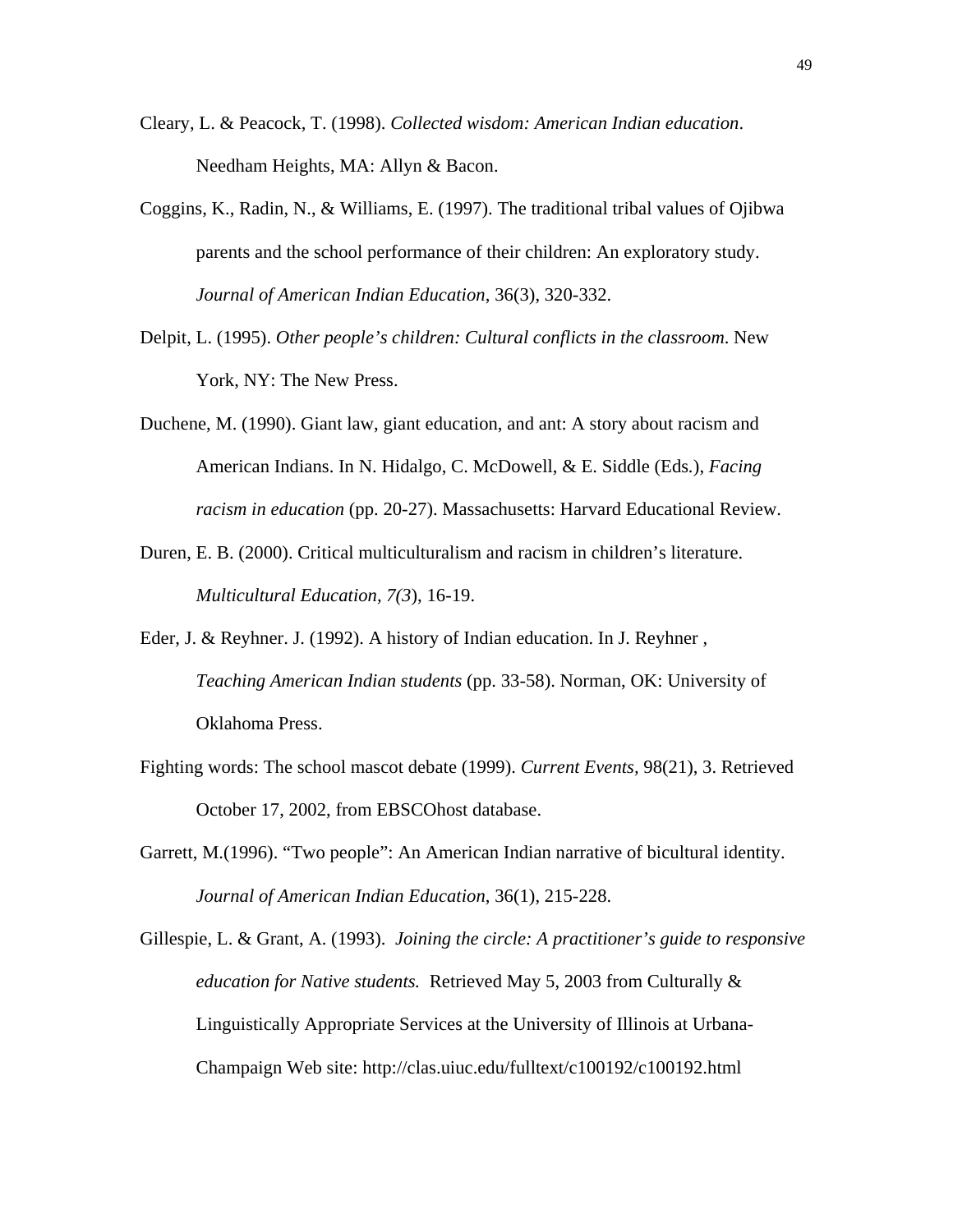- Goddard, J., & Shields, C. (1997). An ethnocultural comparison of empowerment in two districts: Learning from and American Indian and Canadian First Nations school district. Journal *of American Indian Education*, 36(2), 241-259.
- Hansman, C.A., Jackson, M., & Spencer, L. (1999). Beyond diversity: Dismantling barriers in education. *Journal of Instructional Psychology, 26(1)*, 16-21.
- Haynes- Duhon, G., Ross-Duhon, A., Sells, H., & Sells-Duhon, R. (1999). Racism in education. In D. J. Mcintre & N.L. Quisenberry (Eds.), *Educators healing racism*  (pp. 13-18). Reston,Virginia: Association of Teacher Education.
- Howard, G.R. (1999). *We can't teach what we don't know*. New York, NY: Teachers College Press

.

- Jones, R. (2000, April). *Learning how to ignore racism: A case study of one white beginning teacher in "The White Highlands" and the two black boys in her care.* Paper presented at American Educational Research Association, University of New Orleans.
- Kailin, J. (1999). How white teachers perceive the problem of racism in their schools: A case study in 'Liberal' Lakeview. *Teachers College Record, 100*(4), 724 – 751.
- Linton., S (2002). *An examination of multicultural school counseling competencies utilized with Native American students*. Retrieved November 1, 2002 from http://www.uwstout.edu/lib/thesis/2002/2002lintons.pdf
- Lipka, J. (2002). Schooling for self-determination: Research on the effects of including native language and culture in the schools. (ERIC Document Reproduction Services No. EDO-RC-01-12)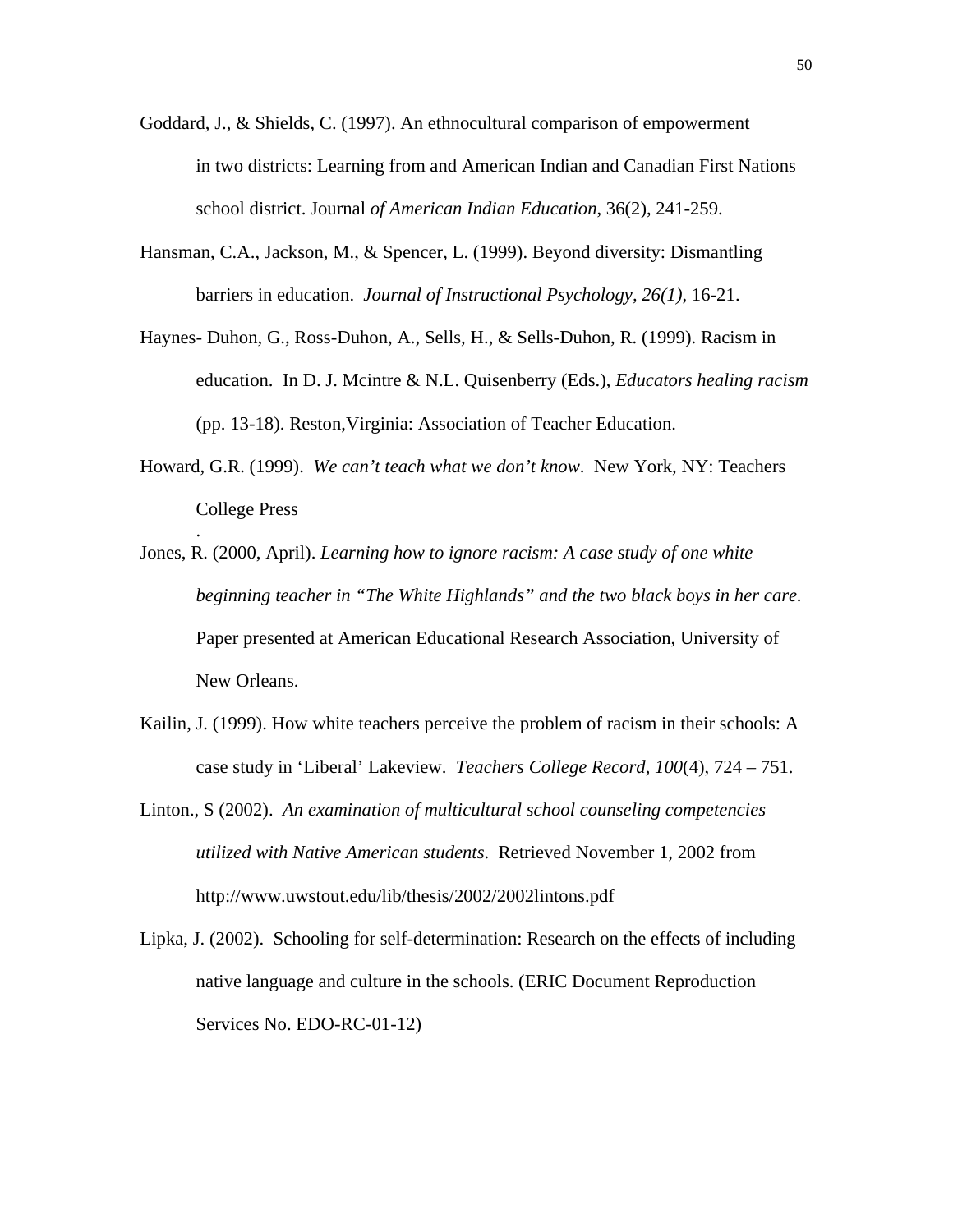- National Center for Education Statistics (1997, March*). Characteristics of American Indian and Alaska Native education* (NCES No. 97-451). Retrieved May 5, 2003, from http://nces.ed.gov/pubs97/97451.html
- Pagano, J. (2002a, January 18). Graduation rates for Indian children show little improvement; Less than half of high school students graduate. *Native American Press/Ojibwe News*. Retrieved May 5, 2003, from http://www.press-on.net/articles/1-18grad\_rates.htm
- Pagano, J. (2002b, November 22). Heart of the earth school comes to life again. *Native American Press/Ojibwe News.* Retrieved April 7, 2003 from http://www.press-on.net/articles/11-22school.htm
- Parks, S. (1999). Reducing the effects of racism in schools. *Educational Leadership*, *56*(7), 124-130.
- Peacock, T. & Wisuri, M. (2002) Ojibwe Waasa inaabidaa-We look in all Directions. Afton, MN: Afton Historical Society Press.
- Reyhner, J. (Ed.) (1990). A description of the Rock Point community school bilingual education program. In *Effective language education practices and Native languages survival.* Choctaw, OK: Native American Language Issues.
- Reyhner, J. (Ed.) (1992) *Teaching American Indian students*. Norman, OK: Publishing Division of the University of Oklahoma.
- Reyhner, J. (2001, October 29). *Family, community, and school impacts on American Indian and Alaska Native students' success.* Paper presented at the 32<sup>nd</sup> Annual National Indian Education Association.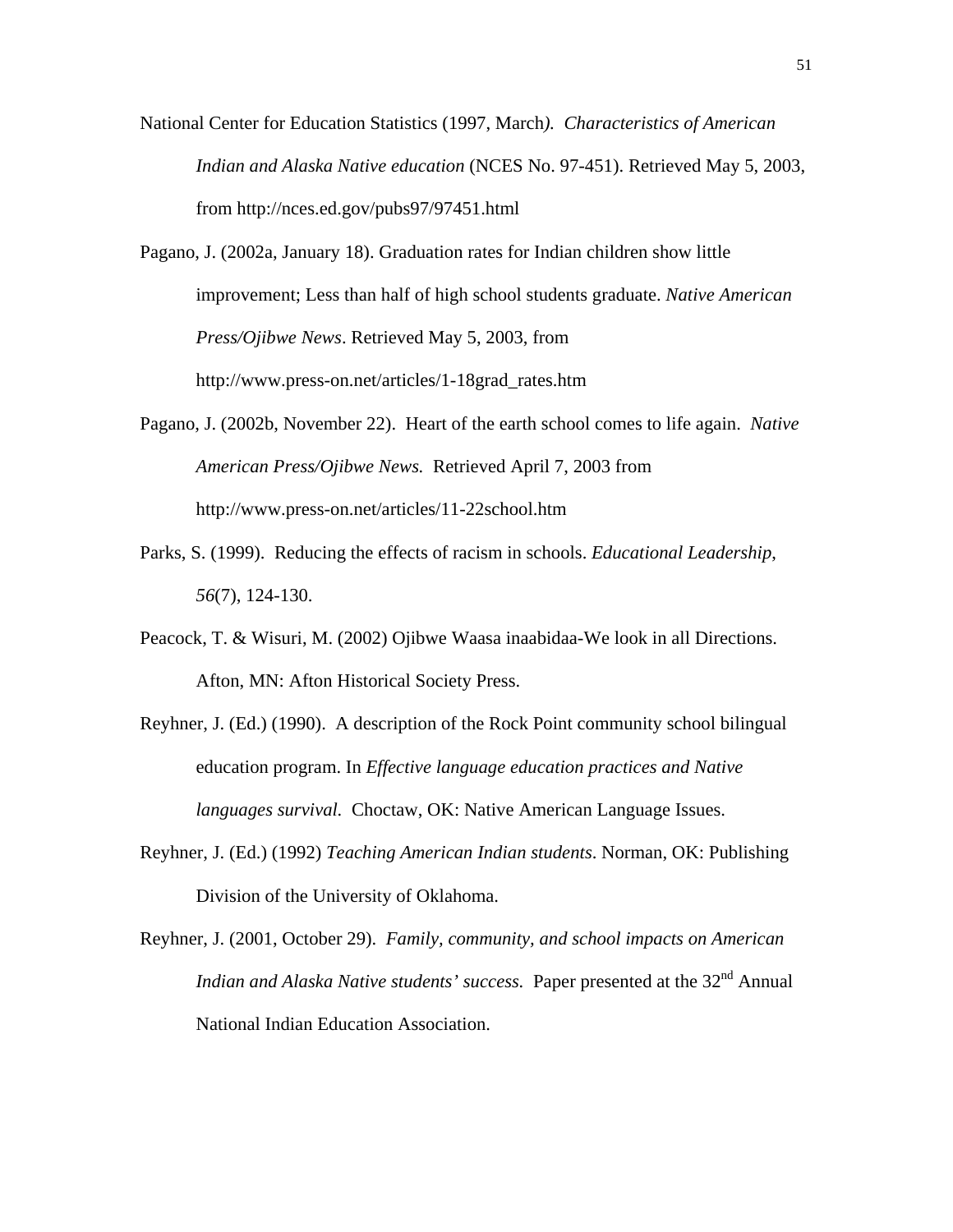- Reyhner, J. (2002, May 30). *American Indian/ Alaska Native education: An overview.*  Retrieved May 6, 2003 from http://jan.ucc.nau.edu/~jar/AIE/Ind\_Ed.html
- Robinson-Zanartu & Majel-Dixon (1996). Parent voices: American Indian relationships with schools. Journal of American Indian Education, 36(1), 159-215.

Schroeder, K. (1995). Racism in high school. *Educational Digest*, 60(9), 67.

- Slagle, A. (2002). Racial mascot bill off and running. *Groundhog Day*. Retrieved October 19, 2002 from EBSCOhost database.
- Synder-Joy, Z. (1994). Self determination in American Indian education: Educators' perspectives on grant, contract, and BIA-administered. *Journal of American Indian Education*. 34(1), 89-125.
- Spencer, M. (1998). Reducing racism in schools: Moving beyond the rhetoric. *Social Work in Education, 20*(1), 25-37.
- Spring, J. (1996). *The cultural transformation of a Native American family and it's tribe 1763-1995*. New Jersey: Lawrence Erlbaum Associates.
- St. Germaine, R. (1996.). *Drop-out rates among American Indian and Alaska Native students: Beyond the cultural discontinuity*. (ERIC Document Reproduction Services No. ED388492)
- Tatum, B. D. (1999). *Why are all the black kids sitting together in the cafeteria?: And other conversations about race*. New York, NY: Basic Books.
- Taylor, L. (1976). *The Native American*. Wisconsin: Wisconsin Indianhead Vocational, Technical and Adult Education District Office.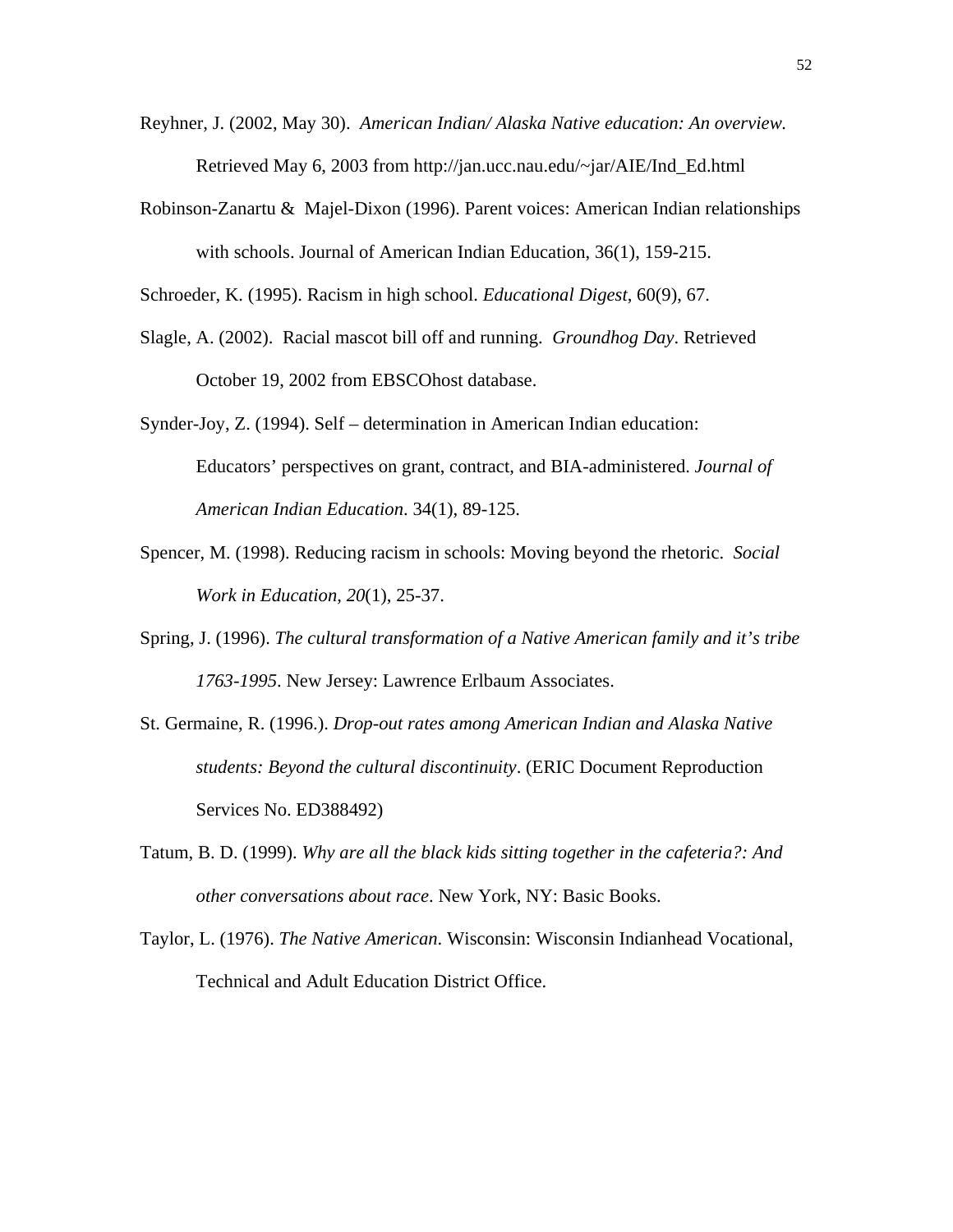United States Department of Education – Office of Indian Education. (n.d.). *History of Indian education*. Retrieved April 21, 2003, from

http://www.ed.gov/offices/OESE/oie/about\_oie/history\_of\_indian\_education.html

Van Hamme, L. (1995). American Indian cultures and the classroom. *Journal of Indian Education.* 35(2), 132-143.

Wisconsin Department of Public Instruction (2000). *American Indian studies information packet*. Madison, WI.